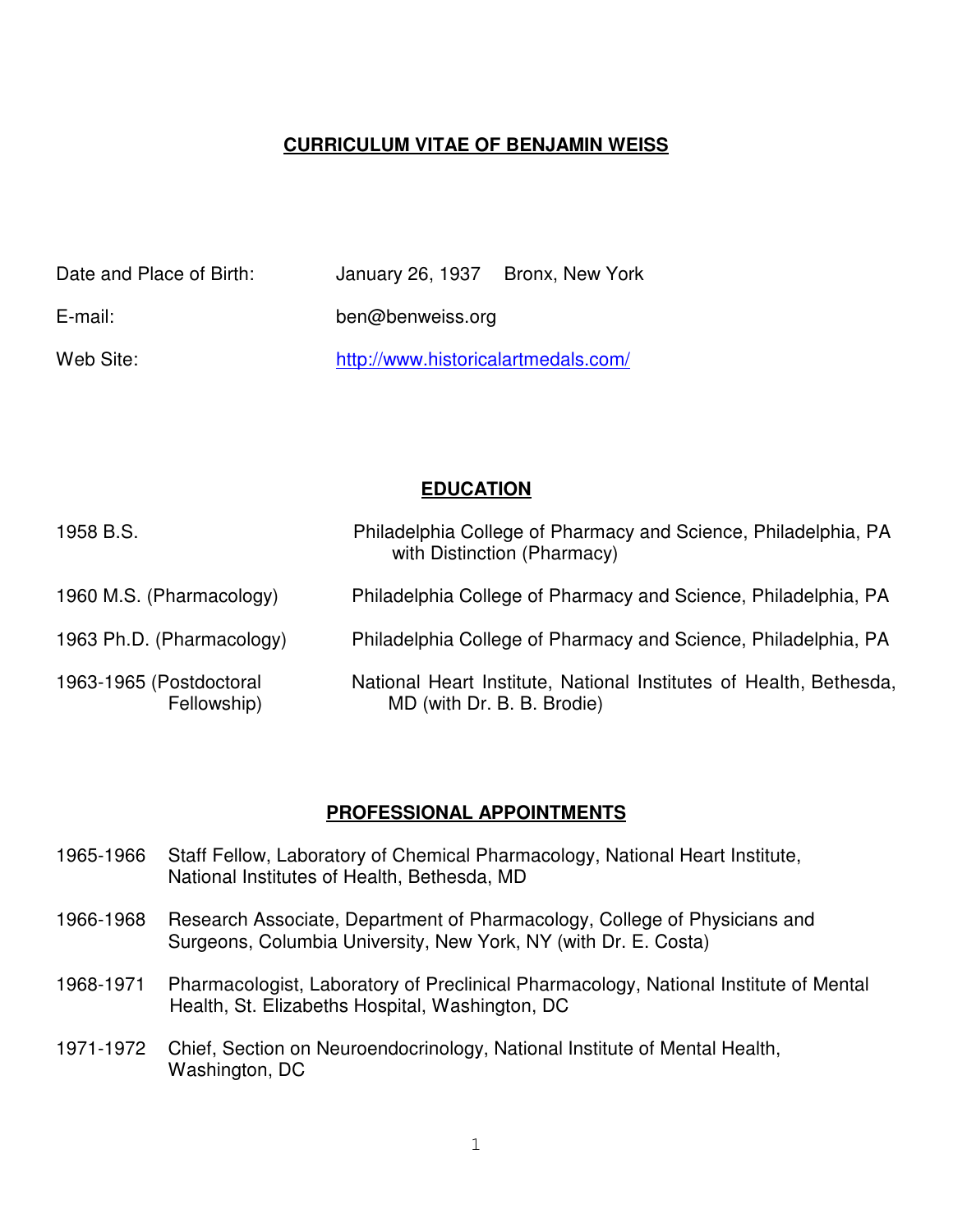- 1972-2000 Professor of Pharmacology, Medical College of Pennsylvania, Philadelphia, PA
- 1981-1982 Visiting Scientist, Istituto di Ricerche Farmacologiche "Mario Negri," Milan, Italy
- 1981-1998 Chief, Division of Neuropsychopharmacology, Medical College of Pennsylvania, Philadelphia, PA
- 1982 Visiting Scientist, Weitzman Institute of Science, Rehovot, Israel
- 1983-2000 Professor of Psychiatry, Medical College of Pennsylvania, Philadelphia, PA
- 2000-Present Emeritus Professor of Pharmacology and Physiology, Drexel University College of Medicine, Philadelphia, PA.

## **HONORS AND AWARDS**

- 1958 Gold Medal for Attaining Highest Scholastic Average of College Graduates
- 1958 Joseph W. E. Harrison Award for Excellence in Pharmacology
- 1958 Frederick William Haussman Memorial Prize
- 1958 Dobbins Scholarship
- 1959 Rexall Award
- 1959 Borden Award
- 1959 Rho Chi Honorary Pharmaceutical Society
- 1980 Christian R. and Mary F. Lindback Award for Distinguished Teaching
- 1981 Named as one of the Top One Thousand Most Quoted Scientists in the World.
- 1982 Research Medal awarded by the University of Milan, Milan, Italy
- 1986 MERIT Award National Institute of Mental Health
- 1995 Award from China Bureau of Foreign Experts Affairs, Suzhou Medical College, Suzhou, China as Outstanding Scientist
- 2000 Emeritus Professorship- Drexel University College of Medicine

## **MEMBERSHIPS IN PROFESSIONAL AND SCIENTIFIC SOCIETIES**

American Society for Neurochemistry

American Society for Pharmacology and Experimental Therapeutics (Emeritus)

- American College of Neuropsychopharmacology (Emeritus)
- International Brain Research Organization

American Association of University Professors

Society for Neuroscience

British Brain Research Association

European Brain and Behavior Society

International Society for Neurochemistry

Gerontological Society of America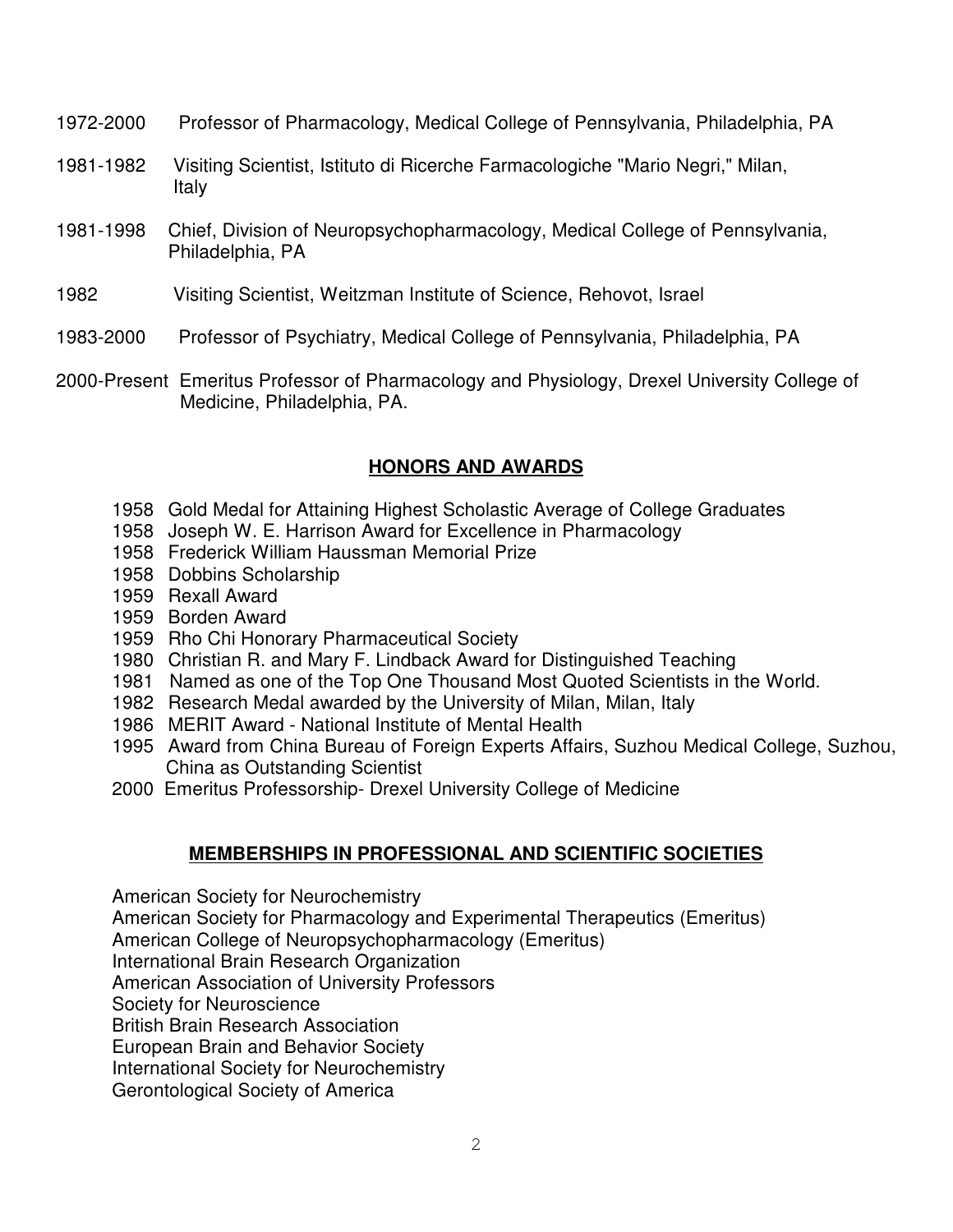## **EDITORIAL AND CONSULTANT POSITIONS**

Books Published:

Editor:Cyclic Nucleotides in Disease, University Park Press, Baltimore, MD. 1975

Editor:Antisense Oligodeoxynucleotides and Antisense RNA: Novel Pharmacological and Therapeutic Agents, CRC Press, Boca Raton, FL. 1997

Editorial Advisory Board:

Past: Journal of Pharmacology & Experimental Therapeutics Neuropharmacology Journal of Cyclic Nucleotide Research Life Sciences Archives Internationales de Pharmacodynamie et de Therapie Neurochemistry International

Consultant: National Institute of Mental Health National Institute of Aging National Science Foundation Manitoba Health Research Council Franklin Research Center Veterans Administration Hospital, Neuropsychopharmacology Unit ICI, Americas Hoffman-LaRoche, Inc. Wyeth Laboratories Smith, Kline and French Laboratories Information Ventures, Inc. for Molecular Biology: Cyclic Nucleotides The Upjohn Company The Cancer Institute of New Jersey

## **ACADEMIC COMMITTEES**

- 1972-1978 Pharmacology Graduate Committee, Chairman
- 1973-1978 Committee on Appointments and Promotions, Member
- 1978-1979 Committee on Appointments and Promotions, Chairman
- 1972-1984 Fellowships and Awards Committee, Member
- 1972-1978 Graduate Education Committee, Member
- 1972-1984 Student Evaluation Committee, Member
- 1977 President's Award Committee, Chairman
- 1977 Institutional Self-Study for Accreditation Subcommittee on Faculty, Member
- 1977 Committee on Graduate Courses, Chairman
- 1977-1978 Committee to Devise a Faculty Handbook, Member
- 1980 Microbiology Chairman Search Committee, Member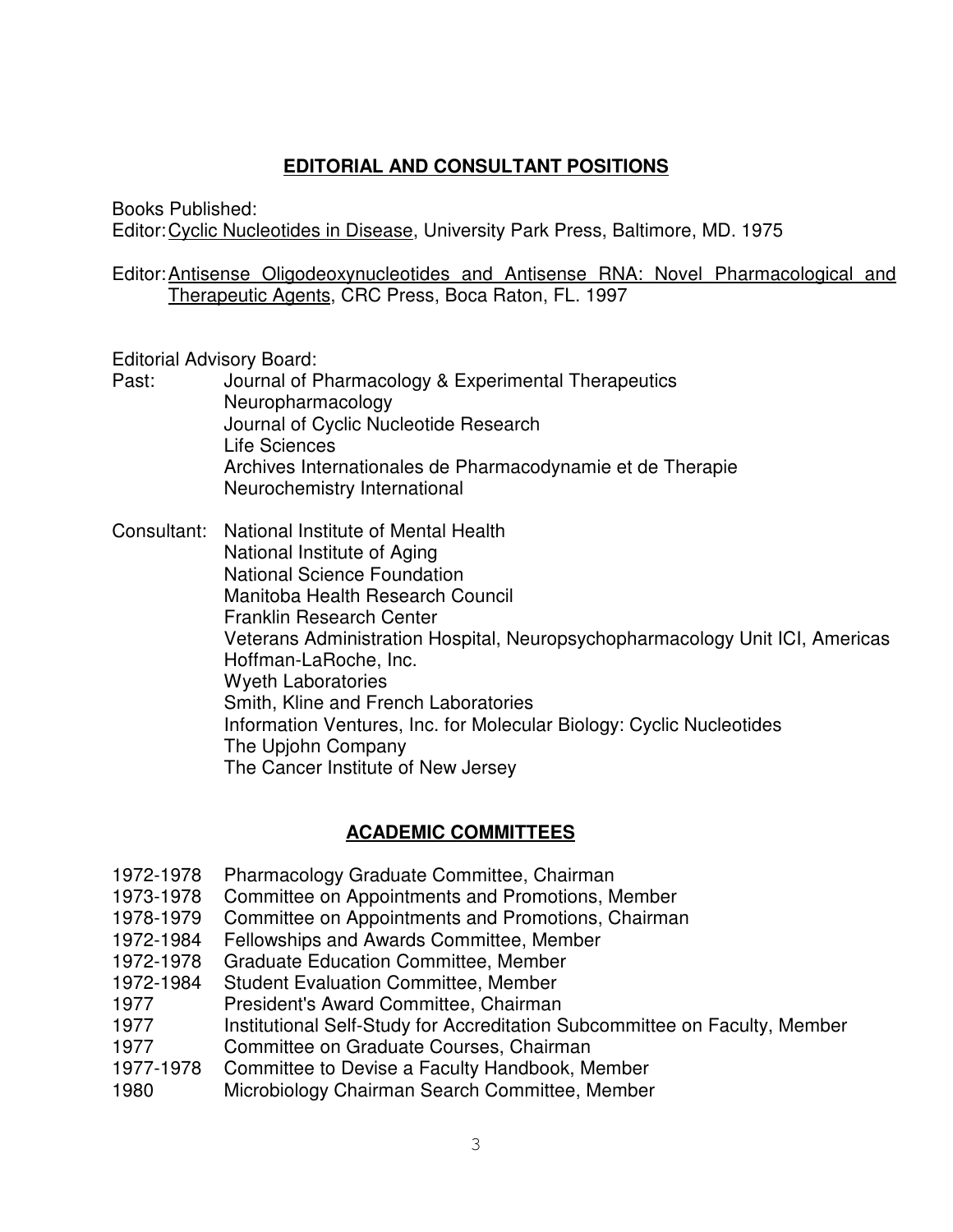- 1981-1986 Executive Committee of the Faculty, Member
- 1982 Committee on Faculty Communications, Member
- 1983 Finances/Physical Plant Subcommittee, Member
- 1983 Ad Hoc Committee to Evaluate Criteria for Tenure, Member
- 1983-1986 EPPI Subcommittee on Mental Health and Neurosciences of the Executive Faculty of MCP, Member
- 1983-1989 Multidisciplinary Research Committee, Member
- 1983-1988 Analytical Laboratory Supervisory Committee, Member
- 1985-1990 Radiation Safety Committee, Member
- 1985-1989 Tenure Committee, Member
- 1989-1992 Molecular Biology Core Laboratory Committee, Member
- 1989 Tenure Committee, Chairman
- 1989 Committee to Review the Department of Anesthesia, Chairman
- 1990-1995 Grievance Committee, Member
- 1990-1994 Committee on Appointments and Promotions, Member
- 1990 Executive Committee of the Faculty, Member
- 1991-1994 Hearing Committee for Tenured Faculty, Member
- 1991-1993 Faculty Development Committee of Board of Directors, Member
- 1993-1995 Faculty Grievance Committee, Chairman
- 1994-1995 Graduate School Faculty Affairs Committee, Member
- 1994-1995 Graduate School By Laws Committee, Member
- 1994-1995 Molecular and Cell Biology Steering Committee, Member
- 1995-1999 M.D., Ph.D. Committee, Member
- 1997-1999 Allegheny University of the Health Sciences Institute for the Neuroscience Advisory Committee, Member

## **ADMINISTRATION OF TEACHING PROGRAMS**

- 1972-1978 Pharmacology Graduate Program, Director
- 1975-1984 Advanced Topics in Pharmacology Course Coordinator
- 1981-1984 Psychopharmacology Update Co-Director
- 1983-1986 Basic and Clinical Aspects of the Neurosciences Course Director
- 1985-1993 Neuropsychopharmacology Journal Club and Research Course Director
- 1993-1998 Current Topics in the Molecular Basis of Behavior- Course Director

## **INITIATED AND ORGANIZED NEW COURSES AND PROGRAMS**

- 1972 Pharmacology Graduate Program
- 1975 Advanced Topics in Pharmacology
- 1975 Cyclic Nucleotide Journal Club
- 1975 Pharmacology Seminar Program
- 1976 Joint Basic Sciences Seminar Program
- 1976 Biomedical Instrumentation and Techniques
- 1983 Basic and Clinical Aspects of the Neurosciences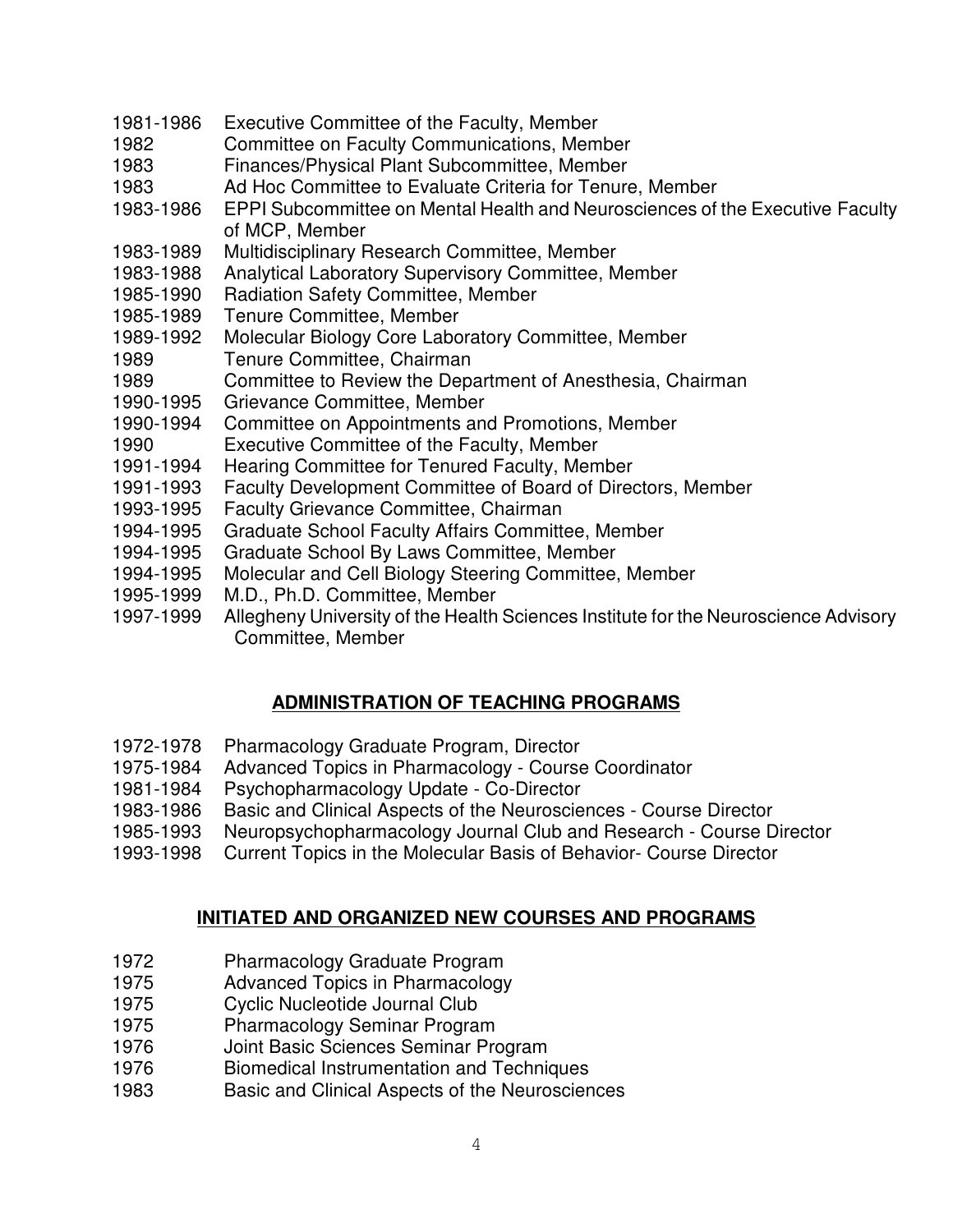- 1985 Neuropsychopharmacology Research Club
- 1993 Current Topics in the Molecular Basis of Behavior

## **PARTICIPATION IN TEACHING AND TRAINING PROGRAMS**

Pharmacology and Experimental Therapeutics - Medical College of Pennsylvania Biomedical Instrumentation and Techniques - Medical College of Pennsylvania Advanced Topics in Pharmacology - Medical College of Pennsylvania Cyclic Nucleotide Journal Club - Medical College of Pennsylvania Pharmacology Seminar Program - Medical College of Pennsylvania Basic Sciences Seminar Program - Medical College of Pennsylvania Molecular Aspects of Cell Structure and Function - Joint Program; Medical College of Pennsylvania and Bryn Mawr College Neuropharmacology - Joint Program; Medical College of Pennsylvania and Philadelphia College of Pharmacy and Science Neuropsychopharmacology Colloquium - Joint Program; Medical College of Pennsylvania and University of Pennsylvania Basic Science Course for Neurology Residents - Medical College of Pennsylvania Principles in Neurobiology - Mario Negri Research Institute, Milan, Italy Psychopharmacology Update - Medical College of Pennsylvania Training Program in Neuropsychopharmacology - Member of Executive Board, University of Pennsylvania Neuropsychopharmacology-Neurosurgical Research Training Program - Medical College of Pennsylvania - Director Anesthesia-Neuropsychopharmacology Research Training Program - Medical College of Pennsylvania - Director Initiated and effected a formal affiliation between the Medical College of Pennsylvania and the University of Milan Sandoz-Dorsey Teaching Program - Medical College of Pennsylvania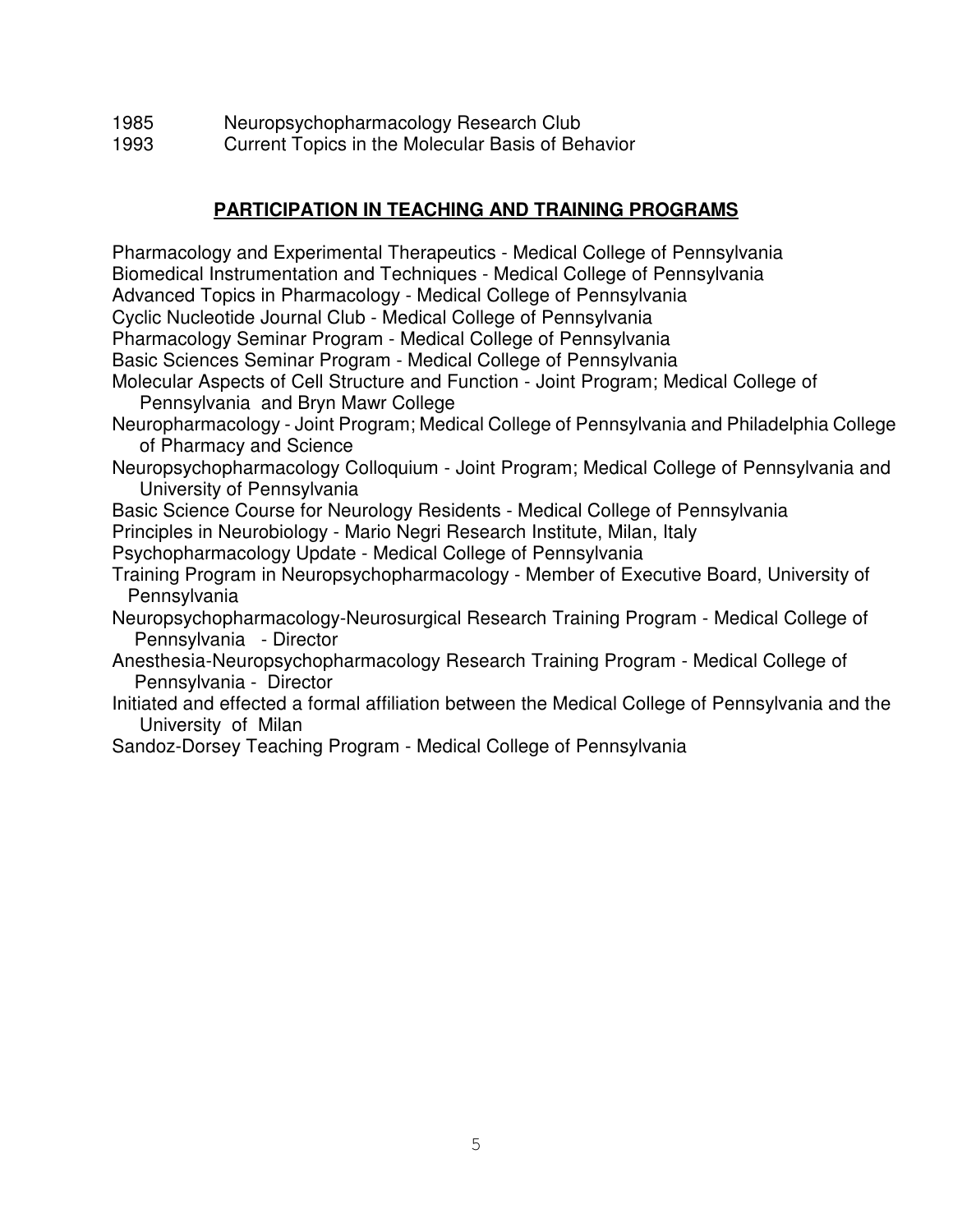## **EXTRAMURAL RESEARCH SUPPORT**

| Source of Support:           | National Institute of Health                                                                                                                                                   |
|------------------------------|--------------------------------------------------------------------------------------------------------------------------------------------------------------------------------|
| Title:                       | <b>Research Fellowship</b>                                                                                                                                                     |
| Sponsor:                     | Benjamin Weiss, Ph.D.                                                                                                                                                          |
| Period of Support:           | $6/19/75 - 6/18/76$                                                                                                                                                            |
| <b>Direct Costs:</b>         | \$13,000                                                                                                                                                                       |
| Source of Support:           | Scottish Rite Schizophrenia Research Program                                                                                                                                   |
| Title:                       | The Role of Cyclic Nucleotides in Schizophrenia                                                                                                                                |
| Principal Investigator:      | Benjamin Weiss, Ph.D.                                                                                                                                                          |
| Period of Support:           | $4/1/74 - 3/31/76$                                                                                                                                                             |
| <b>Direct Costs:</b>         | \$35,722                                                                                                                                                                       |
| Source of Support:           | National Institute of Health                                                                                                                                                   |
| Title:                       | Research Fellowship (HL-01839)                                                                                                                                                 |
| Sponsor:                     | Benjamin Weiss, Ph.D.                                                                                                                                                          |
| Period of Support:           | $9/1/74 - 8/31/76$                                                                                                                                                             |
| <b>Direct Costs:</b>         | \$26,400                                                                                                                                                                       |
| Source of Support:           | <b>National Cancer Institute</b>                                                                                                                                               |
| Title:                       | Agents Inhibiting Phosphodiesterase of Cancer Cells (CA 15883)                                                                                                                 |
| Principal Investigator:      | Benjamin Weiss, Ph.D.                                                                                                                                                          |
| Period of Support:           | $5/1/74 - 7/31/77$                                                                                                                                                             |
| <b>Direct Costs:</b>         | \$143,538                                                                                                                                                                      |
| Source of Support:<br>Title: | National Institute of Aging<br>Effect of Age on the Ability of Organs to Develop a Denervation<br>Supersensitivity of the Membrane Bound Cyclic 3', 5'-AMP System<br>(AG00003) |
| Principal Investigator:      | Benjamin Weiss, Ph.D.                                                                                                                                                          |
| Period of Support:           | $6/1/76 - 5/31/80$                                                                                                                                                             |
| <b>Direct Costs:</b>         | \$89,157                                                                                                                                                                       |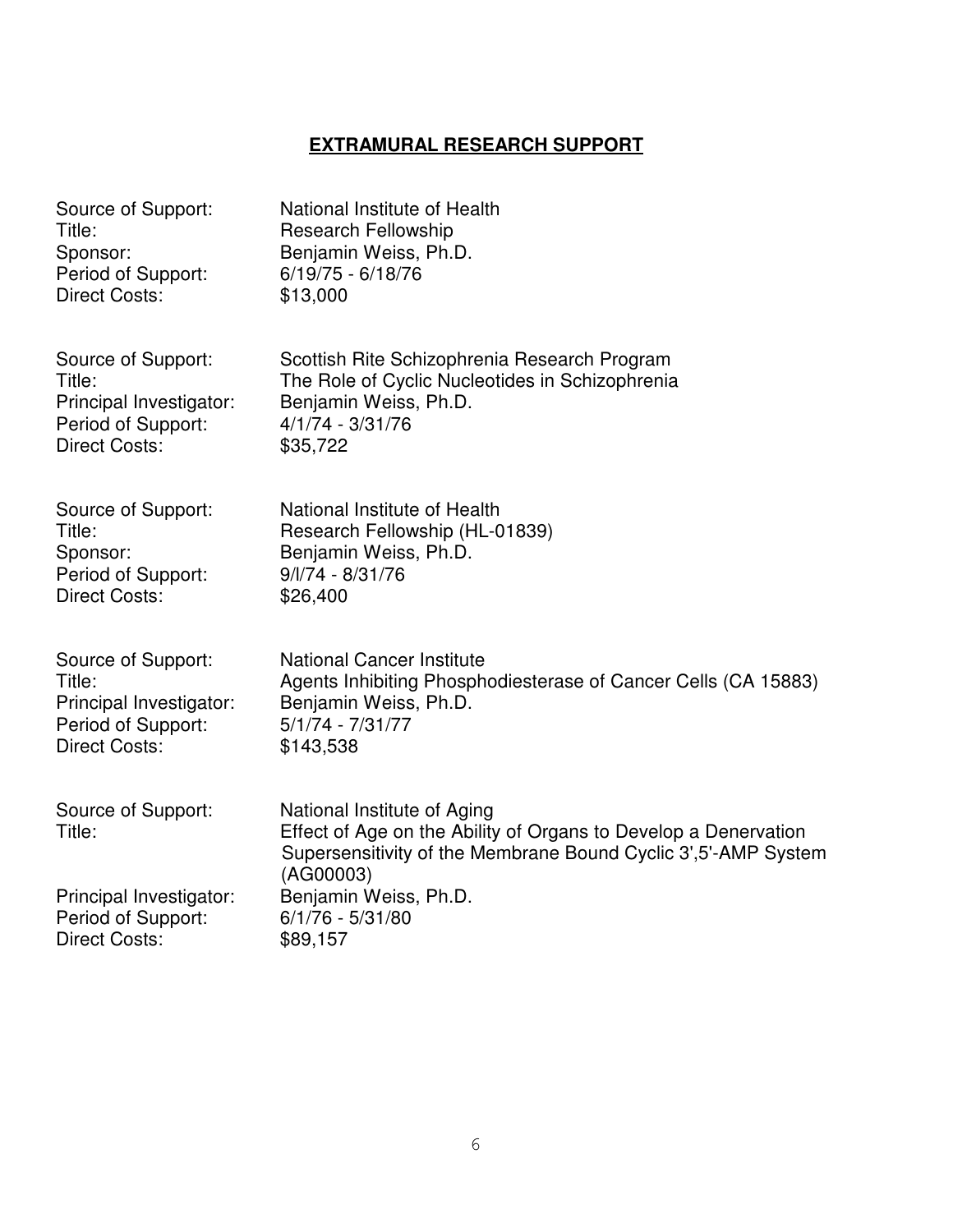| Source of Support:<br>Title:<br>Principal Investigator:<br>Period of Support:<br><b>Direct Costs:</b> | National Institute of Neurological and Communicative Disorders and Stroke<br>Influence of Neuronal Activity on the Development of Postjunctional<br>Receptors (NS13768)<br>Benjamin Weiss, Ph.D.<br>7/1/77 - 6/31/80<br>\$116,544. |
|-------------------------------------------------------------------------------------------------------|------------------------------------------------------------------------------------------------------------------------------------------------------------------------------------------------------------------------------------|
| Source of Support:                                                                                    | National Institute of Mental Health                                                                                                                                                                                                |
| Title:                                                                                                | Psychotropic Drugs and Cyclic Nucleotide Metabolism (MH30096)                                                                                                                                                                      |
| Principal Investigator:                                                                               | Benjamin Weiss, Ph.D.                                                                                                                                                                                                              |
| Period of Support:                                                                                    | $8/1/77 - 7/31/80$                                                                                                                                                                                                                 |
| <b>Direct Costs:</b>                                                                                  | \$117,548                                                                                                                                                                                                                          |
| Source of Support:                                                                                    | National Institute of Neurological and Communicative Disorders and Stroke                                                                                                                                                          |
| Title:                                                                                                | Development and Regeneration of the Nervous System (NS07061)                                                                                                                                                                       |
| Co-Investigator:                                                                                      | Benjamin Weiss, Ph.D.                                                                                                                                                                                                              |
| Period of Support:                                                                                    | 7/1/78 - 6/31/81                                                                                                                                                                                                                   |
| <b>Direct Costs:</b>                                                                                  | \$174,684                                                                                                                                                                                                                          |
| Source of Support:                                                                                    | Scottish Rite Schizophrenia Research Program                                                                                                                                                                                       |
| Title:                                                                                                | <b>Research Fellowship</b>                                                                                                                                                                                                         |
| Sponsor:                                                                                              | Benjamin Weiss, Ph.D.                                                                                                                                                                                                              |
| Period of Support:                                                                                    | 1979                                                                                                                                                                                                                               |
| <b>Direct Costs:</b>                                                                                  | \$6,000                                                                                                                                                                                                                            |
| Source of Support:                                                                                    | National Institute of Neurological and Communicative Disorders and Stroke                                                                                                                                                          |
| Title:                                                                                                | Regulation of Brain Aminergic Receptors in Aging (NS16242)                                                                                                                                                                         |
| Principal Investigator:                                                                               | Benjamin Weiss, Ph.D.                                                                                                                                                                                                              |
| Period of Support:                                                                                    | $4/1/80 - 3/31/84$                                                                                                                                                                                                                 |
| <b>Direct Costs:</b>                                                                                  | \$215,585                                                                                                                                                                                                                          |
| Source of Support:                                                                                    | National Institute of Mental Health                                                                                                                                                                                                |
| Title:                                                                                                | Psychotropic Drugs and Cyclic Nucleotide Metabolism (MH30096)                                                                                                                                                                      |
| Principal Investigator:                                                                               | Benjamin Weiss, Ph.D.                                                                                                                                                                                                              |
| Period of Support:                                                                                    | $8/1/80 - 1/31/85$                                                                                                                                                                                                                 |
| <b>Direct Costs:</b>                                                                                  | \$204,557                                                                                                                                                                                                                          |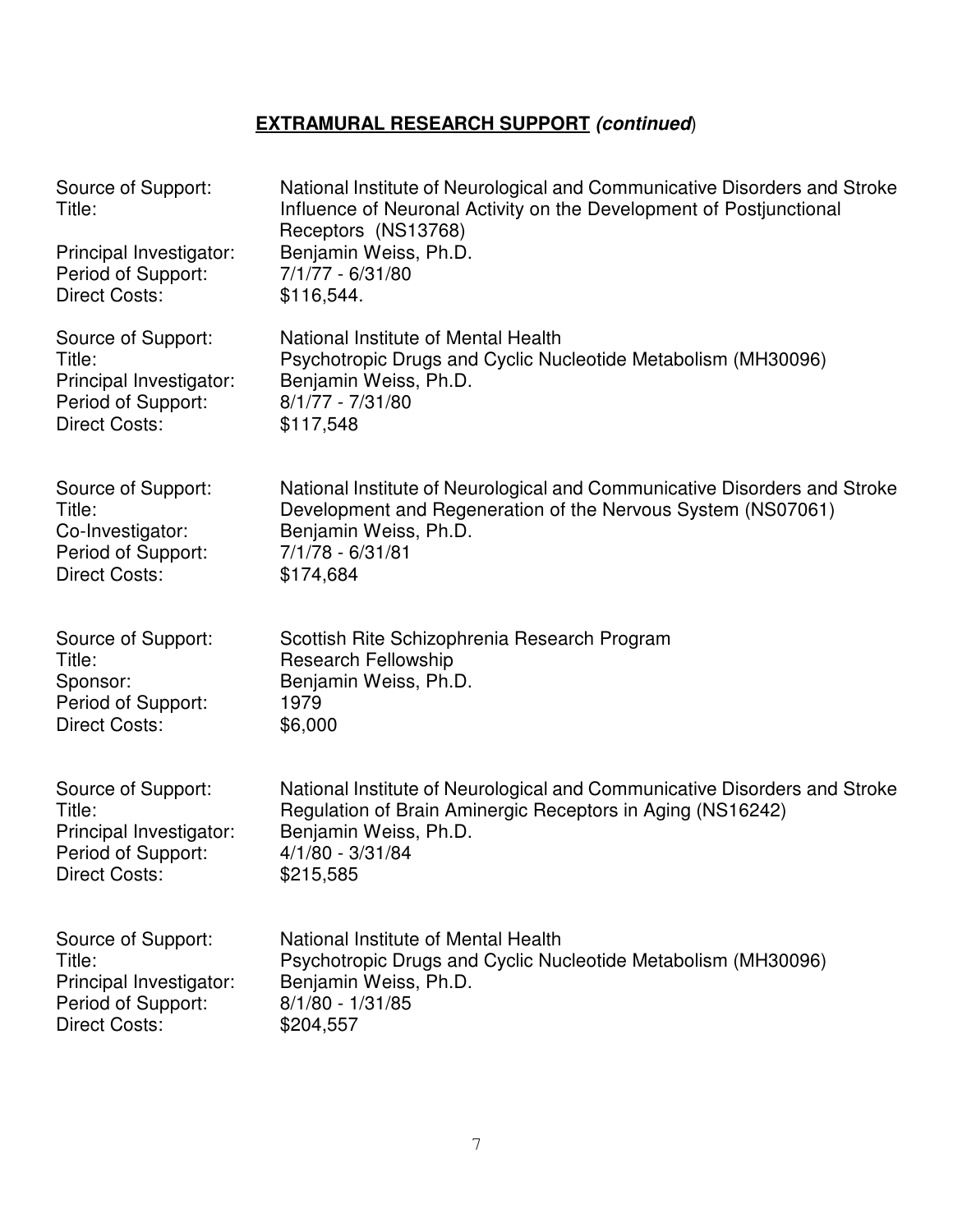| Source of Support:      | Scottish Rite Schizophrenia Research Program                            |
|-------------------------|-------------------------------------------------------------------------|
| Title:                  | Interaction of Neuropeptides with Calmodulin                            |
| Principal Investigator: | Benjamin Weiss, Ph.D.                                                   |
| Period of Support:      | $8/1/81 - 7/31/83$                                                      |
| <b>Direct Costs:</b>    | \$44,370                                                                |
| Source of Support:      | National Institute of Mental Health                                     |
| Title:                  | Training Program in Neuropsychopharmacology                             |
| Preceptor:              | Benjamin Weiss, Ph.D.                                                   |
| Period of Support:      | 7/1/82 - 6/30/85                                                        |
| <b>Direct Costs:</b>    | \$298,684                                                               |
| Source of Support:      | <b>National Research Service Award</b>                                  |
| Title:                  | Pineal Gland and Melatonin During Reproductive Aging (AG05321)          |
| Sponsor:                | Benjamin Weiss, Ph.D.                                                   |
| Period of Support:      | 9/l/83 - 8/31/84                                                        |
| <b>Direct Costs:</b>    | \$20,040                                                                |
| Source of Support:      | National Institute on Aging                                             |
| Title:                  | Pineal beta Receptors and Melatonin During Reproductive Aging (AG04858) |
| Co-Investigator:        | Benjamin Weiss, Ph.D.                                                   |
| Period of Support:      | $9/1/84 - 8/31/85$                                                      |
| <b>Direct Costs:</b>    | \$15,000                                                                |
| Source of Support:      | National Institute on Aging                                             |
| Title:                  | Role of SCN: Serotonin in Female Reproductive Aging (AG02867)           |
| Co-Investigator:        | Benjamin Weiss, Ph.D.                                                   |
| Period of Support:      | 7/l/85 - 3/31/87                                                        |
| <b>Direct Costs:</b>    | \$96,478                                                                |
| Source of Support:      | <b>NATO Advanced Study Institute</b>                                    |
| Title:                  | Principles and Clinical Implications of Neuroreceptor Modulation        |
| Principal Investigator: | Benjamin Weiss                                                          |
| Period of Support:      | I/1/86 - 6/30/87                                                        |
| <b>Direct Costs:</b>    | \$40,000                                                                |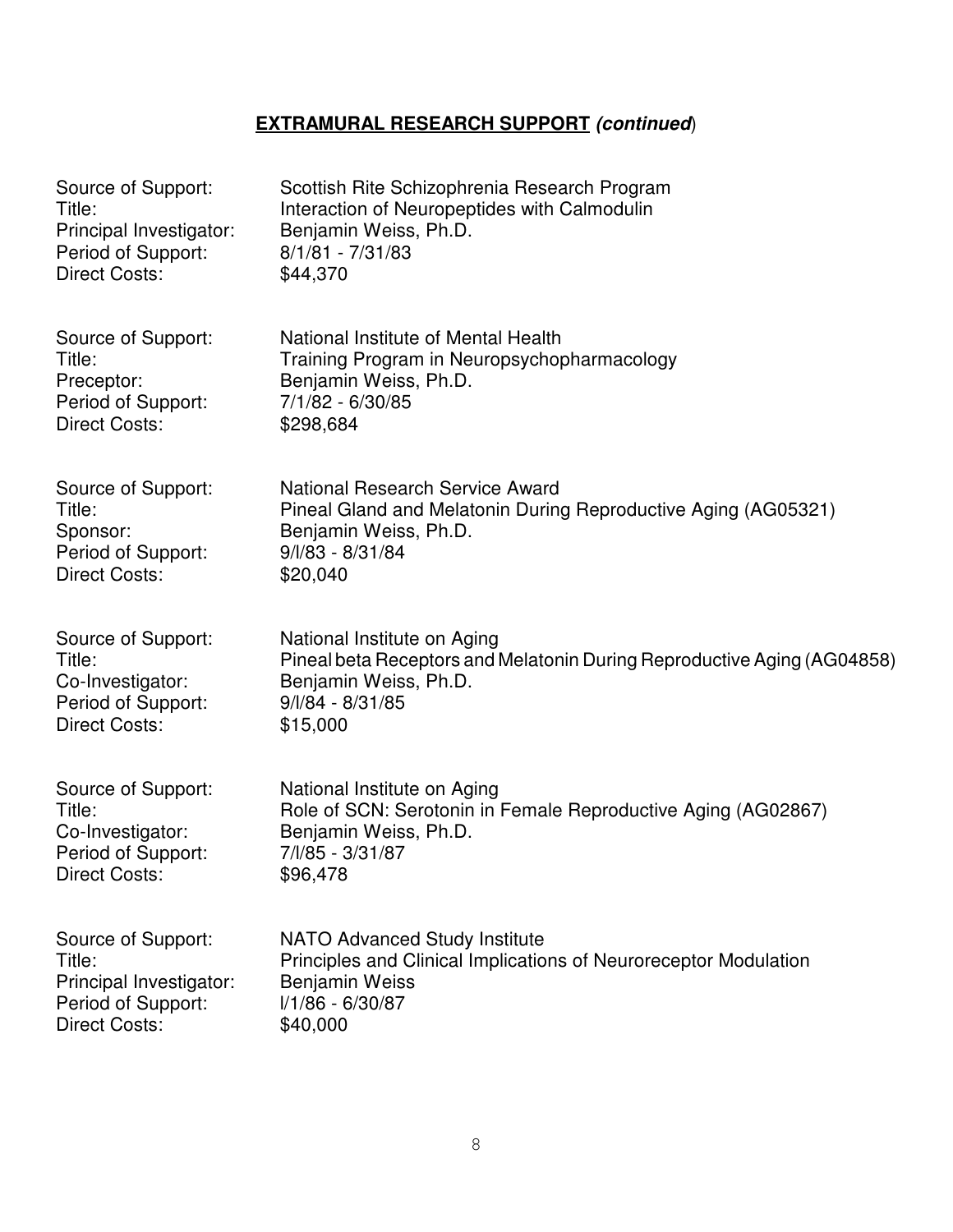| Source of Support:      | <b>Hereditary Disease Foundation</b>                                |
|-------------------------|---------------------------------------------------------------------|
| Title:                  | Plasticity of Gene Expression in the Basal Ganglia                  |
| Co-investigator:        | Benjamin Weiss, Ph.D.                                               |
| Period of Support:      | $3/1/86 - 2/28/87$                                                  |
| <b>Direct Costs:</b>    | \$14,974                                                            |
| Source of Support:      | National Institute of Mental Health                                 |
| Title:                  | Plasticity of Gene Expression in the Basal Ganglia (MH41714)        |
| Co-investigator:        | Benjamin Weiss, Ph.D.                                               |
| Period of Support:      | $8/1/86 - 7/31/87$                                                  |
| <b>Direct Costs:</b>    | \$14,974                                                            |
| Source of Support:      | National Institute of Mental Health                                 |
| Title:                  | Role of Calmodulin in Chronic Cocaine-Induced Behaviors (DA04427)   |
| Principal Investigator: | Benjamin Weiss, Ph.D.                                               |
| Period of Support:      | 7/1/87 - 6/30/88                                                    |
| <b>Direct Costs:</b>    | \$14,959                                                            |
| Source of Support:      | <b>National Research Service Award</b>                              |
| Title:                  | Role of Calmodulin in Chronic Cocaine-Induced Behaviors (DA05318)   |
| Sponsor:                | Benjamin Weiss, Ph.D.                                               |
| Period of Support:      | 7/1/87 - 6/30/89                                                    |
| <b>Direct Costs:</b>    | \$39,000                                                            |
| Source of Support:      | National Institute of General Medical Sciences                      |
| Title:                  | Regulation of Calmodulin - Dependent Processes (GM34334)            |
| Principal Investigator: | Benjamin Weiss, Ph.D.                                               |
| Period of Support:      | 7/1/86 - 12/31/89                                                   |
| <b>Direct Costs:</b>    | \$231,323                                                           |
| Source of Support:      | National Institute of Mental Health (MERIT Award)                   |
| Title:                  | Behavioral & Biochemical Correlates of Dopamine Responses (MH42148) |
| Principal Investigator: | Benjamin Weiss, Ph.D.                                               |
| Period of Support:      | $8/1/87 - 7/31/91$                                                  |
| <b>Direct Costs:</b>    | \$404,648                                                           |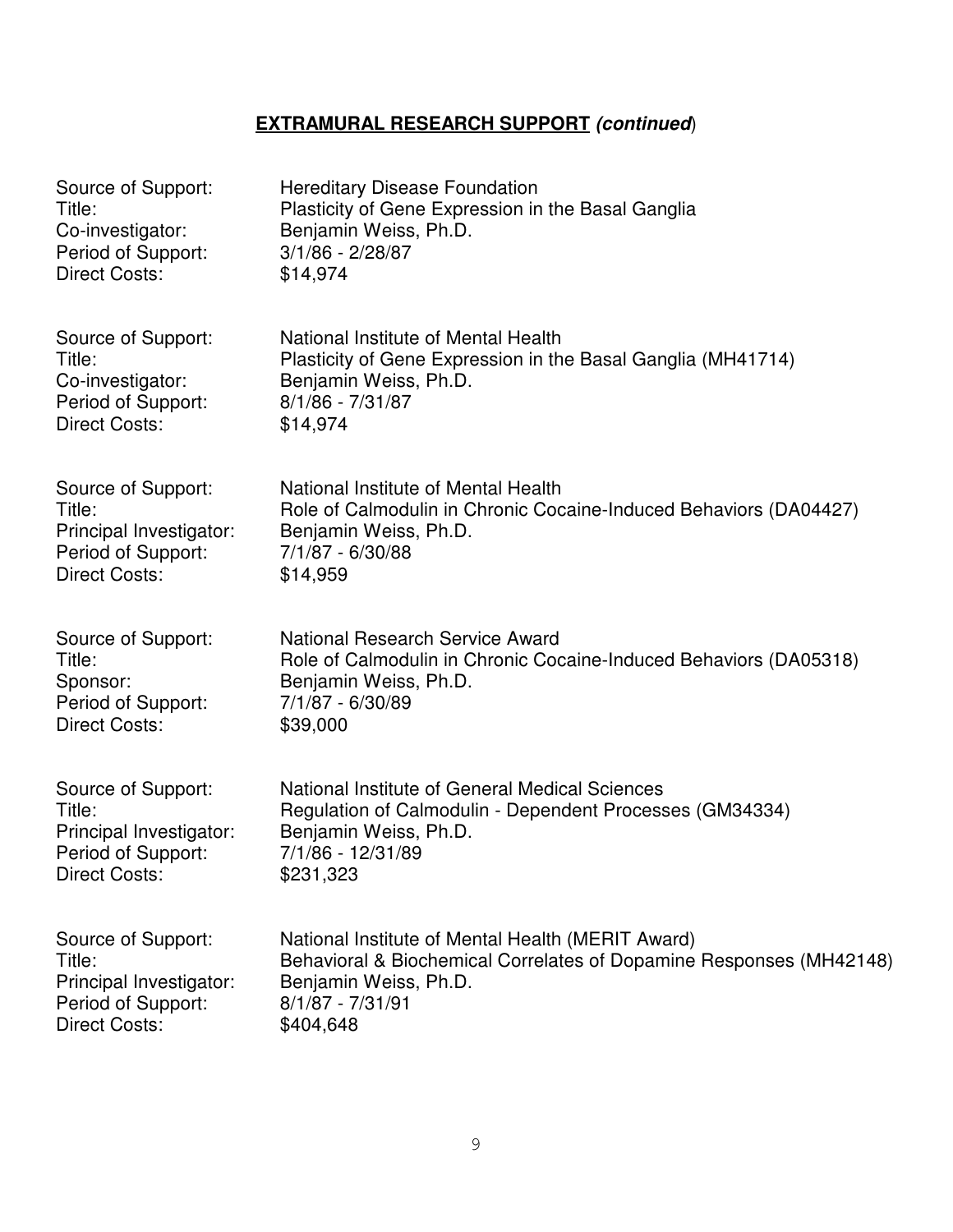| Source of Support:<br>Title:<br>Principal Investigator:<br>Period of Support:<br><b>Direct Costs:</b> | Allegheny-Singer Research Institute<br>Reversal of Dopaminergic Supersensitivity: Preclinical Mechanisms and<br><b>Clinical Applications</b><br>Benjamin Weiss, Ph.D.<br>7/1/90 - 6/30/93<br>\$254,415 |
|-------------------------------------------------------------------------------------------------------|--------------------------------------------------------------------------------------------------------------------------------------------------------------------------------------------------------|
| Source of Support:                                                                                    | National Institute of Mental Health (MERIT Award)                                                                                                                                                      |
| Title:                                                                                                | Behavioral & Biochemical Correlates of Dopamine Responses (MH42148)                                                                                                                                    |
| Principal Investigator:                                                                               | Benjamin Weiss, Ph.D.                                                                                                                                                                                  |
| Period of Support:                                                                                    | $8/1/91 - 7/31/95$                                                                                                                                                                                     |
| <b>Direct Costs:</b>                                                                                  | \$420,945                                                                                                                                                                                              |
| Source of Support:                                                                                    | Allegheny Singer Research Institute                                                                                                                                                                    |
| Title:                                                                                                | Antisense RNA Vector Reduces Expression of D2 Receptors                                                                                                                                                |
| Principal Investigator:                                                                               | Benjamin Weiss, Ph.D.                                                                                                                                                                                  |
| Period:                                                                                               | 4/1/96-3/31/97                                                                                                                                                                                         |
| <b>Direct Costs:</b>                                                                                  | \$25,816                                                                                                                                                                                               |
| Source of Support:                                                                                    | National Institute of Neurological Disorders and Stroke                                                                                                                                                |
| Title:                                                                                                | Role of Calmodulin in Neuronal Differentiation (NS 30724)                                                                                                                                              |
| Principal Investigator:                                                                               | Benjamin Weiss, Ph.D.                                                                                                                                                                                  |
| Period of Support:                                                                                    | $9/1/93 - 8/31/97$                                                                                                                                                                                     |
| <b>Direct Costs:</b>                                                                                  | \$357,585                                                                                                                                                                                              |
| Source of Support:                                                                                    | National Institute of Mental Health                                                                                                                                                                    |
| Title:                                                                                                | Behavioral & Biochemical Correlates of Dopamine Responses (MH42148)                                                                                                                                    |
| Principal Investigator:                                                                               | Benjamin Weiss, Ph.D.                                                                                                                                                                                  |
| Period of Support:                                                                                    | $4/1/95 - 3/31/99$                                                                                                                                                                                     |
| <b>Direct Costs:</b>                                                                                  | \$386,288                                                                                                                                                                                              |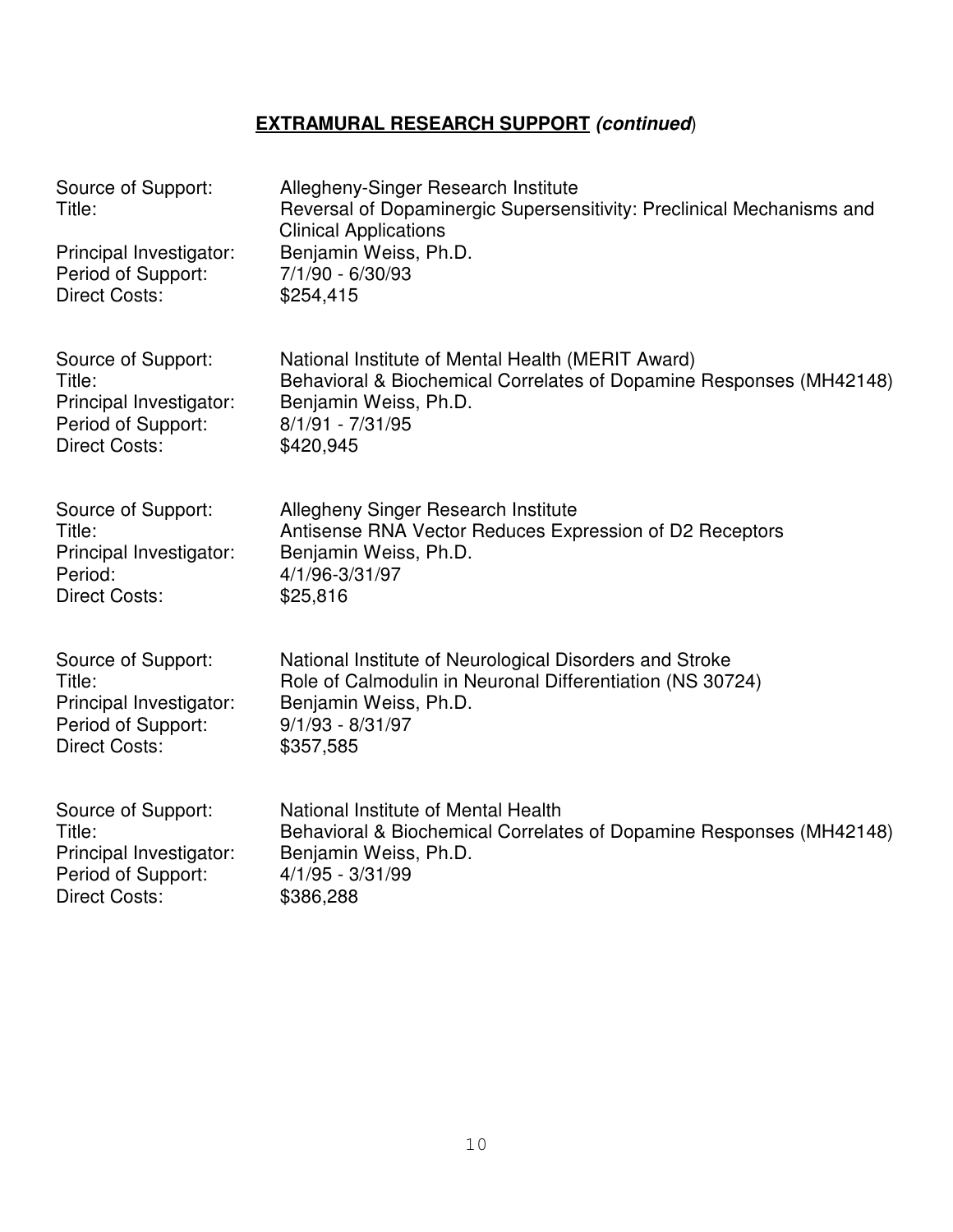### **PATENTS**

Title: Administration of Oligonucleotides Antisense to Dopamine Receptor mRNA for Diagnosis and Treatment of Neurological Pathologies Inventor: Benjamin Weiss Patent Number: 5,840,708

Title: Compositions and Methods to Regulate Calmodulin Gene Expression and Uses Thereof for Influencing Cell Growth and Differentiation Inventor: Benjamin Weiss Patent Number: 08/748,104

Title: Methods and Compositions for Diagnosis and Treatment of Pathological Conditions Related to Abnormal Dopamine Receptor Expression Inventor: Benjamin Weiss Patent Number: 08/816,426

## **POSTDOCTORAL STUDENTS AND VISITING SCIENTISTS TRAINED**

- 1. Anthony Kidman, Ph.D. Postdoctoral Training: 1969-1971
- 2. John Crayton, M.D. Postdoctoral Training: 1969-1970
- 3. Samuel J. Strada, Ph.D. Ph.D. (Pharmacology), 1970 Vanderbilt University Postdoctoral Training: 1970-1972

 Current Position: The New South Wales Institute of Technology New South Wales, Australia

 Current Position: Department of Psychiatry University of Chicago Chicago, Illinois

 Current Position: Dean, University of South Alabama College of Medicine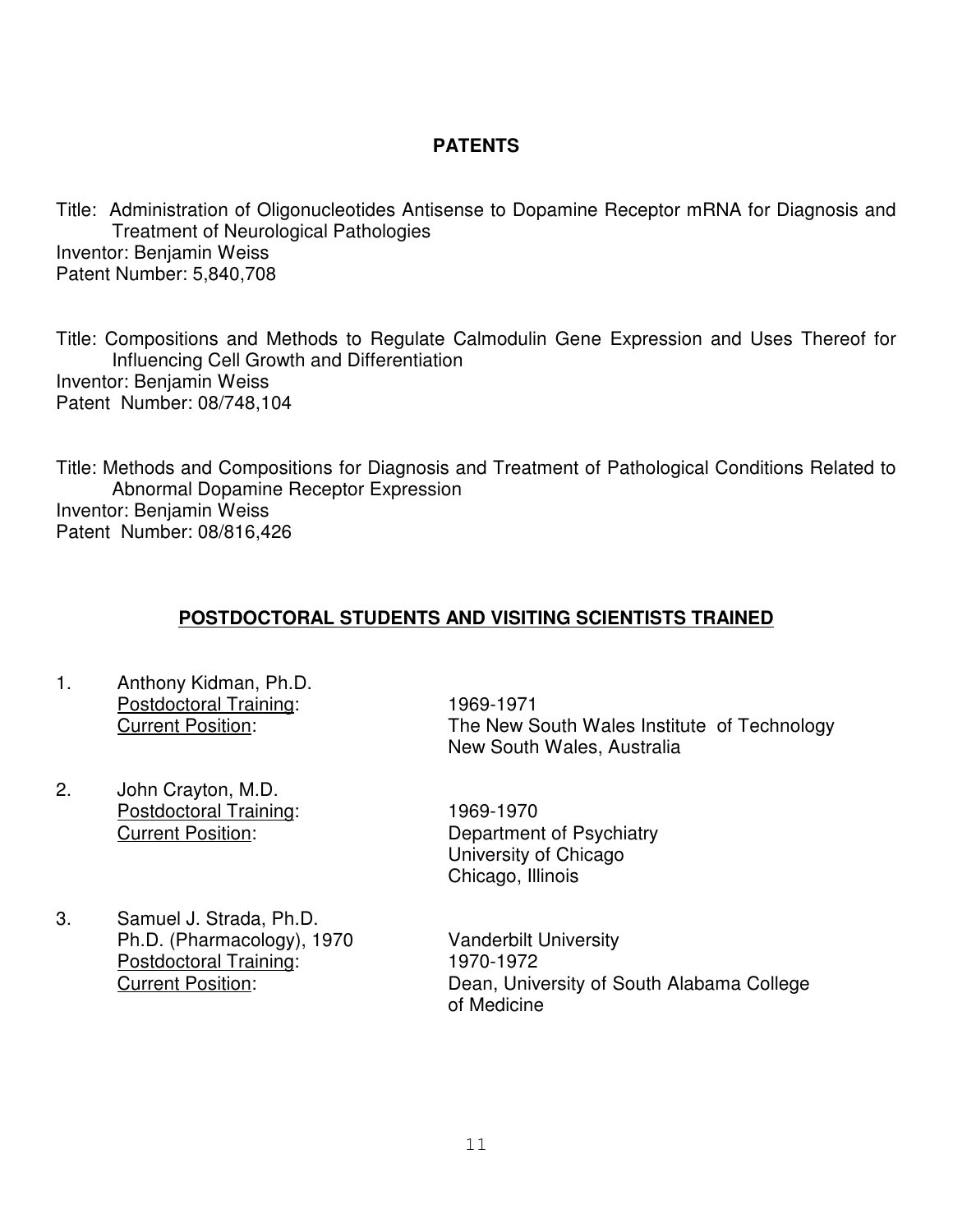- 4. Petko Uzunov, M.D. Postdoctoral Training: 1970-1972
- 5. Michael Ebadi, Ph.D. Postdoctoral Training: 1970-1972
- 6. Thomas Tulenko, Ph.D. Ph.D. (Physiology), 1972 Boston University Postdoctoral Training: 1972-1977<br>
Current Position: Professor c
- 7. Robert Levin, Ph.D. Ph.D. (Pharmacology), 1974 University of Pennsylvania Postdoctoral Training: 1974-1976 **Current Position:** Professor
- 8. Richard Fertel, Ph.D. Ph.D. (Pharmacology), 1972 Washington University Postdoctoral Training: 1972-1975 Current Position: Associate Professor
- 9. Louise H. Greenberg, Ph.D. Ph.D. (Pharmacology), 1974 Bryn Mawr College Postdoctoral Training:<br>
Current Position: 
Current Position:

Turrent Position:

Turrent Position:

Turrent Position:

Turrent Position:

Turrent Position:

Turrent Position:

Turrent Position:

Turrent Position:

Turrent

Current Position: Professor and Chairman, Department of Pharmacology President, Bulgarian Medical Academy Sofia, Bulgaria

 Current Position: Professor and Chairman Department of Pharmacology University of Nebraska Medical Center Omaha, Nebraska

> Professor of Physiology Dept. of Physiol./Biochem. Medical College of PA. Philadelphia, Pennsylvania

University of Buffalo

Department of Pharmacology University of Ohio Columbus, Ohio

Visiting Assist. Professor Department of Pharmacology Medical College of PA. Philadelphia, Pennsylvania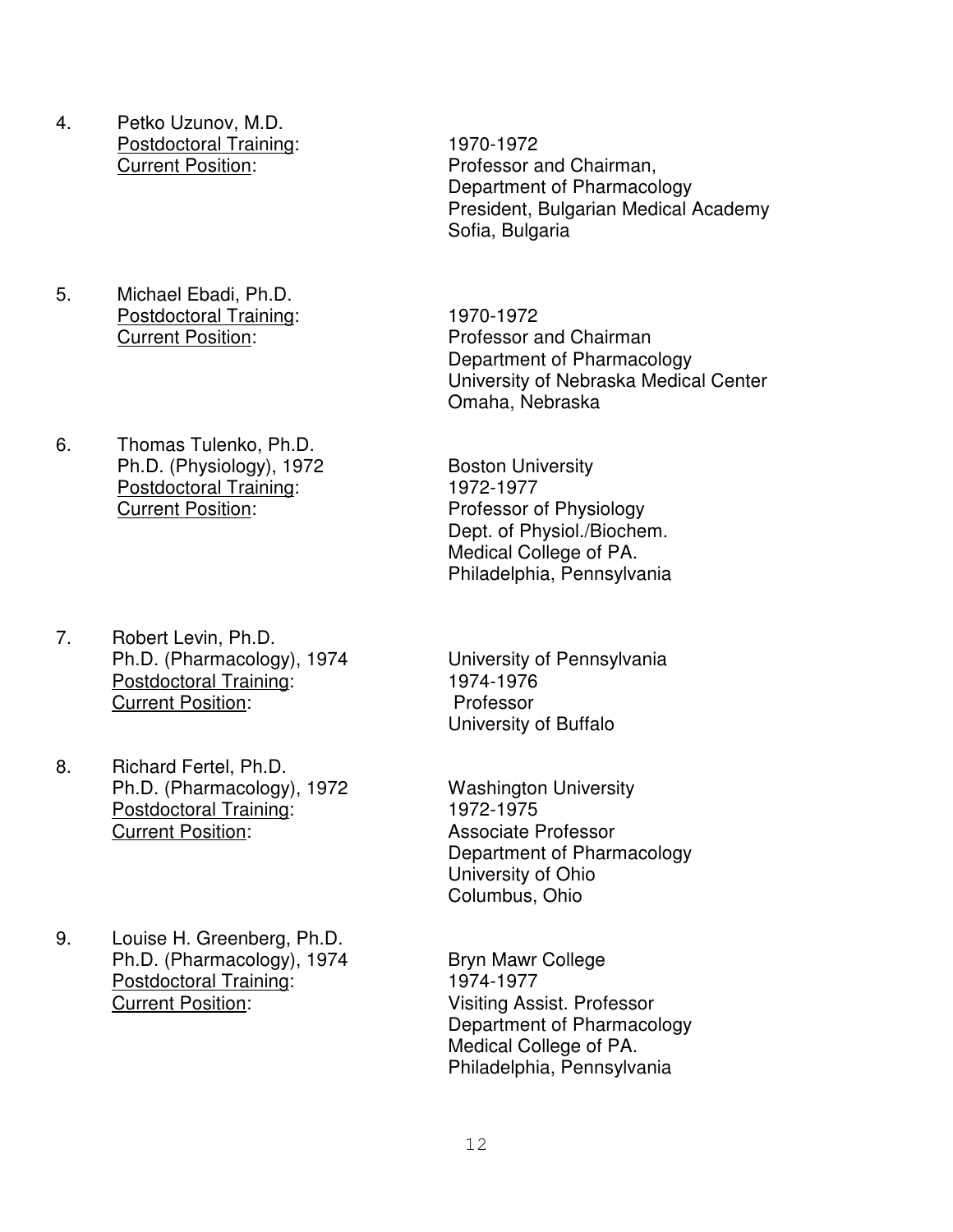- 10. Walter C. Prozialeck, Ph.D. Ph.D. (Pharmacology), 1978 Jefferson University Postdoctoral Training: 1978-1980
- 11. Mauro Cimino, D. Biol. Postdoctoral Training: 1979 Current Position:
- 12. M. Blair Clark, Ph.D. Ph.D. (Anatomy), 1979 Tulane University Postdoctoral Training: 1979-1982 Current Position: Assistant Professor

- 13. Mary Sellinger-Barnette, Ph.D. Ph.D. (Pharmacology), 1979 University of Pennsylvania Postdoctoral Training:<br>Current Position:
- 14. Judith S. Freilich, M.D. M.D., 1979 Medical College of PA. Postdoctoral Training: 1981-1983 Current Position: **Associate, Univ. of PA.**
- 15. Long-Wu Zhou, M.D., 1958 Postdoctoral Training: 1981-1983

 Current Position: Chairman, Department of Pharmacology Chicago Col. of Osteopathic Medicine Chicago, Illinois

The University of Milan Milan, Italy

Department of Anatomy University of Maryland School of Medicine Baltimore, Maryland

**Research Scientist** Smith Kline & French Labs. Philadelphia, Pennsylvania

Philadelphia, Pennsylvania

 Current Position Research Assistant Professor Allegheny University of the Health Sciences Philadelphia, Pennsylvania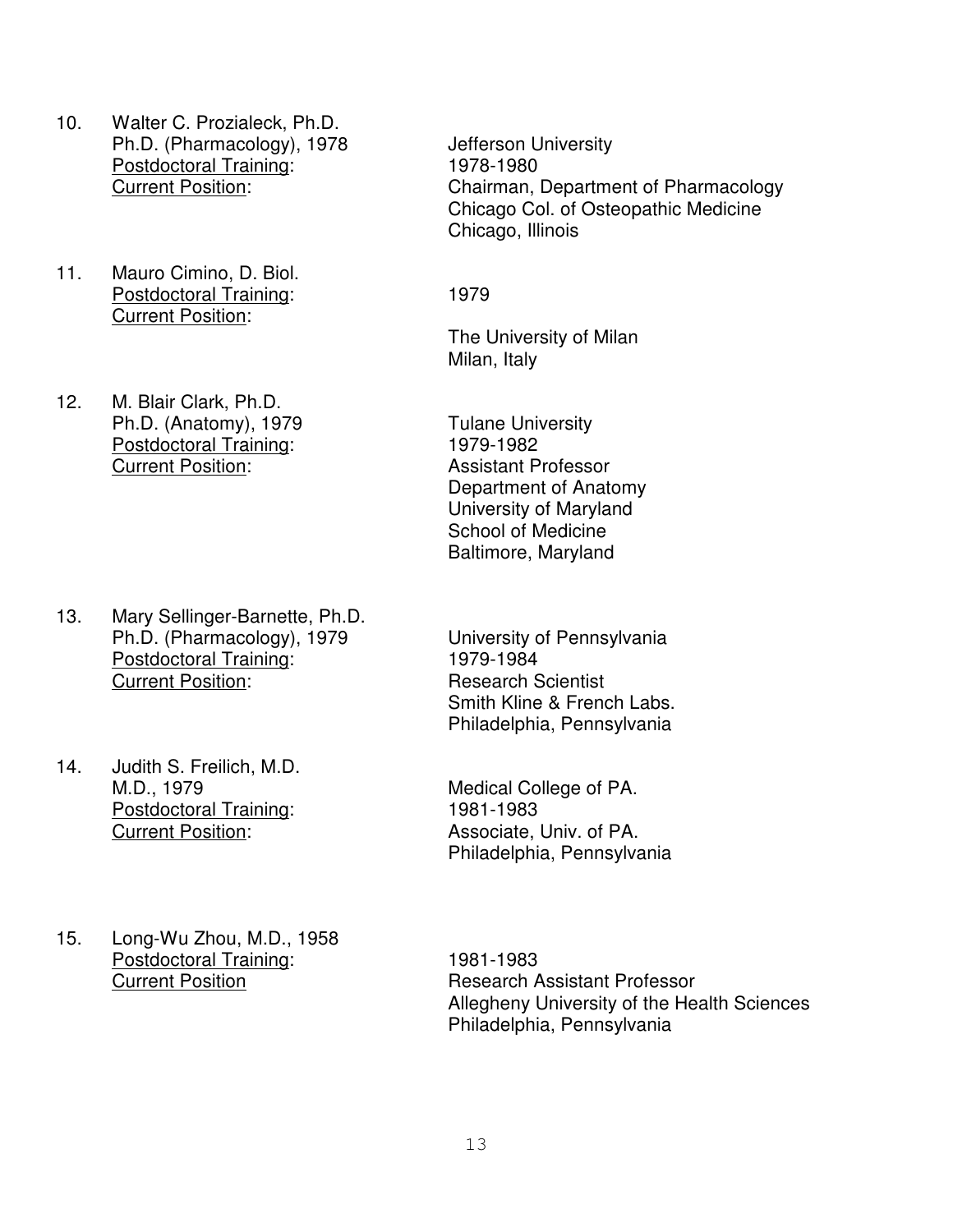- 16. Kyriaki Thermos, Ph.D. Ph.D. (Pharmacology), 1984 New York University Postdoctoral Training: 1984-1986 **Current Position:** Associate Professor
- 17. Jill Roberts-Lewis, Ph.D. Ph.D. (Pharmacology), 1986 University of Michigan Postdoctoral Training: 1986-1988 **Current Position:** Research Scientist
- 18. Jo Elia, M.D. Postdoctoral Training: 1986
- 19. David Allen, M.D. M.D., 1983 Temple University Postdoctoral Training: 1984-1985 Current Position: Staff Neurosurgeon
- 20. Jiang Fan Chen, M.D.

Postdoctoral Training: 1987-1989 Current Position: Assistant Professor

21. David Goodale, DDS, PhD Postdoctoral Training 1987-1989

Department of Pharmacology University of Crete Heraklion, Crete, Greece

Cephalon, Inc. 145 Brandywine Parkway West Chester, Pennsylvania

M.D., 1982 Medical College of PA. Current Position: Director of Child Psychiatry Allegheny University of the Health Sciences Philadelphia, Pennsylvania

> Reading Hospital and Medical Center Reading, PA

> Third Military Medical College, P.R.C. Harvard Medical School Cambridge, Mass.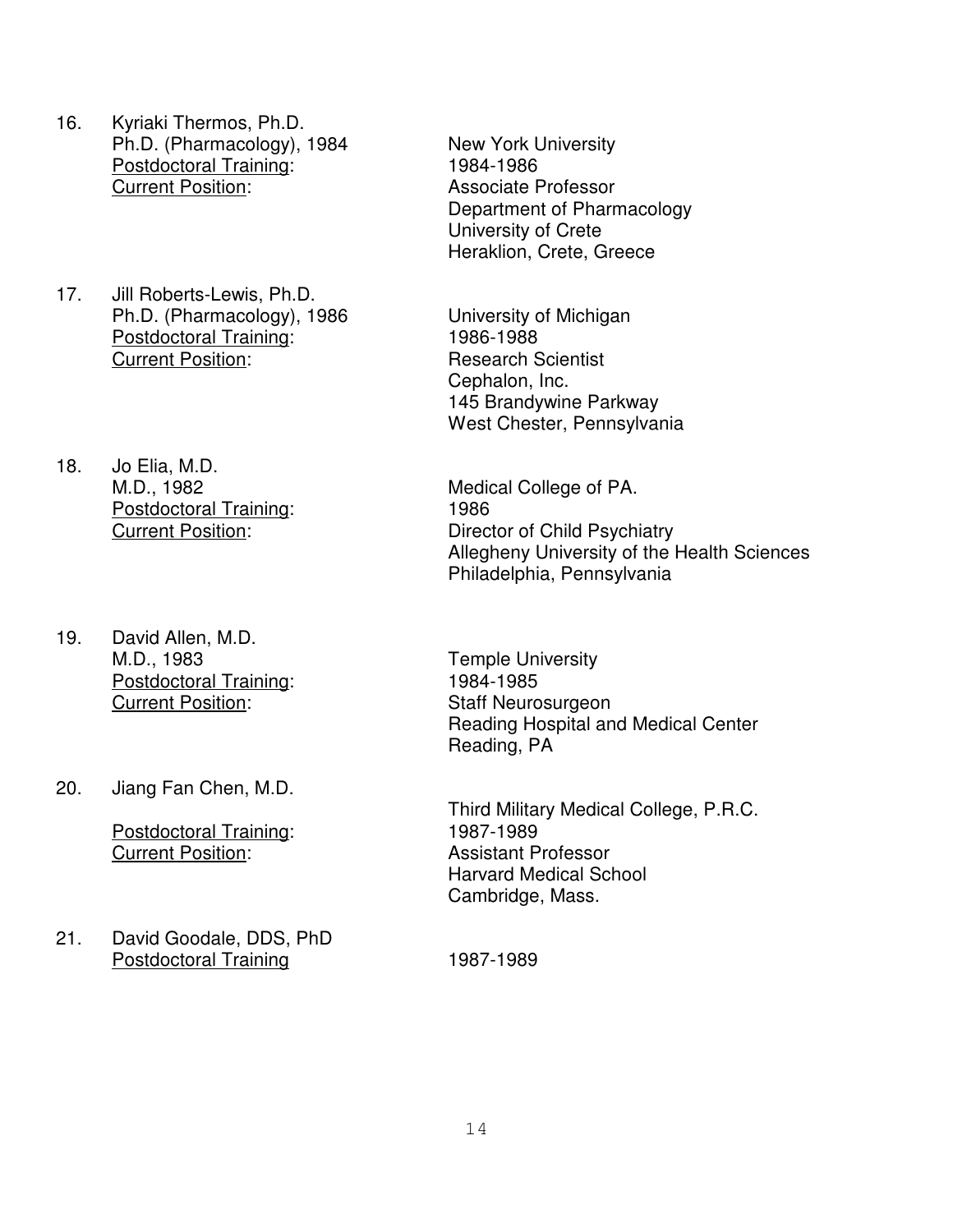- 22. Guang Bai, M.D. Universitat Ulm Postdoctoral Training: 1988-1991 Current Position: Assistant Professor
- 23. Mauro Cimino, D. Biol. Sci University of Rome Visiting Scientist: 1987-1988 Current Position: University of Milan
- 24. Long-Wu Zhou, M.D., 1958 Beijing Medical College, P.R.C. Visiting Scientist: 1988-present
- Postdoctoral Fellow 1990-1992 Current Position: Staff Psychiatrist
- Postdoctoral Fellow 1993-1995
- 27. Genoveva Davidkova, M.D., Ph.D. Medical Academy, Sofia, Bulgaria Postdoctoral Fellow 1994-1997 **Current Position Research Associate**

Department of Biomedical Sciences University of Maryland School of Medicine Baltimore, MD

Milan, Italy

**Current Position** Research Assistant Professor Allegheny University of the Health Sciences Philadelphia, Pennsylvania

25. Thomas Connell, M.D. Medical College of Pennsylvania Norristown State Hospital Norristown, PA

26. Naoki Natsukari, M.D., Ph.D. Hamamatsu School of Medicine, Japan

Rockefeller University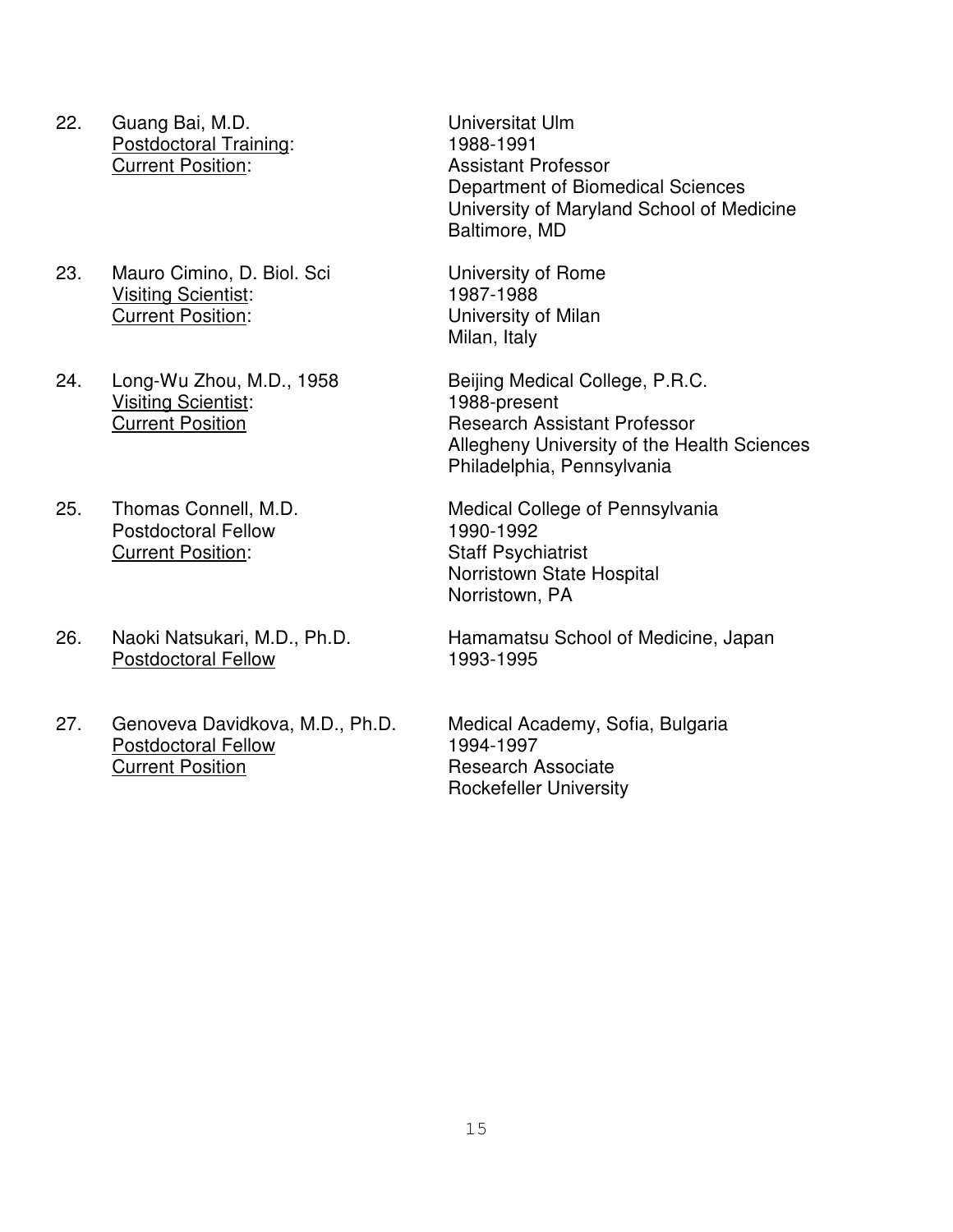#### **GRADUATE STUDENTS TRAINED**

- 1. William Hait, M.D., Ph.D. Training Period 1972-1976
- 2. Elinor Cantor, Ph.D. Training Period 1974-1979
- 3. Thomas L. Wallace, Ph.D. Training Period 1977-1982
- 4. Craig Q. Earl, Ph.D. Training Period 1978-1983 **Current Position:** Assistant Director
- 5. James Winkler, Ph.D. Training period 1981-1986 **Current Position:** Associate Director

Degrees attained M.D., Ph.D. (Pharmacology) Current Position: Former: Director, The Cancer Institute of New Jersey

> Current: Senior Vice President, Worldwide Head of Hematology and Oncology for Johnson & Johnson

Degree attained Ph.D. (Pharmacology), 1979 Current Position: Senior Research Pharmacologist Berlex Laboratories Cedar Knolls, NJ

Degree attained **Ph.D.** (Pharmacology), 1982 Current Position: Associate Director, Pharmacology Triplex Pharmaceuticals Woodlands, TX

Degree attained Ph.D. (Cell Biology), 1983 CNS Therapeutic Area Solvay Pharmaceuticals Marietta, GA

Degree attained Ph.D. (Pharmacology), 1987 Department of Pharmacology Smith Kline & French Labs. Philadelphia, Pennsylvania Visiting Assistant Professor Department of Pharmacology Medical College of PA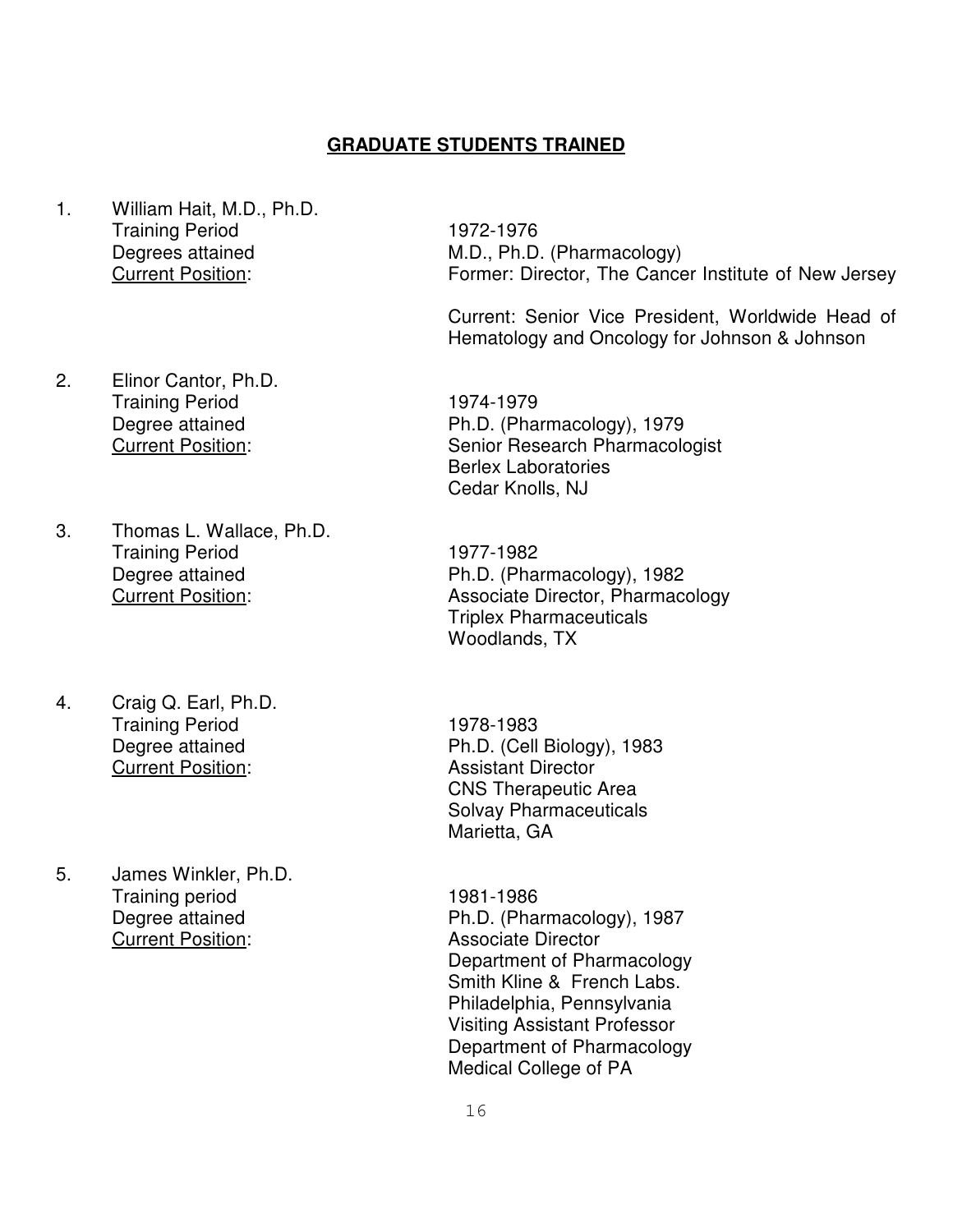- 6. Jiang Fan Chen, M.D. Training period: 1990-1993 **Current Position:** Assistant Professor
- 7. Zheng-Hong Qin, M.D. Training period: 1989-1994 **Current Position:** Postdoctoral Fellow
- 8. Wangfang Hao, M.Sc. Training Period: 1995-1997

# Degree attained Ph.D. (Pharmacology), 1993 Massachusetts General Hospital Harvard Medical School Charlestown, MA

Degree attained: Ph.D. (Pharmacology) 1994 National Institute of Mental Health Bethesda, MD

Degree attained M.Sc. (Pharmacology) 1997 Current Position: Johnson and Johnson Research Laboratories

#### **MEDICAL STUDENTS TRAINED:**

Robert Figlin, M.D. Stephen Weiss, M.D. Shelly Uram, M.D. Eva Gomolinski, M.D. Michael Hillman, M.D. Jo Ellen Habas, M.D.

## **PREMEDICAL STUDENTS TRAINED:**

Scott Fields Gary Koretsky David Rubashkin Jo Ann Seagraves Lisa Ann Brady Judy Yuko Kameoka Amit Shah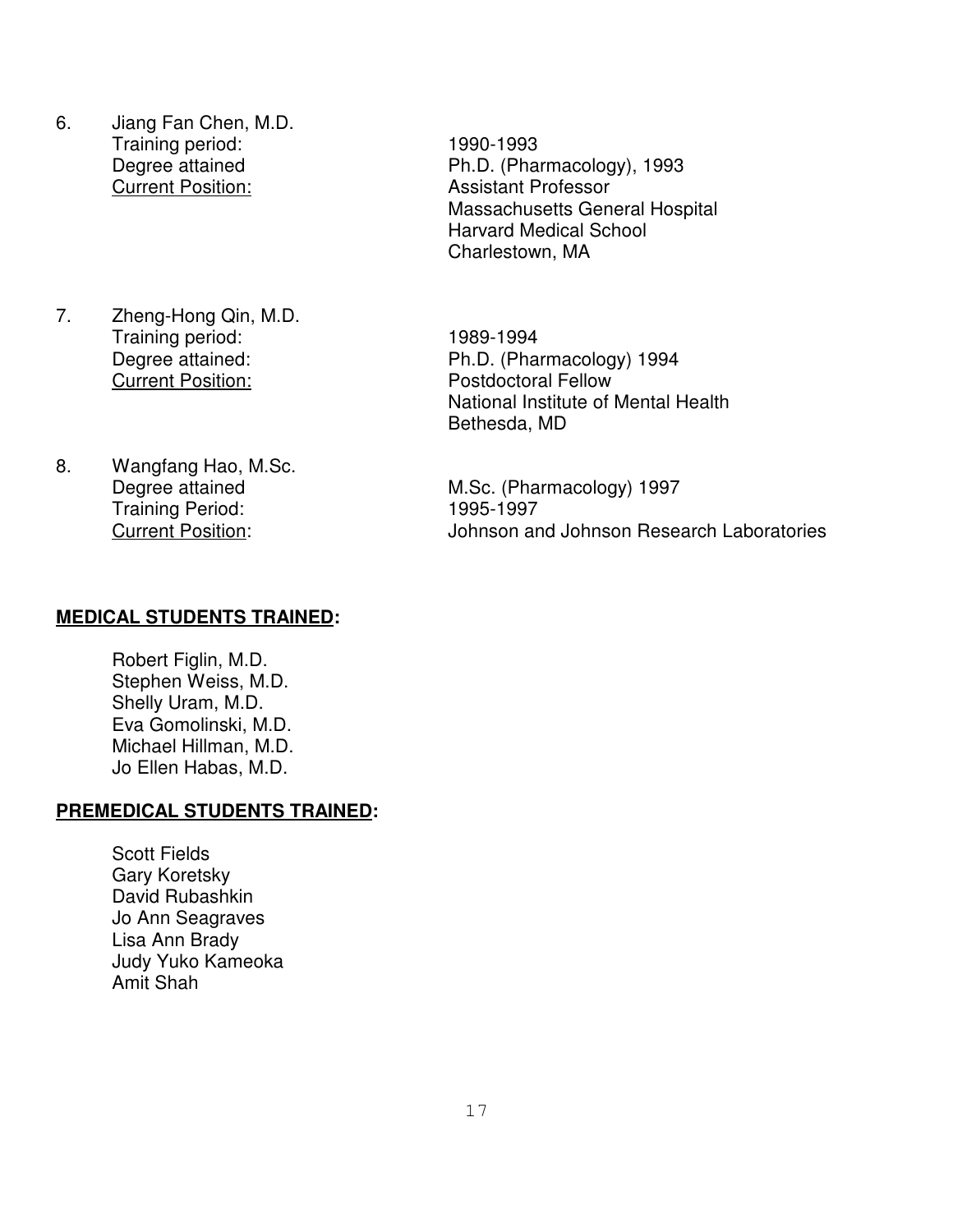## **PROFESSIONAL ACTIVITIES AT SYMPOSIA AND CONFERENCES**

| Organized symposium: | Cyclic Nucleotides in Disease, Philadelphia, PA., 1974                                                                                                   |
|----------------------|----------------------------------------------------------------------------------------------------------------------------------------------------------|
| Organized symposium: | Interaction of Calmodulin with Psychotropic Drugs, at the Meeting of<br>the American College of Neuropsychopharmacology, San Juan,<br>Puerto, Rico, 1982 |
| Organized symposium: | Antisense Strategies in Neurobiology, at the XIXth CINP Congress,<br>Washington, DC, 1994                                                                |

#### **CHAIRED SCIENTIFIC SESSIONS AT NATIONAL AND INTERNATIONAL MEETINGS AND CONFERENCES**

- 1971 Meeting of American Society for Pharmacology and Experimental Therapeutics, Burlington, VT.
- 1972 Meeting of American Chemical Society, Philadelphia.
- 1973 Meeting of Federal of American Societies for Experimental Biology, Atlantic City, NJ.
- 1974 Cyclic Nucleotides in Disease, Philadelphia, PA.
- 1974 Scottish Rite Schizophrenia Research Program, Boston, MA.
- 1975 Gordon Conference on Catecholamines, Andover, NH.
- 1976 Meeting of Federation of American Societies of Experimental Biology, Anaheim, CA.
- 1977 NATO Advanced Study Institute on Cyclic Nucleotides, Tremezzo, Italy.
- 1981 International Symposium on Aging Brain and Ergot Alkaloids, Rome, Italy.
- 1982 International Conference on the Aging of the Brain, Mantua, Italy.
- 1982 Meeting of the American College of Neuropsychopharmacology, San Juan, Puerto Rico.
- 1983 Meeting of the Federation of American Societies for Experimental Biology, Chicago, ILL.
- 1983 Symposium on Altered Endocrine Status During Aging, Fourth Philadelphia Symposium on Aging, Philadelphia, PA.
- 1985 Symposium on Aging of the Brain from Laboratory Animal to Man, IVth World Congress of Biological Psychiatry, Philadelphia, PA.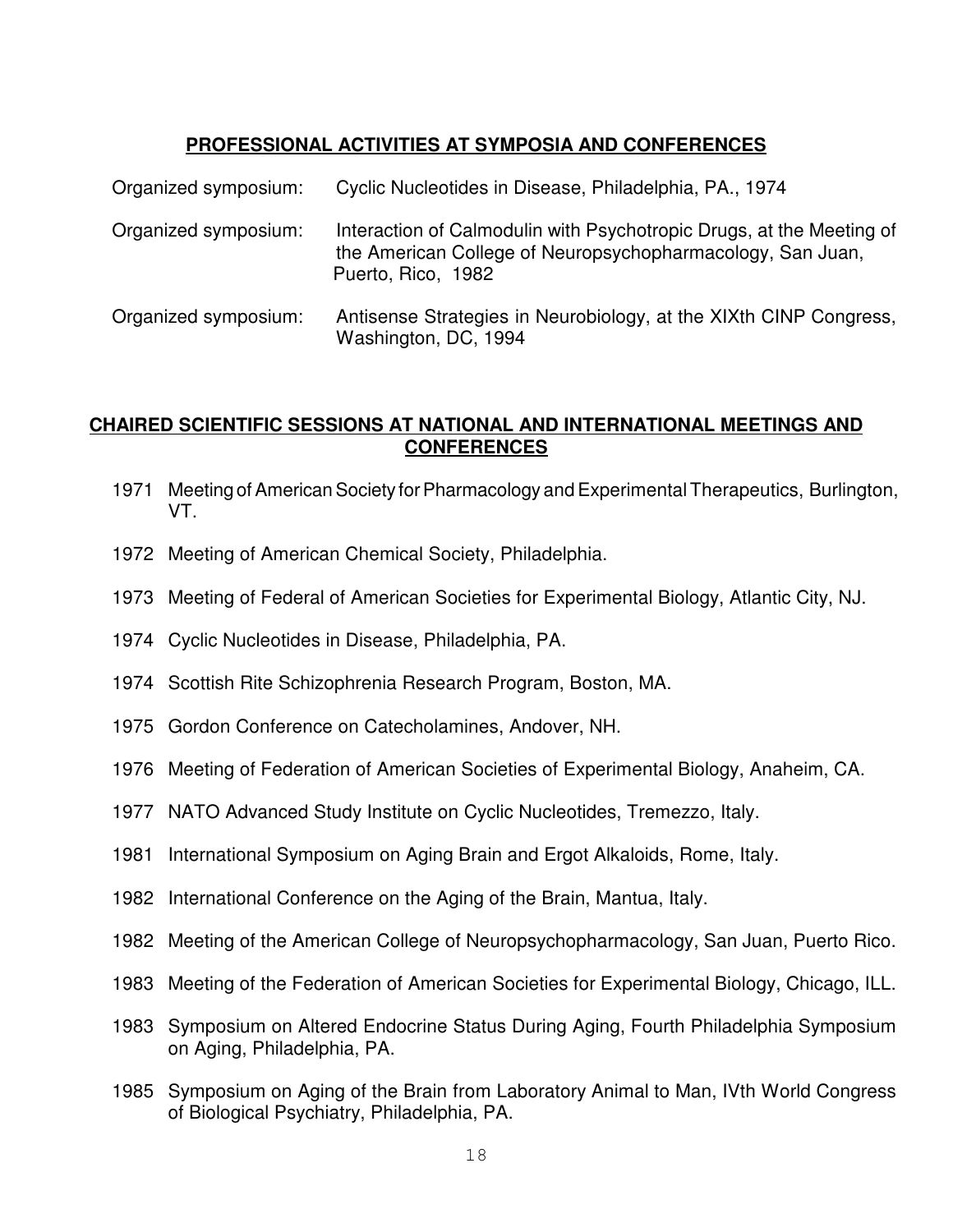#### **CHAIRED SCIENTIFIC SESSIONS AT NATIONAL AND INTERNATIONAL MEETINGS AND CONFERENCES** (continued)

- 1986 Meeting of Federation of American Societies for Experimental Biology, St. Louis, MO.
- 1987 Meeting of the Society for Neuroscience, New Orleans, LA.
- 1988 Meeting of the American Physiological Society and the American Society for Pharmacology and Experimental Therapeutics, Montreal, Canada
- 1991 Meeting of the Society for Neuroscience, New Orleans, LA
- 1994 Symposium on Antisense Strategies in Neurobiology, XIXth C.I.N.P. Congress, Washington, DC
- 1997 Fourth National Congress of Pharmacology, Sofia, Bulgaria

#### **INVITED SPEAKER AT NATIONAL AND INTERNATIONAL CONFERENCES AND SYMPOSIA**

- 1967 Symposium on Biological Role of Indolealklamine Derivatives, New York.
- 1968 Meeting of the American College of Neuropsychopharmacology, San Juan, Puerto Rico.
- 1969 Symposium on Biogenic Amines as Physiological Regulators, Woods Hole, MA.
- 1970 Symposium on the Role of Cyclic AMP in Cell Function, San Diego, CA.
- 1970 Role of Cyclic AMP in Nervous System, Neurosciences Research Program, Boston, MA.
- 1971 Cyclic AMP and Cell Function, New York Academy of Science, New York.
- 1971 First International Conference on the Physiology and Pharmacology of Cyclic AMP, Milan, Italy.
- 1971 Symposium on Fetal Pharmacology, Stockholm, Sweden.
- 1972 Symposium on the Biochemistry and Physiology of the Pineal Gland Bethesda, MD.
- 1973 Third International Catecholamine Symposium, Strasbourg, France.
- 1974 Conference on Cyclic Nucleotides and the Nervous System, St. Odile, France.
- 1974 Gordon Conference on Catecholamines, Brewster, NH.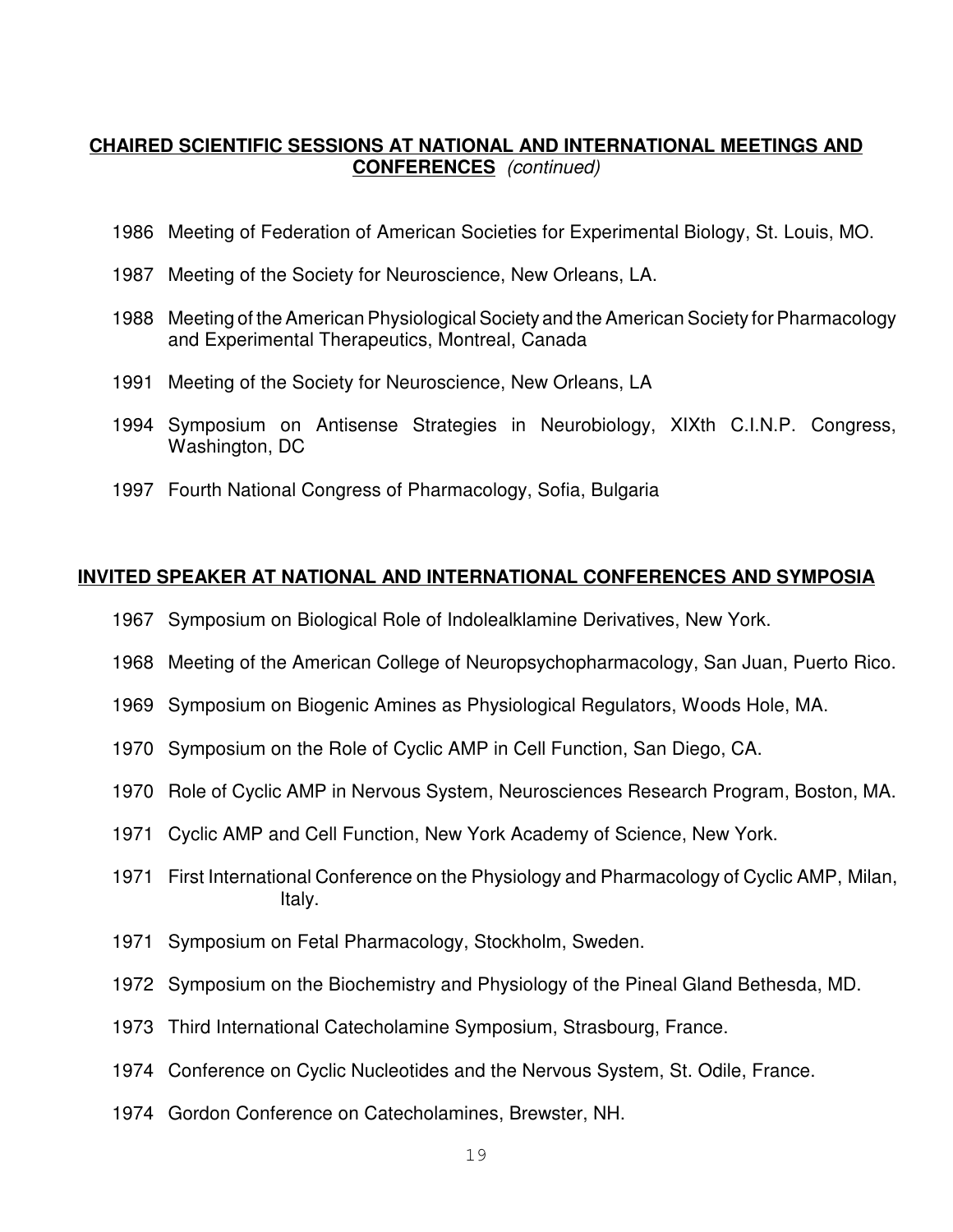## **INVITED SPEAKER AT NATIONAL AND INTERNATIONAL CONFERENCES AND SYMPOSIA** (continued)

- 1974 Second International Conference on Cyclic AMP, Vancouver, Canada.
- 1975 Gerontological Society Symposium on the Pharmacology of Aging Systems, Louisville, KY.
	- 1975 Gordon Conference on Catecholamines, Andover, NH.
	- 1976 Symposium on Cyclic Nucleotide Systems A Target for Drug Design, London, England.
	- 1977 Gordon Conference on Hormone Action, Palo Alto, CA.
	- 1977 Series of Prominent Neuroscientists at University of Pittsburgh, PA.
	- 1977 Third International Congress of Cyclic Nucleotides, New Orleans, LA.
	- 1977 NATO Advanced Study Institute on Cyclic Nucleotides, Tremezzo, Italy.
	- 1978 Gerontology Symposium at the Federation of American Societies for Experimental Biology, Atlantic City, NJ.
	- 1978 Fourth International Symposium on Catecholamines, Santa Barbara, CA.
	- 1978 Meeting of the American College of Neuropsychopharmacology, Maui, HI.
	- 1979 Symposium on Long Term Effects of Neuroleptics, Monte Carlo, Monaco.
	- 1979 First International Colloquium on Receptors, Neurotransmitters and Peptide Hormones, Capri, Italy.
	- 1979 Symposium on Clinical Implications of Cyclic Nucleotides, Denver, CO.
	- 1980 Conference on Calmodulin and Cell Functions, New York Academy of Sciences, New York.
	- 1980 Gordon Research Conference on Cyclic Nucleotides, Meriden, NH.
	- 1980 New York Academy of Sciences Meeting on the Biology of Aging, New York, NY.
	- 1980 International Symposium on the Clinical Pharmacology of Apomorphine and Other Dopaminomimetics, Cagliari, Sardinia, Italy.
	- 1981 Symposium on the Pharmacological Implications of Calmodulin, Western Pharmacology Society, Honolulu, HI.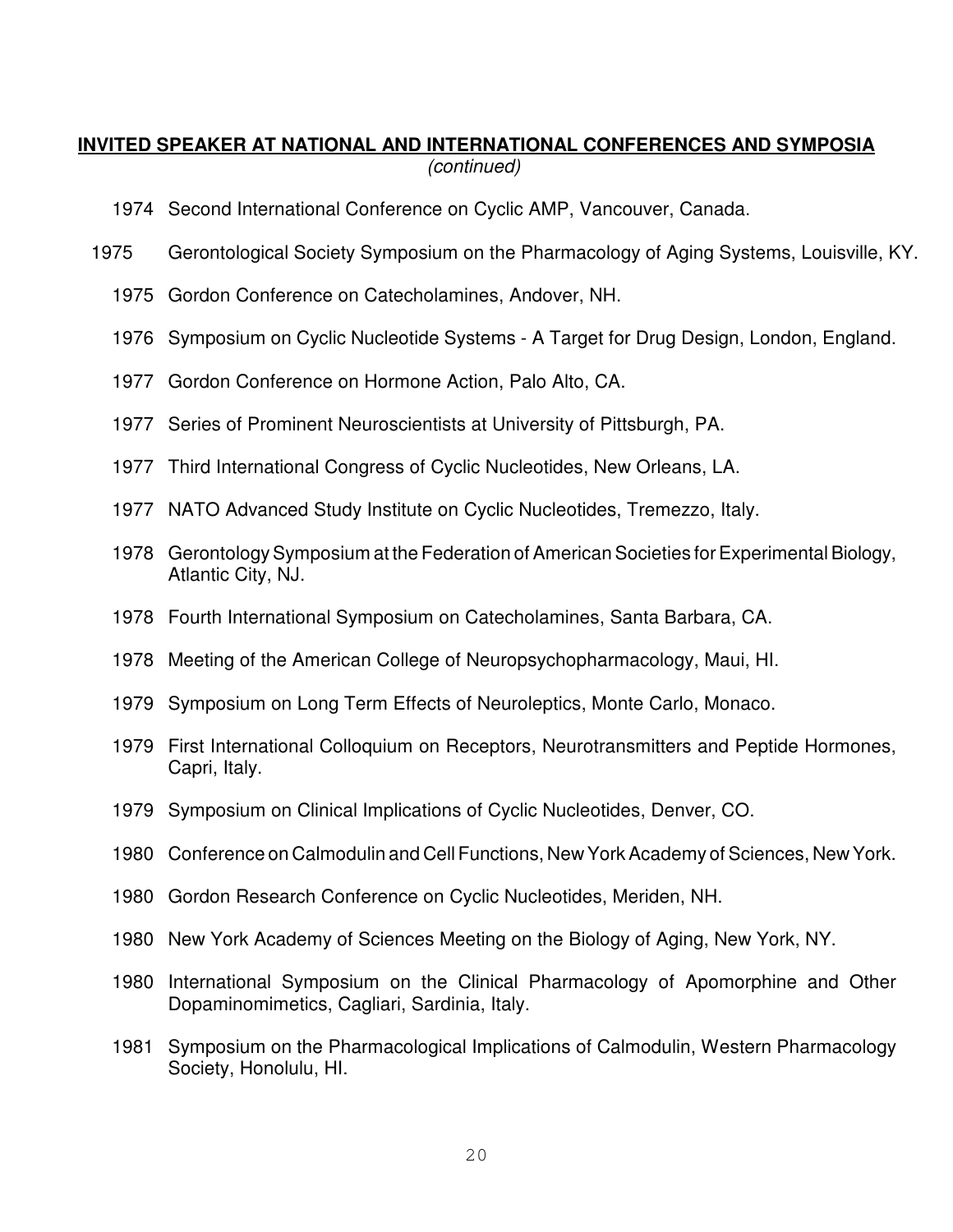## **INVITED SPEAKER AT NATIONAL AND INTERNATIONAL CONFERENCES AND SYMPOSIA** (continued)

- 1981 Symposium on the Developmental Neurobiology of the Melatonin Rhythm Generating System, Bethesda, MD.
- 1981 International Symposium on Typical and Atypical Antidepressants, Taormina, Sicily, Italy.
- 1981 Gordon Research Conference on Medicinal Chemistry, Andover, NH.
- 1981 Conference on Dynamics of Neurotransmitter Function, National Institutes of Health, Bethesda, MD.
- 1981 International Symposium on Aging Brain and Ergot Alkaloids, Rome, Italy.
- 1982 International Conference on the Aging of the Brain, Mantua, Italy.
- 1982 Meeting of the American College of Neuropsychopharmacology, San Juan, Puerto Rico.
- 1983 Meeting of the Federation of American Societies for Experimental Biology, Chicago, IL.
- 1983 Falk Symposium on Mechanisms of Hepatocyte Injury and Death, Basel, Switzerland.
- 1983 Annual Meeting of American Chemical Society, White Haven, PA.
- 1983 Symposium on Altered Endocrine Status During Aging; Fourth Philadelphia Symposium on Aging, Philadelphia, PA.
- 1984 International Conference on Calcium Metabolism and Nervous System: The Problem of Spasmophilia, Rome, Italy.
- 1984 First European Meeting on New Trends in Medicine, Milanomedicina, Milan, Italy.
- 1985 Fourth Capo Boi Conference on Neuroscience, Sardinia, Italy.
- 1988 FIDIA Research Foundation Symposium: Neurochemical Pharmacology 1988, Washington, D.C.
- 1988 Meeting of the American Physiological Society and The American Society for Pharmacology and Experimental Therapeutics, Montreal, Canada.
- 1989 Sixth Capo Boi Conference on Neuroscience, Sardinia, Italy.
- 1989 Annual Meeting of the Society for Neuroscience, Phoenix, Arizona.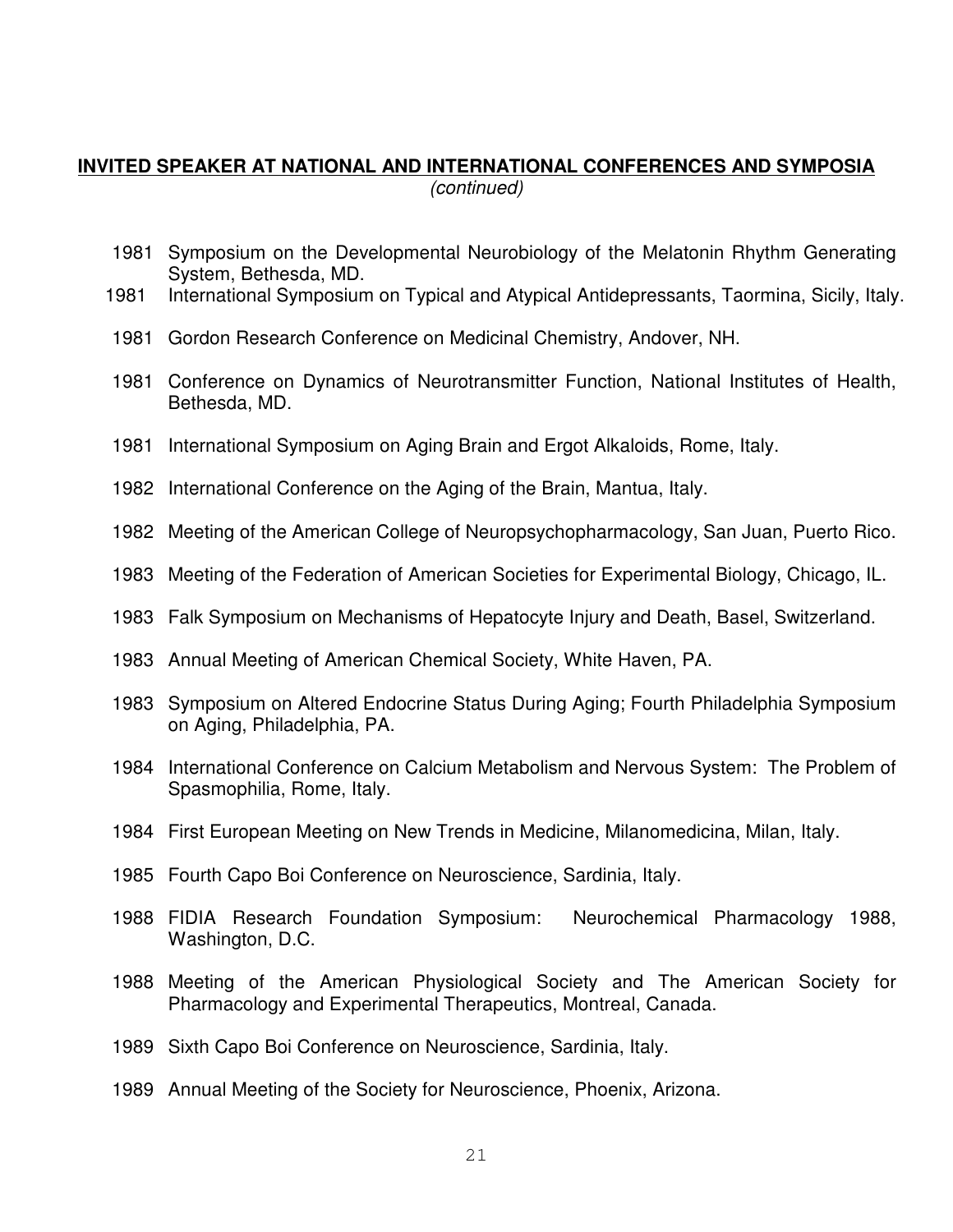## **INVITED SPEAKER AT NATIONAL AND INTERNATIONAL CONFERENCES AND SYMPOSIA** (continued)

- 1990 Symposium on Dopamine Systems and their Regulation, Como, Italy.
- 1994 Symposium on Antisense Strategies in Neurobiology, CINP Congress, Washington, DC.
- 1994 Meeting of the American Psychological Association, Los Angeles, CA.
- 1995 International Symposium on Practical Approaches to the Regulation of Gene Expression: Progress in Neuroscience, University of Oxford, Oxford, England.
- 1995 International Conference on Therapeutic Oligonucleotides from Cell to Man, Seillac, France.
- 1995 Symposium on the Application of Antisense Strategies for Investigation of Receptor Mechanisms in Vivo and In Vitro, Fifty-Seventh Annual Scientific Meeting of The College on Problems of Drug Dependence, Inc., Scottsdale, AZ.
- 1996 New York Academy of Science Symposium on Use of Antisense Oligonucleotides as Pharmacological Tools, New York, NY.
- 1996 INSERM Workshop on Antisense Strategies in the Neurosciences, Paris, France.
- 1997 International Symposium on Antisense Oligonucleotide Gene Knockout in the Nervous System, Oxford, England
- 1997 Conference on Antisense 97: Targeting the Molecular Basis of Disease, Cambridge, MA
- 1997 Plenary Lecture on Antisense RNA Generating Vectors at the Fourth National Congress of Pharmacology, Sofia, Bulgaria
- 1997 Symposium on Antisense Strategies, American College of Neuropsychopharmacology, Hawaii
- 1999 IBC's International Conference on Oligonucleotide Therapeutics, La Jolla CA.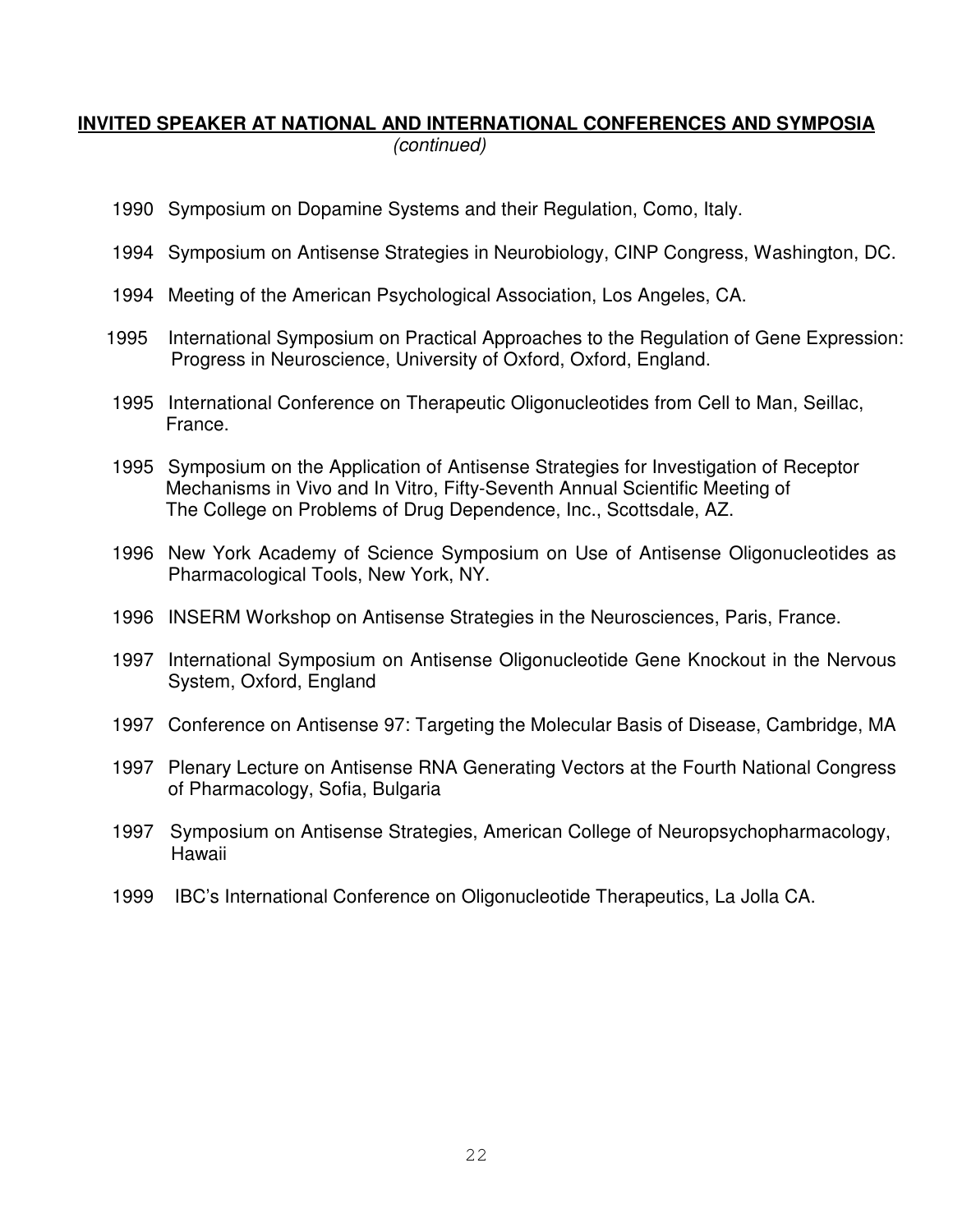#### **PUBLICATIONS**

- 1. Weiss, B.: The role of unsaturated fats in lowering serum cholesterol levels. Am. J. Pharm. 131:137-151, 1959.
- 2. Weiss, B.: Dihydrocodeine, a pharmacologic review. Am. J. Pharm. 131:286-301, 1959.
- 3. Weiss, B. and Ewing, C.G.T.: Anticonvulsant activity of three new dioxolane derivatives. Am. J. Pharm. 131:307-313, 1959.
- 4. Weiss, B. and Rossi, G.V.: Potentiation of the activity of narcotic analgesics by a trifluorinated phenothiazine. Arch. Intl. Pharmacodyn. 136:336-346, 1962.
- 5. Weiss, B. and Rossi, G.V.: Separation of catecholamines by paper chromatography. Nature 195:178, 1962.
- 6. Weiss, B., Rossi, G.V. and Reber, L.A.: A mathematical basis for the solvent-reversal technique of paper chromatography. Nature 197:280-282, 1963.
- 7. Weiss, B. and Rossi, G.V.: Catecholamines: biosynthesis and inhibitors of formation. Am. J. Pharm. 135:206-218, 1963.
- 8. Weiss, B. and Rossi, G.V.: Metabolism of dopa-<sup>14</sup>C in the normal and alpha-methyldopa-treated mouse. Biochem. Pharmacol. 12:1399-1405, 1963.
- 9. Brodie, B.B., Davies, J.I., Hynie, S., Krishna, G. and Weiss, B.: Interrelationships of catecholamines with other endocrine systems. Pharmacol. Revs. 18:273-289, 1966.
- 10. Weiss, B., Davies, J.L. and Brodie, B.B.: Evidence for a role of adenosine 3',5'-monophosphate in adipose tissue lipolysis. Biochem. Pharmacol. 15:1553-1561, 1966.
- 11. Weiss, B. and Costa, E.: Adenyl Cyclase activity in rat pineal gland: Effects of chronic denervation and norepinephrine. Science 156:1750-1752, 1967.
- 12. Weiss, B.: Discussion of the formation, metabolism and physiologic effects of melatonin. Adv. Pharmacol. 6A:152-155, 1968.
- 13. Weiss, B. and Maickel, R.P.: Sympathetic nervous control of adipose tissue lipolysis. Intl. J. Neuropharmacol. 7:395-405, 1968.
- 14. Weiss, B. and Costa, E.: Selective stimulation of adenyl cyclase of rat pineal gland by pharmacologically-active catecholamines. J. Pharmacol. Exp. Ther. 161:310-319, 1968.
- 15. Costa, E. and Weiss, B.: The present understanding of subsynaptic and post-junctional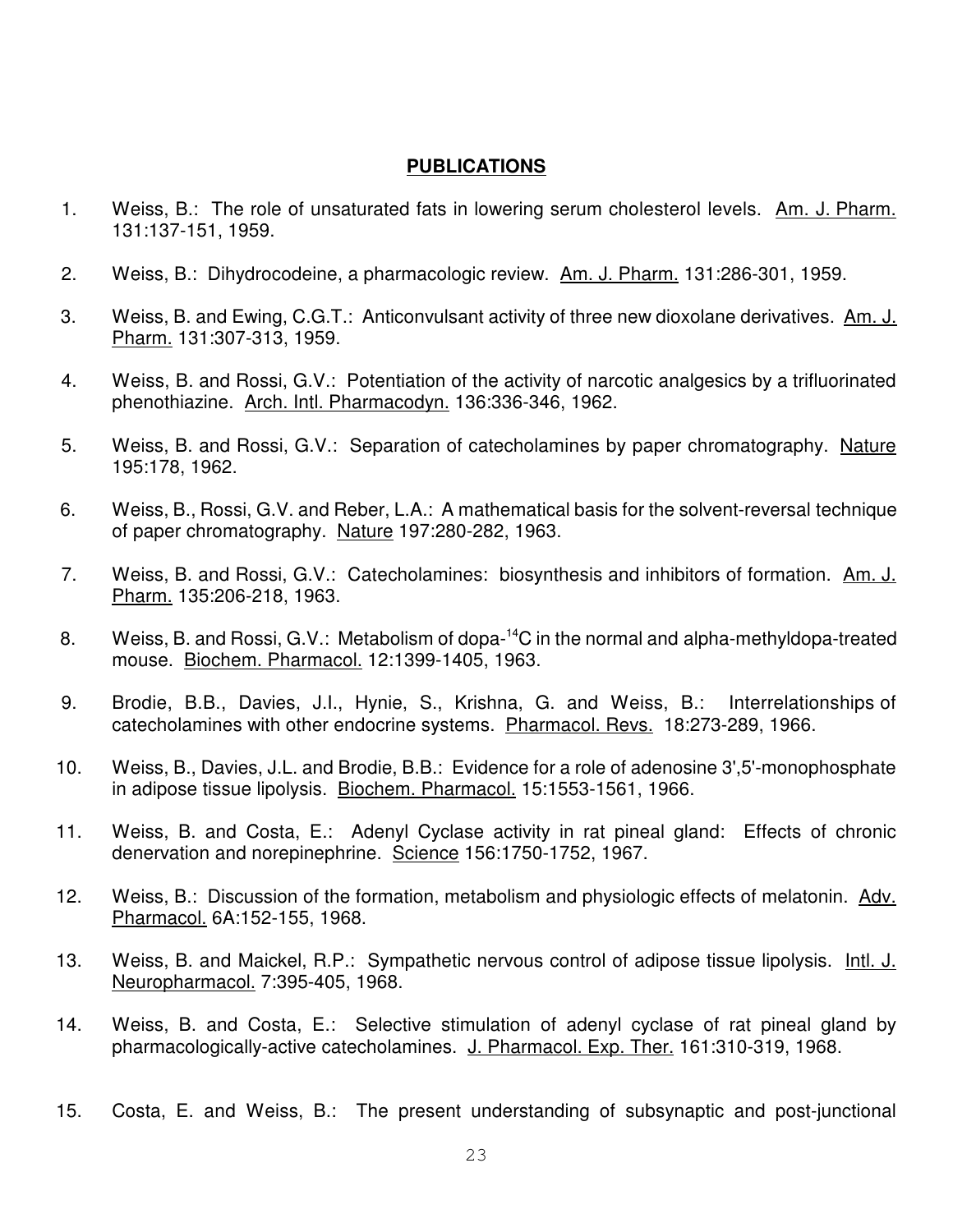monoamine receptors. In: Psychopharmacology - Review of Progress 1957-1967, Superintendent of Documents, 1968. U.S. Printing Office, Washington, D.C., pp. 39-55, 1968.

- 16. Krishna, G., Weiss, B. and Brodie, B.B.: A simple, sensitive method for the assay of adenyl cyclase, J. Pharmacol. Exp. Ther. 163:379-385, 1968.
- 17. Weiss, B. and Costa, E.: Regional and subcellular distribution of adenyl cyclase and 3',5'-cyclic nucleotide phosphodiesterase in brain and pineal gland. Biochem. Pharmacol. 17:2107-2116, 1968.
- 18. Weiss, B.: Similarities and differences in the norepinephrine and sodium fluoride-sensitive adenyl cyclase system. J. Pharmacol. Exp. Ther. 166:330-338, 1969.
- 19. Weiss, B.: Effects of environmental lighting and chronic denervation on the activation of adenyl cyclase of rat pineal gland by norepinephrine and sodium fluoride. J. Pharmacol. Exp. Ther. 168:146-152, 1969.
- 20. Weiss, B. and Kidman, A.D.: Neurobiological significance of cyclic 3',5'-adenosine monophosphate. In: Advances in Biochemical Psychopharmacology, Vol. 1, eds. E. Costa and P. Greengard, Raven Press, New York, pp. 131-164, 1969.
- 21. Weiss, B.: Factors affecting adenyl cyclase activity and its sensitivity to biogenic amines. In: Society of General Physiologists Symposium on Biogenic Amines as Physiological Regulators. ed. J.J. Blum, Prentice Hall, New Jersey pp. 35-73, 1970.
- 22. Weiss, B. and Crayton, J.: Gonadal hormones as regulators of pineal adenyl cyclase activity. Endocrinology 87:527-533, 1970.
- 23. Weiss, B. and Crayton, J.: Neural and hormonal regulation of pineal adenyl cyclase activity. In: Role of Cyclic AMP in Cell Function: Advances in Biochemical Psychopharmacology, Vol. 3 eds. E. Costa and P. Greengard, Raven Press, New York, pp. 217-239, 1970.
- 24. Ebadi, M.S., Weiss, B. and Costa, E.: Adenosine 3',5'-monophosphate in rat pineal gland: increase induced by light. Science 170:188-190, 1970.
- 25. Ebadi, M.S., Weiss, B. and Costa, E.: Regional distribution of cyclic 3',5'-AMP in rat brain. Trans. Am. Neuro. Assoc. 95:125-128, 1970.
- 26. Ebadi, M.S., Weiss, B. and Costa, E.: Microassay of adenosine 3',5'-monophosphate (cyclic AMP) in brain and other tissues by the luciferin-luciferase system. J. Neurochem. 18:183-192, 1971.
- 27. Weiss, B.: Ontogenetic development of adenyl cyclase and phosphodiesterase in rat brain. J. Neurochem. 18:469-477, 1971.
- 28. Kidman, A.D., Weiss, B. and Costa, E.: Protein metabolism and amino acid accumulation in the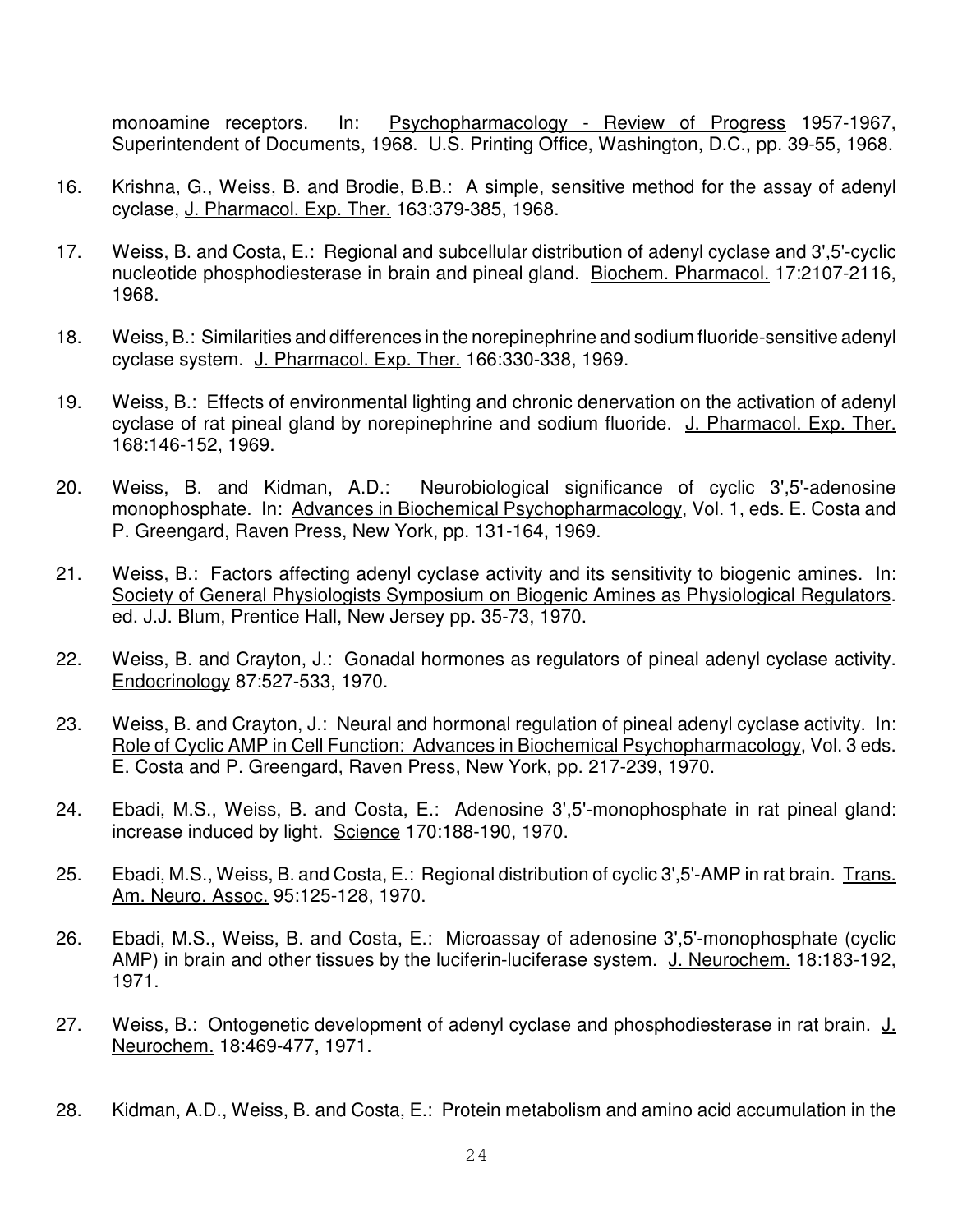rat submaxillary gland during reduced sympathetic activity. J. Neurochem. 18:817-826, 1971.

- 29. Ebadi, M.S., Weiss, B. and Costa, E.: Distribution of cyclic adenosine monophosphate in rat brain. Arch. Neurol. 24:353-357, 1971.
- 30. Weiss, B.: On the regulation of adenyl cyclase activity in the rat pineal gland. In: Cyclic AMP and Cell Function, eds. G.A. Robison, G.G. Nahas and L. Triner. N.Y. Acad. Sci. 185:507-519, 1971.
- 31. Uzunov, P. and Weiss, B.: Effects of phenothiazine tranquilizers on the cyclic 3',5'-adenosine monophosphate system of rat brain. Neuropharmacology 10:697-708, 1971.
- 32. Weiss, B., Shein, H.M. and Snyder, R.L.: Adenylate cyclase and phosphodiesterase activity of normal and  $SV_{40}$  virus-transformed hamster astrocytes in cell culture. Life Sci. 10:1253-1260, 1971.
- 33. Weiss, B., Lehne, R. and Strada, S.: Rapid microassay of adenosine 3',5'-monophosphate phosphodiesterase activity. Anal. Biochem. 45:222-235, 1972.
- 34. Strada, S.J., Klein, D.C., Weller, J. and Weiss, B.: Effect of norepinephrine on the concentration of adenosine 3',5'-monophosphate of rat pineal gland in organ culture. Endocrinology 90:1470- 1475, 1972.
- 35. Uzunov, P. and Weiss, B.: Separation of multiple molecular forms of cyclic adenosine 3',5' monophosphate phosphodiesterase in rat cerebellum by polyacrylamide gel electrophoresis. Biochim. Biophys. Acta 284:220-226, 1972.
- 36. Guidotti, A., Weiss, B. and Costa, E.: Adenosine 3',5'-monophosphate concentrations and isoproterenol-induced synthesis of deoxyribonucleic acid in mouse parotid gland. Mol. Pharmacol. 8:521-530, 1972.
- 37. Weiss, B. and Strada, S.J.: Neuroendocrine control of the cyclic AMP system of brain and pineal gland. Adv. Cycl. Nucl. Res. 1:357-374, 1972.
- 38. Uzunov, P. and Weiss, B.: Psychopharmacological agents and the cyclic adenosine 3',5' monophosphate system of rat brain. Adv. Cycl. Nucl. Res. 1:435-453, 1972.
- 39. Weiss, B. and Strada, S.J.: Adenosine 3',5'-monophosphate during fetal and postnatal development. In: Fetal Pharmacology, L. Boreus, Raven Press, New York, pp. 205-235, 1973.
- 40. Uzunov, P., Shein, H.M. and Weiss, B.: Cyclic AMP phosphodiesterase in cloned astrocytoma cells: norepinephrine induces a specific enzyme form. Science 180:304-306, 1973.
- 41. Weiss, B.: Selective regulation of the multiple forms of cyclic nucleotide phosphodiesterase by norepinephrine and other agents. In: Frontiers in Catecholamine Research, eds. E. Usdin and S. Snyder, Pergamon Press, New York, pp. 327-333, 1973.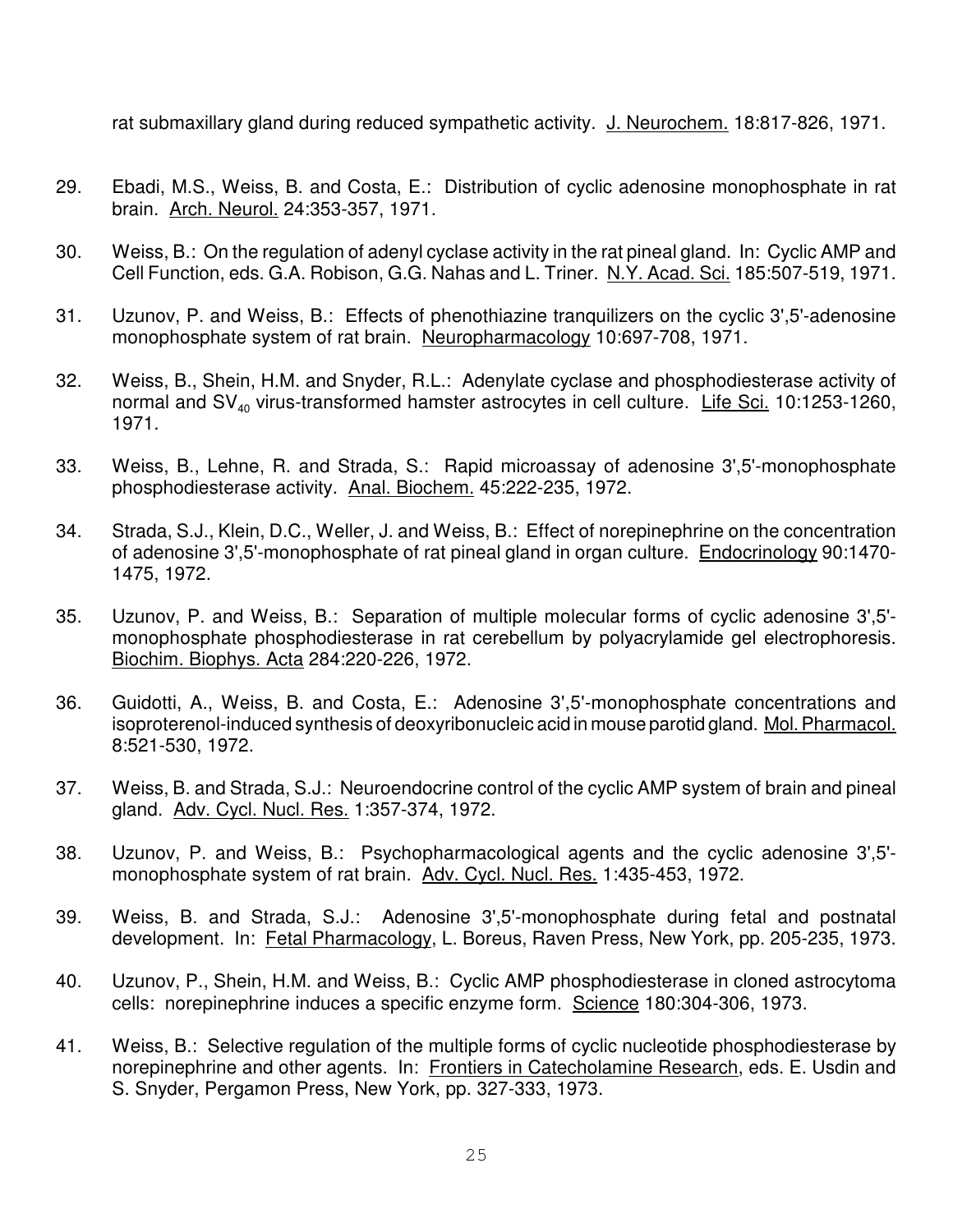- 42. Weiss, B.: Regulation of the multiple forms of cyclic nucleotide phosphodiesterase. Life Sci. 13:R167-R169, 1973.
- 43. Strada, S.J. and Weiss, B.: Increased response to catecholamines of the cyclic AMP system of rat pineal gland induced by decreased sympathetic activity. Arch. Biochem. Biophys. 160:197- 204, 1974.
- 44. Fertel, R. and Weiss, B.: A microassay for guanosine 3',5-monophosphate phosphodiesterase activity. Anal. Biochem. 59:386-398, 1974.
- 45. Uzunov, P., Shein, H.M. and Weiss, B.: Multiple forms of cyclic 3',5'-AMP phosphodiesterase of rat cerebrum and cloned astrocytoma and neuroblastoma cells. Neuropharmacology 13:377-391, 1974.
- 46. Weiss, B., Fertel, R., Figlin, R. and Uzunov, P.: Selective alteration of the activity of the multiple forms of adenosine 3',5'-monophosphate phosphodiesterase of rat cerebrum. Mol. Pharmacol. 10:615-625, 1974.
- 47. Strada, S.J., Uzunov, P. and Weiss, B.: Ontogenetic development of a phosphodiesterase activator and the multiple forms of cyclic AMP phosphodiesterase of rat brain. J. Neurochem. 23:1097-1103, 1974.
- 48. Weiss, B.: Differential activation and inhibition of the multiple forms of cyclic nucleotide phosphodiesterase. Adv. Cycl. Nucl. Res. 5:195-211, 1975.
- 49. Weiss, B. (ed.): Cyclic Nucleotides in Disease, University Park Press, Baltimore, Md., 1975.
- 50. Weiss, B. and Greenberg, L.H.: Cyclic AMP and brain function: Effects of psychopharmacologic agents on the cyclic AMP system. In: Cyclic Nucleotides in Disease, ed. B. Weiss, University Park Press, Baltimore, pp. 269-320, 1975.
- 51. Hait, W.N. and Weiss, B.: Increased cyclic nucleotide phosphodiesterase activity in leukemic lymphocytes. Nature 259:321-323, 1976.
- 52. Fertel, R. and Weiss, B.: Properties and drug responsiveness of cyclic nucleotide phosphodiesterases of rat lung. Mol. Pharmacol. 12:678-687, 1976.
- 53. Levin, R.M. and Weiss, B.: Mechanism by which psychotropic drugs inhibit adenosine cyclic 3',5' monophosphate phosphodiesterase of brain. Mol. Pharmacol. 12:581-589, 1976.
- 54. Weiss, B. and Fertel, R.: Pharmacologic control of the synthesis and metabolism of cyclic nucleotides. Adv. Pharmacol. Chemotherp. 14:189-283, 1977.
- 55. Weiss, B. and Hait, W.N.: Selective cyclic nucleotide phosphodiesterase inhibitors as potential therapeutic agents. Ann. Rev. Pharmacol. Toxicol. 17:441-477, 1977.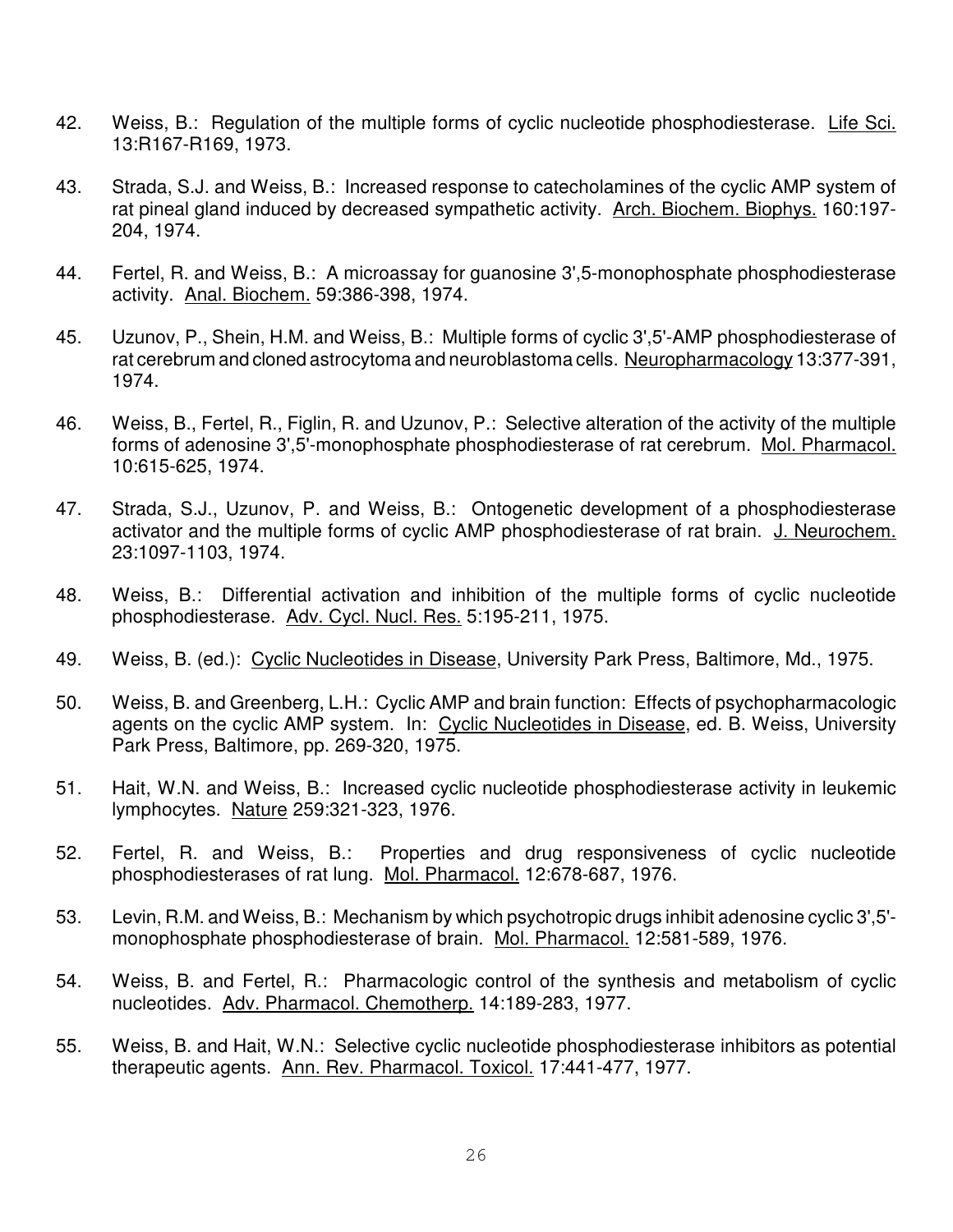- 56. Levin, R.M. and Weiss, B.: Binding of trifluoperazine to the calcium-dependent activator of cyclic nucleotide phosphodiesterase. Mol. Pharmacol. 13:690-697, 1977.
- 57. Hait, W.N. and Weiss, B.: Characteristics of the cyclic nucleotide phosphodiesterases of normal and leukemic lymphocytes. Biochim. Biophys. Acta 497:86-100, 1977.
- 58. Greenberg, L.H., Dix, R.K. and Weiss, B.: Age-related changes in the binding of  ${}^{3}$ Hdihydroalprenolol in rat brain. In: Pharmacological Intervention in the Aging Process, eds. J. Roberts, R.C. Adelman and V.J. Cristofalo, Plenum Press, New York, pp. 245-249, 1978.
- 59. Levin, R.M. and Weiss, B.: Characteristics of the cyclic nucleotide phosphodiesterases in a transplantable pheochromocytoma and adrenal medulla of the rat. Cancer Res. 38:915-920, 1978.
- 60. Levin, R.M. and Weiss, B.: Specificity of the binding of trifluoperazine to the calcium-dependent activator of phosphodiesterase and to a series of other calcium-binding proteins. Biochim. Biophys. Acta 540:197-204, 1978.
- 61. Weiss, B. and Levin, R.M.: Mechanism for selectively inhibiting the activation of cyclic nucleotide phosphodiesterase and adenylate cyclase by antipsychotic agents. Adv. Cycl. Nucl. Res. 9:285- 304, 1978.
- 62. Weiss, B. and Greenberg, L.H.: Physiological and pharmacological significance of the multiple forms of the cyclic nucleotide phosphodiesterase. In: Molecular Biology and Pharmacology of Cyclic Nucleotides, eds. E. Folco and R. Paoletti, Elsevier/North Holland Biomedical Press, pp. 69-84, 1978.
- 63. Fertel, R. and Weiss, B.: Measurement of the activity of cyclic nucleotide phosphodiesterases with firefly luciferin-luciferase coupled assay systems. In: Methods in Enzymology, eds. S.P. Colowick and N.O. Kaplan, Academic Press, New York, 57:94-106, 1978.
- 64. Weiss,B. and Winchurch, R.A.: Analyses of cyclic nucleotide phosphodiesterases in lymphocytes from normal and aged leukemic mice. Cancer Res. 38:1274-1280, 1978.
- 65. Greenberg, L.H., Troyer, E., Ferrendelli, J.A. and Weiss, B.: Enzymatic regulation of the concentration of cyclic GMP in mouse brain. Neuropharmacology 17:737-745, 1978.
- 66. Glaubiger, G., Tsai, B.S., Lefkowitz, R.J., Johnson, E.M., Jr. and Weiss, B.: Chronic guanethidine treatment increases cardiac beta-adrenergic receptors. Nature 273:240-242, 1978.
- 67. Greenberg, L.H. and Weiss, B.: Beta adrenergic receptors in aged rat brain: reduced number and capacity of pineal gland to develop supersensitivity. Science 201:61-63, 1978.
- 68. Greenberg, L.H. and Weiss, B.: Beta-adrenergic receptors in aging rat brain: modifications induced by psychotropic drugs. In: Recent Advances in Pharmacology of Adrenoceptors, eds. E. Szabadi, C.M. Bradshaw and P. Bevan, Elsevier/North Holland Biomedical Press, pp. 241-250, 1978.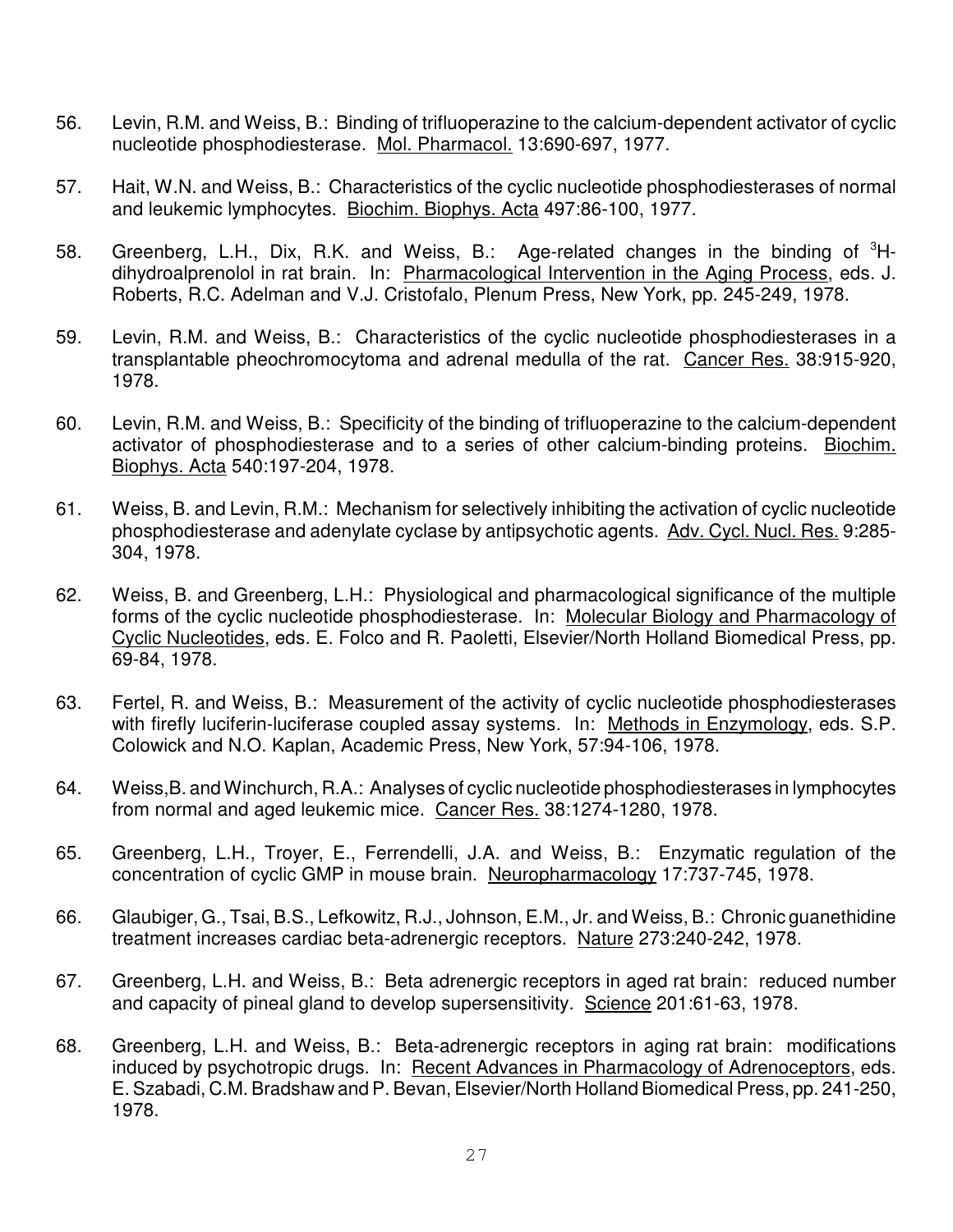- 69. Winchurch, R., Hait, W. and Weiss, B.: Cyclic AMP phosphodiesterase activity of murine T and B lymphocytes. Cell. Immunol. 41:421-426, 1978.
- 70. Levin, R.M. and Weiss, B.: Selective binding of antipsychotics and other psychoactive agents to the calcium-dependent activator of cyclic nucleotide phosphodiesterase. J. Pharmacol. Exp. Ther. 208:454-459, 1979.
- 71. Weiss, B., Greenberg, L. and Cantor, E.: Age-related alterations in the development of adrenergic denervation supersensitivity. Fed. Proc. 38:1915-1921, 1979.
- 72. Weiss, B., Levin, R.M. and Greenberg, L.H.: Modulation of cyclic nucleotide metabolism by antipsychotics through a non-dopamine receptor. In: Catecholamines: Basic and Clinical Frontiers, eds. E. Usdin, I.J. Kopin and J. Barchas, Pergamon Press, N.Y. pp. 529-531, 1979.
- 73. Hait, W.N. and Weiss, B.: Cyclic nucleotide phosphodiesterase of normal and leukemic lymphocytes: kinetic properties and selective alteration of the activity of the multiple molecular forms. Mol. Pharmacol. 16:851-864, 1979.
- 74. Moyer, J.A., Greenberg, L.H., Frazer, A., Brunswick, D.J., Mendels, J. and Weiss, B.: Opposite effects of acute and repeated administration of desmethylimipramine on adrenergic responsiveness in rat pineal gland. Life Sci. 24:2237-2244, 1979.
- 75. Greenberg, L.H. and Weiss, B.: Ability of aged rats to alter beta-adrenergic receptors of brain in response to repeated administration of reserpine and desmethylimipramine. J. Pharmacol. Exp. Ther. 211:309-316, 1979.
- 76. Levin, R.M. and Weiss, B.: Inhibition by trifluoperazine of calmodulin-induced activation of ATPase activity of rat erythrocytes. Neuropharmacology 19:169-174,1980.
- 77. Weiss, B. and Greenberg, L.H.: Modulation of beta-adrenergic receptors and calmodulin following acute and chronic treatment with neuroleptics. In: Adv. Biochem. Psychopharmacol., Vol. 24 - Long-Term Effects of Neuroleptics, eds. F. Cattabeni, G. Racagni, P.F. Spano and E. Costa, Raven Press, New York, pp. 139-146, 1980.
- 78. Weiss, B., Greenberg, L.H. and Cantor, E.: Denervation supersensitivity and beta-adrenergic receptors as a function of age. In: Receptors for Neurotransmitters and Peptide Hormones, eds. G. Pepeu, M.J. Kuhar and S.J. Enna, Raven Press, New York, p 461-472, 1980.
- 79. Weiss, B., Prozialeck, W. and Cimino, M.: Acute and chronic effects of psychoactive drugs on adrenergic receptors and calmodulin. Adv. Cycl. Nucl. Res. 12:213-225, 1980.
- 80. Weiss, B. and Wallace, T.L.: Mechanisms and pharmacological implications of altering calmodulin activity. In: Calcium and Cell Function, Vol. 1, ed. W.Y. Cheung, Academic Press, New York, pp. 329-379, 1980.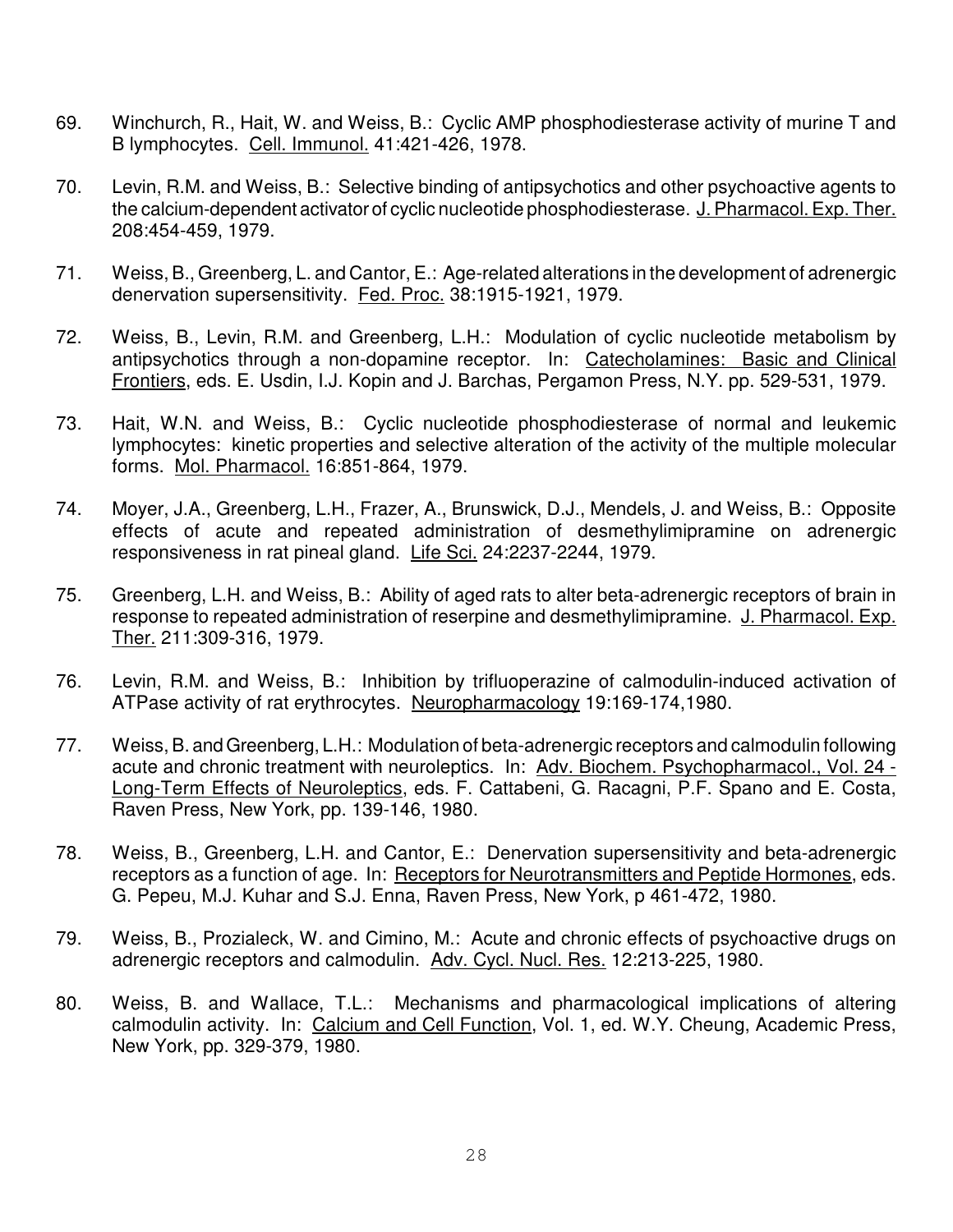- 81. Weiss, B., Prozialeck, W., Cimino, M., Barnette, M.S. and Wallace, T.L.: Pharmacological regulation of calmodulin. In: Calmodulin and Cell Functions, Ann. N.Y. Acad. Sci. 356:319-345, 1980.
- 82. Cantor, E.H., Greenberg, L.H. and Weiss, B.: Effect of long term changes in sympathetic nervous activity on the beta-adrenergic receptor adenylate cyclase complex of rat pineal gland. Mol. Pharmacol. 19:21-26, 1981.
- 83. Prozialeck, W.C., Cimino, M. and Weiss, B.: Photoaffinity labeling of calmodulin by phenothiazine antipsychotics. Mol. Pharmacol. 19:264-269, 1981.
- 84. Moyer, J.A., Greenberg, L.H., Frazer, A. and Weiss, B.: Subsensitivity of the beta-adrenergic receptor-linked adenylate cyclase system of rat pineal gland following repeated treatment with desmethylimipramine and nialamide. Mol. Pharmacol. 19:187-193, 1981.
- 85. Weiss, B. and Sellinger-Barnette, M.: Effects of antipsychotic dopamine antagonists and polypeptide hormones on calmodulin. In: Apomorphine and Other Dopaminomimetics, Vol. 1 - Basic Pharmacology, eds. G.L. Gessa and G.U. Corsini, Raven Press, New York, pp. 179-192, 1981.
- 86. Heydorn, W.E., Frazer, A. and Weiss, B.: Electrical stimulation of sympathetic nerves increases the concentration of cyclic AMP in rat pineal gland. Proc. Natl. Acad. Sci, U.S.A. 78:7176-7179, 1981.
- 87. Cantor, E., Clark, M.B., and Weiss, B.: Effect of sympathetic input on ontogeny of betaadrenergic receptors in rat pineal gland. Brain Res. Bull. 7:243-247, 1981.
- 88. Weiss, B., Heydorn, W. and Frazer, A.: Modulation of the beta-adrenergic receptor-adenylate cyclase system following acute and repeated treatment with antidepressants. In: Typical and Atypical Antidepressants: Molecular Mechanisms, Vol. 31, Adv. Biochem. Psychopharmacol., eds. E. Costa and G. Racagni, Raven Press, New York, pp. 37-53, 1982.
- 89. Sellinger-Barnette, M. and Weiss, B.: Interaction of beta-endorphin and other opioid peptides with calmodulin. Mol. Pharmacol. 21:86-91, 1982.
- 90. Weiss, B., Prozialeck, W.C. and Wallace, T.L.: Interaction of drugs with calmodulin: Biochemical, pharmacological and clinical implications. Biochem. Pharmacol. 31:2217-2226, 1982.
- 91. Prozialeck, W.C. and Weiss, B.: Inhibition of calmodulin by phenothiazines and related drugs; structure-activity relationships. J. Pharmacol. Exptl. Therap. 222:509-516, 1982.
- 92. Greenberg, L.H. and Weiss, B.: Neuroendocrine control of catecholaminergic receptors in aging brain. In: Aging, Vol 23: Aging Brain and Ergot Alkaloids, eds., A. Agnoli, G. Crepaldi, P.F. Spano and M. Trabucchi, Raven Press, New York, pp. 37-52, 1983.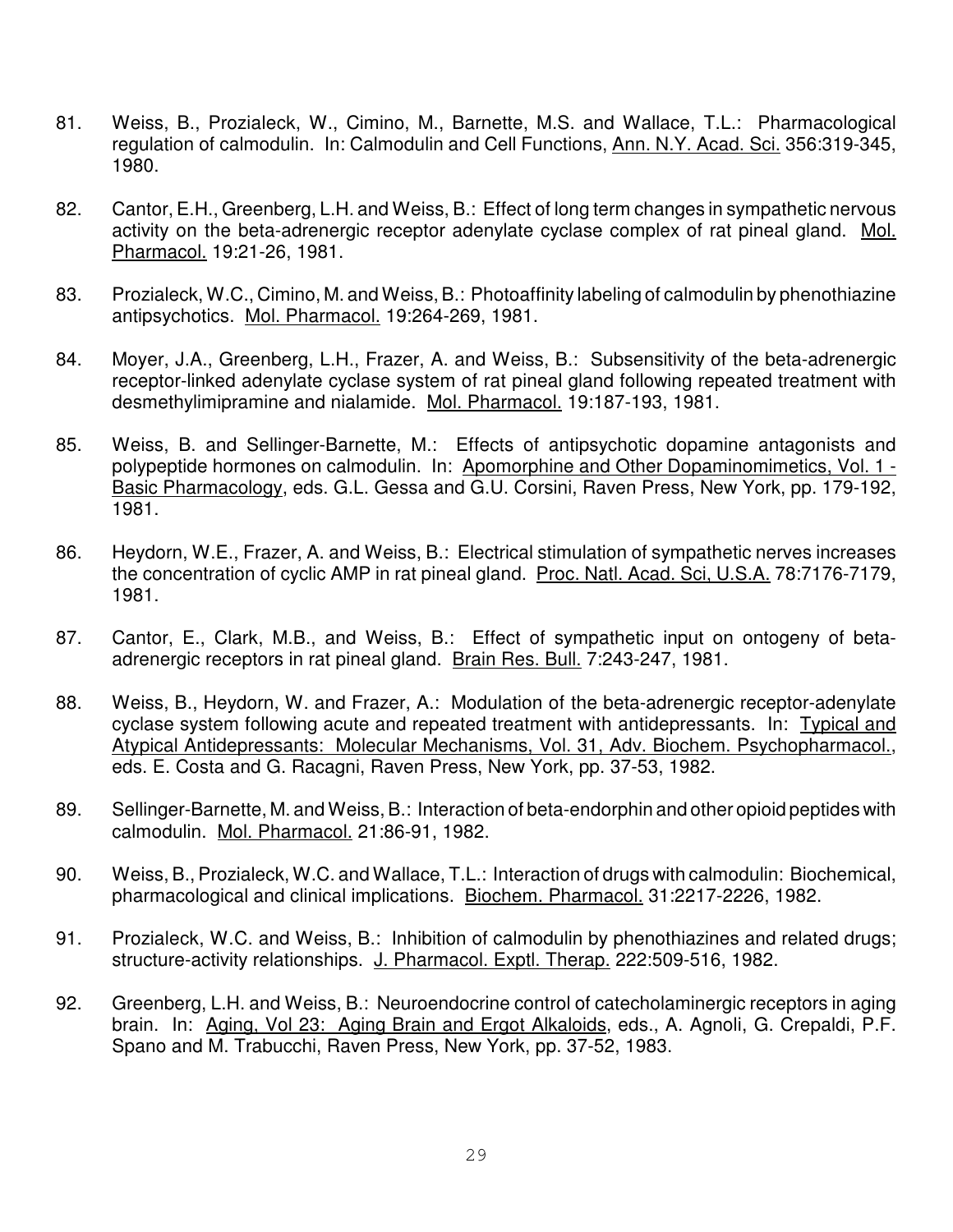- 93. Weiss, B.: Techniques for measuring the interaction of drugs with calmodulin. In: Methods in Enzymology, eds. A.R. Means and B.W. O'Malley, Academic Press, New York, 102:171-184, 1983.
- 94. Freilich, J. and Weiss, B.: Altered adaptive capacity of brain catecholaminergic receptors during aging. In: The Aging of the Brain, eds. D. Samuel, S. Algeri, S. Gershon, V.E. Grimm and G. Toffano, Raven Press, New York, 22:277-300, 1983.
- 95. Barnette, M.S., Daly, R. and Weiss, B.: Inhibition of calmodulin activity by insect venom peptides. Biochem. Pharmacol., 32:2929-2933, 1983.
- 96. Weiss, B., Earl, C. and Prozialeck, W.C.: Biochemical and possible neuropsychopharmacological implications of inhibiting calmodulin activity. Psychopharmacol. Bull., 19:378-386, 1983.
- 97. Barnette, M.S. and Weiss, B.: Interaction of neuropeptides with calmodulin. A structure-activity study. Psychopharmacol. Bull., 19:387-392, 1983.
- 98. Weiss, B., Clark, M.B. and Greenberg, L.H.: Modulation of catecholaminergic receptors during development and aging. In: Handbook of Neurochemistry, ed. A. Lajtha, Plenum Press, New York, Vol. 6, pp. 595-627, 1984.
- 99. Weiss, B., Greenberg, L.H. and Clark, M.B.: Physiological and pharmacological modulation of the beta-adrenergic receptor-linked adenylate cyclase system: supersensitivity and subsensitivity. In: Dynamics of Neurotransmitter Function, ed. I. Hanin, Raven Press, New York, pp. 319-330, 1984.
- 100. Sellinger-Barnette, M.S. and Weiss, B.: Interaction of various peptides with calmodulin. Adv. Cycl. Nucl. Res., eds. S.J. Strada and W.J. Thompson, Vol. 16, pp. 261-276, 1984.
- 101. Greenberg, L.H. and Weiss, B.: Neural and hormonal modulation of adrenergic receptors in aging. In: Altered Endocrine Status During Aging, ed. Cristofalo, V. and Roberts, J., Alan R. Liss, Inc., New York, pp. 57-70, 1984.
- 102. Earl, C.Q., Prozialeck, W.C. and Weiss, B.: Interaction of alpha adrenergic antagonists with calmodulin. Life Sci. 35:525-534, 1984.
- 103. Weiss, B. and Prozialeck, W.C.: Pharmacological inhibition of calmodulin-dependent processes. In: Mechanisms of Hepatic Injury and Death, ed. D.Keppler, H. Popper, L. Bianchi and W. Reutter, MTP Press, Lancaster, England pp. 337-352, 1984.
- 104. Zhou, L.W., Weiss, B., Freilich, J.S. and Greenberg, L.H.: Impaired recovery of alpha, and alpha<sub>2</sub>-adrenergic receptors in brain tissue of aged rats. J. Gerontol. 39:538-546, 1984.
- 105. Prozialeck, W.C. and Weiss, B.: Mechanisms of pharmacologically altering calmodulin activity. In: Calcium in Biological Systems, ed. G. Weiss, J. Putney and R. Rubin, Plenum Press, New York, pp. 255-264, 1985.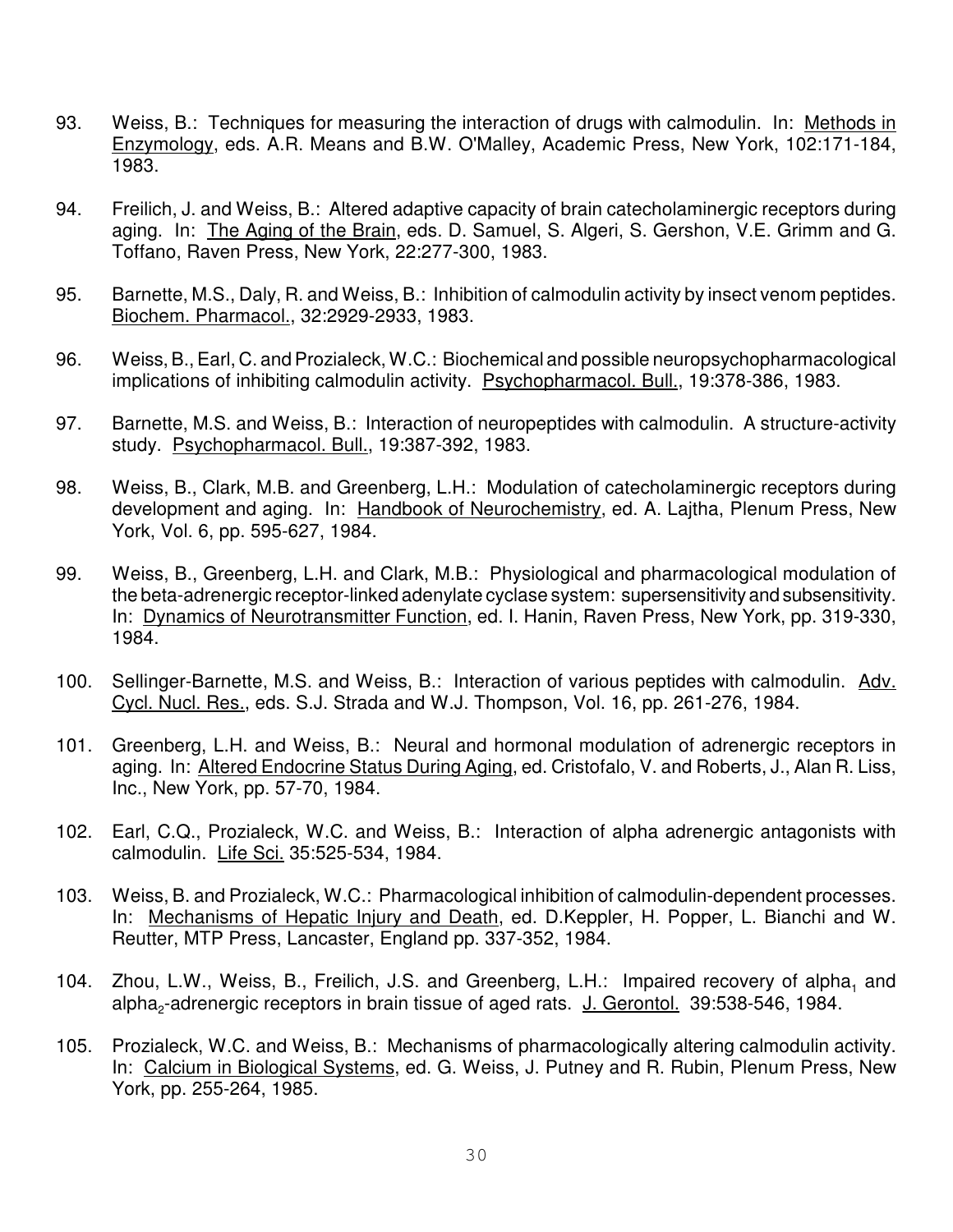- 106. Greenberg, L.H., Brunswick, D.J. and Weiss, B.: Effect of age on the rate of recovery of betaadrenergic receptors in rat brain following desmethylimipramine-induced subsensitivity. Brain Res. 328:81-88, 1985.
- 107. Weiss, B., Sellinger-Barnette, M., Winkler, J.D., Schechter, L. and Prozialeck, W.C.: Calmodulin antagonists: structure-activity relationships. In: Calmodulin Antagonists and Cellular Physiology, ed. H. Hidaka and D.J. Hartshorne, Academic Press, New York, pp. 45-61, 1985.
- 108. Zhou, L-W., Moyer, J.A., Muth, E.A., Clark, B., Palkovits, M. and Weiss, B.: Regional distribution of calmodulin activity in rat brain. J. Neurochem. 44:1657-1662, 1985.
- 109. Barnette, M.S. and Weiss, B.: Inhibition of calmodulin-stimulated phosphodiesterase activity by vasoactive intestinal peptide. J. Neurochem., 45:640-643, 1985.
- 110. Thermos, K. and Weiss, B.: Calmodulin: Function and pharmacological regulation. In: Spasmophilia: Calcium Metabolism and Cell Physiology, ed. A. Agnoli, P.L. Canonico, G. Milhaud and U. Scapagnini. John Libby & Co., London pp.26-37,1985.
- 111. Weiss, B., Goodale, D.B., Seyfried, D.M., Thermos, K. and Winkler, J.D., Modulation of dopaminergic behavioral responses. In: Symposia in Neuroscience, Vol. 3: Modulation of Central and Peripheral Transmitter Function, ed. G. Biggio, P.F. Spano, G. Toffano and G.L. Gessa, Liviana Press, Padova, Italy pp. 105-116, 1986.
- 112. Winkler, J.D. and Weiss, B.: Reversal of supersensitive apomorphine-induced rotational behavior in mice by continuous exposure to apomorphine. J. Pharmacol. Exptl. Therap., 238:242-247, 1986.
- 113. Winkler, J.D., Thermos, K. and Weiss, B.: Differential effects of fluphenazine-N-mustard on calmodulin activity and on  $\mathsf{D}_1$  and  $\mathsf{D}_2$  dopaminergic responses.  $\;$  Psychopharmacology, 92:285-291, 1987.
- 114. Prozialeck, W.C., Wallace, T.L. and Weiss, B.: Differential inhibition of calmodulin-sensitive phosphodiesterase and Ca<sup>++</sup> adenosine triphosphatase by chlorpromazine-linked calmodulin. J. Pharmacol. Exptl. Therap., 243:171-179, 1987.
- 115. Thermos, K., Winkler, J.D. and Weiss, B.: Comparison of the effects of fluphenazine-N-mustard on dopamine binding sites and on behavior induced by apomorphine in supersensitive mice. Neuropharmacology, 26:1473-1480, 1987.
- 116. Winkler, J.D., Callison, K., Cass, S. and Weiss, B.: Selective down-regulation of  $D_1$  dopamine mediated rotational behavior in supersensitive mice. Neuropharmacology, 27:439-442, 1988.
- 117. Goodale, D.B., Jacobi, A.G.M., Seyfried, D.M. and Weiss, B.: Selective protection from the inhibition by EEDQ of D<sub>1</sub> and D<sub>2</sub> dopamine agonist induced rotational behavior in mice. Pharmacol. Biochem. Behav., 40:457-462, 1988.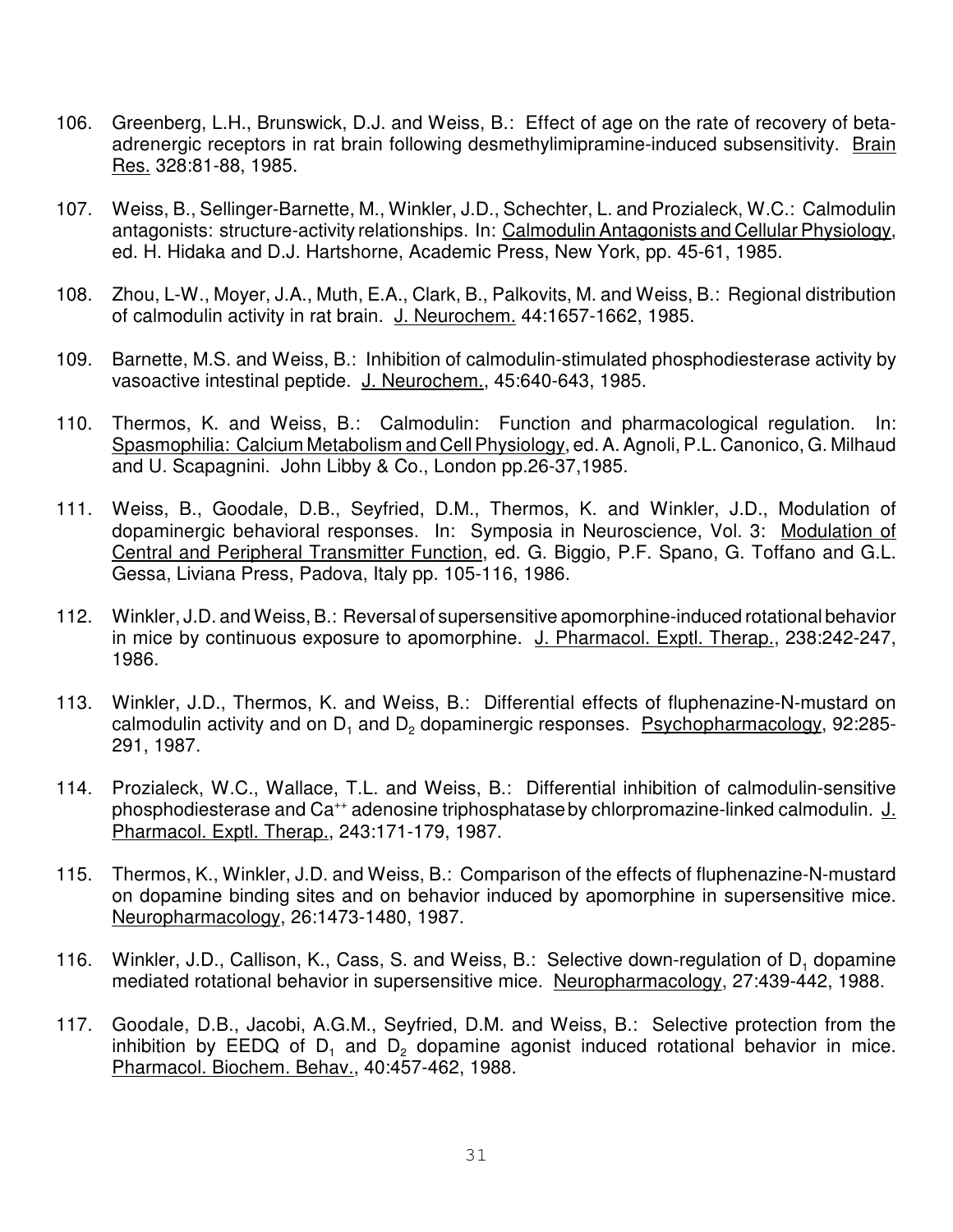- 118. Cimino, M. and Weiss, B.: Characteristics of the binding of phenoxybenzamine to calmodulin. Biochem. Pharmacol., 37:2739-2745, 1988.
- 119. Weiss, B.: Modulation of adrenergic receptors during aging. Neurobiol. Aging, 9:61-62, 1988.
- 120. Weiss, B., Prozialeck, W.C. and Roberts-Lewis, J.M.: Development of selective inhibitors of calmodulin-dependent phosphodiesterase and adenylate cyclase; in Design of Enzyme Inhibitors as Drugs, ed. M. Sandler and H.J. Smith, Oxford University Press, New York, pp. 650-697, 1989.
- 121. Weiss, B., Cimino, M., Winkler, J.D. and Chen, J.F.: Behavioral, biochemical and molecular biological correlates of modulating dopaminergic responses. Neurochemical Pharmacology, - A Tribute to B. B. Brodie., ed. E. Costa, Raven Press, New York, pp 151-166, 1989.
- 122. Winkler, J.D. and Weiss, B.: Effect of continuous exposure to selective  $D_1$  and  $D_2$  dopaminergic agonists on rotational behavior in supersensitive mice. J. Pharmacol. Exptl. Therap., 249:507-516, 1989.
- 123. Cimino, M., Cattabeni, F. and Weiss, B.: In situ hybridization histochemistry as a tool to study gene expression and its regulation in the central nervous system. Pharmacol. Res., 21:67-77, 1989.
- 124. Roberts-Lewis, J.M., Cimino, M., Krause, R.G., Tyrrell, D.F., Davis, L.G., Weiss, B. and Lewis, M.E.: Anatomical localization of calmodulin mRNA in the rat brain with cloned cDNA and synthetic oligonucleotide probes. Synapse 5:247-254, 1990.
- 125. Cimino, M., Chen, J.F. and Weiss, B.: Ontogenetic development of calmodulin mRNA in rat brain using in situ hybridization histochemistry. Develop. Brain Res. 54:43-49, 1990.
- 126. Weiss, B., Zhou, L.-W., Chen, J.F., Szele, F. and Bai, G.: Distribution and modulation of the D<sub>2</sub> dopamine receptor mRNA in mouse brain: molecular and behavioral correlates. Adv. Biosci., 77:9-25, 1990.
- 127. Zhang, S., Prozialeck, W. and Weiss, B.: Differential inhibition of calcium-dependent and calmodulin-dependent enzymes by drug calmodulin adducts. Mol. Pharmacol., 38: 698-704, 1990.
- 128. Chen, J.F., Qin, Z.-H., Szele, F., Bai, G. and Weiss, B.: Neuronal localization and modulation of the  $D_2$  dopamine receptor mRNA in brain of normal mice and mice lesioned with 6hydroxydopamine. Neuropharmacology, 30:927-941, 1991.
- 129. Zhou, L.-W., Qin, Z.-H. and Weiss, B.: Downregulation of stereotyped behavior and production of latent locomotor behaviors in mice treated continuously with quinpirole. Neuropsychopharmacology, 4:47-55, 1991.
- 130. Cimino, M., Zoli, M. and Weiss, B.: Differential ontogenetic expression and regulation of proenkephalin and preprosomatostatin mRNAs in rat caudate-putamen as studied by in situ hybridization histochemistry. Develop. Brain Res., 60: 115-122, 1991.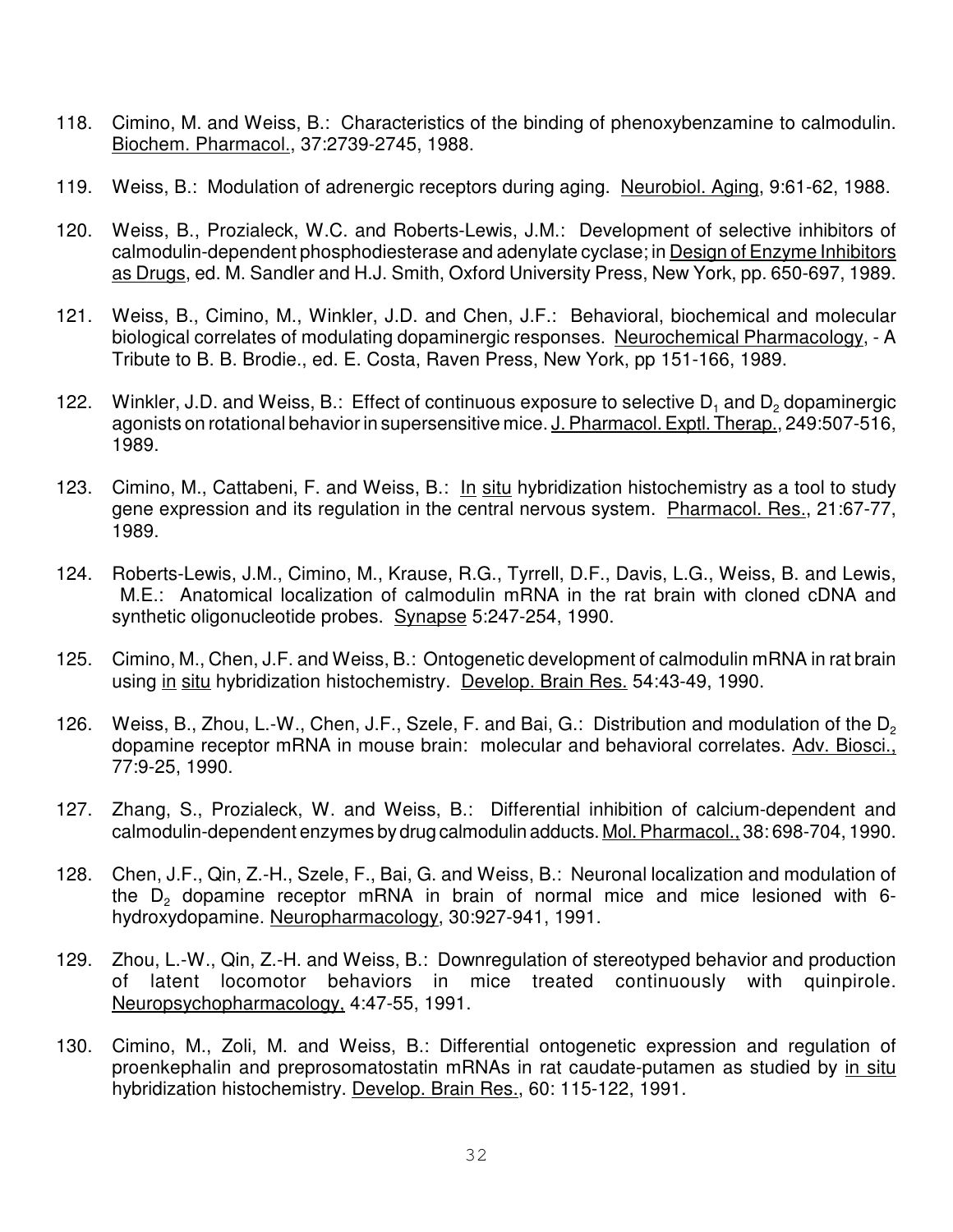- 131. Chen, J.F. and Weiss, B.: Ontogenetic expression of  $D_2$  dopamine receptor mRNA in rat corpus striatum. Develop. Brain Res., 63: 95-104, 1991.
- 132. Bai, G. and Weiss, B.: The increase of calmodulin in PC12 cells induced by NGF is caused by differential expression of multiple mRNAs for calmodulin. J. Cell Physiol.149:414-421, 1991.
- 133. Weiss, B., Chen, J.F, Zhang, S. and Zhou, L.-W.: Developmental and age-related changes in the D<sub>2</sub> dopamine receptor mRNA subtypes in rat brain. <u>Neurochem. Internat.,</u> 20:49S-58S, 1992.
- 134. Bai, G., Nichols, R.A. and Weiss, B.: Cyclic AMP selectively up-regulates calmodulin genes I and II in PC12 cells. Biochim. Biophys. Acta., 1130:189-196, 1992.
- 135. Zhou, L.-W., Zhang, S.-P., Welsh, S., Connell, T.A. and Weiss, B.: Triazolam blocks the initial rotational effects of quinpirole but permits the later developing reduction of dopamine  $\mathsf{D}_2$ -mediated rotational behavior and dopamine D<sub>2</sub> receptors. Eur. J. Pharmacol., 218:219-227, 1992.
- 136. Zhou, L.-W., Zhang, S.-P., Connell, T.A. and Weiss, B.: Cholinergic lesions of mouse striatum induced by AF64A alter dopaminergic behavior and reduce  $\mathsf{D}_2$  dopamine receptors and  $\mathsf{D}_2$ dopamine receptor mRNA. Neurochem. Internat., 22:301-311, 1993.
- 137. Wang, H.-Y., Zhou, L.-W., Friedman, E. and Weiss, B.: Differential regulation of release of acetylcholine in the striatum in mice following continuous exposure to selective D1 and  $D<sub>2</sub>$ dopaminergic agonists. Neuropharmacology, 32:85-91, 1993.
- 138. Zhang, S.-P., Zhou, L.-W., Natsukari, N. and Weiss, B.: Continuously infusing quinpirole decreases Ca<sup>2+</sup>/calmodulin-dependent phosphorylation in mouse striatum. Neurochem. Internat., 23:361-372, 1993.
- 139. Chen, J.F., Aloyo, V.J. and Weiss, B.: Continuous treatment with the  $D_2$  dopamine receptor agonist quinpirole decreases  $\mathsf{D}_2$  dopamine receptors,  $\mathsf{D}_2$  dopamine receptor messenger RNA and proenkephalin messenger RNA, and increases mu opioid receptors in mouse striatum. Neuroscience, 54:669-680, 1993.
- 140. Zhou, L.-W., Zhang, S.-P., Connell, T.A. and Weiss, B.: AF64A lesions of mouse striatum result in ipsilateral rotations to  $\mathsf{D}_2$  dopamine agonists but contralateral rotations to muscarinic cholinergic agonists. J. Pharmacol. Exptl. Therap., 264:824-830, 1993.
- 141. Zhang, S.-P., Natsukari, N., Bai, G., Nichols, R.A. and Weiss, B.: Localization of the multiple calmodulin messenger RNAs in differentiated PC12 cells. Neuroscience, 55:571-582, 1993.
- 142. Chen, J.F. and Weiss, B.: Irreversible blockade of  $D_2$  dopamine receptors by fluphenazine-Nmustard increases glutamic acid decarboxylase mRNA in rat striatum. Neurosci. Lett., 150:215- 218, 1993.
- 143. Weiss, B., Zhou, L.-W., Zhang, S.-P. and Qin, Z.-H.: Antisense oligodeoxynucleotide inhibits D<sub>2</sub> dopamine receptor-mediated behavior and D<sub>2</sub> messenger RNA. Neuroscience, 55:607-612, 1993.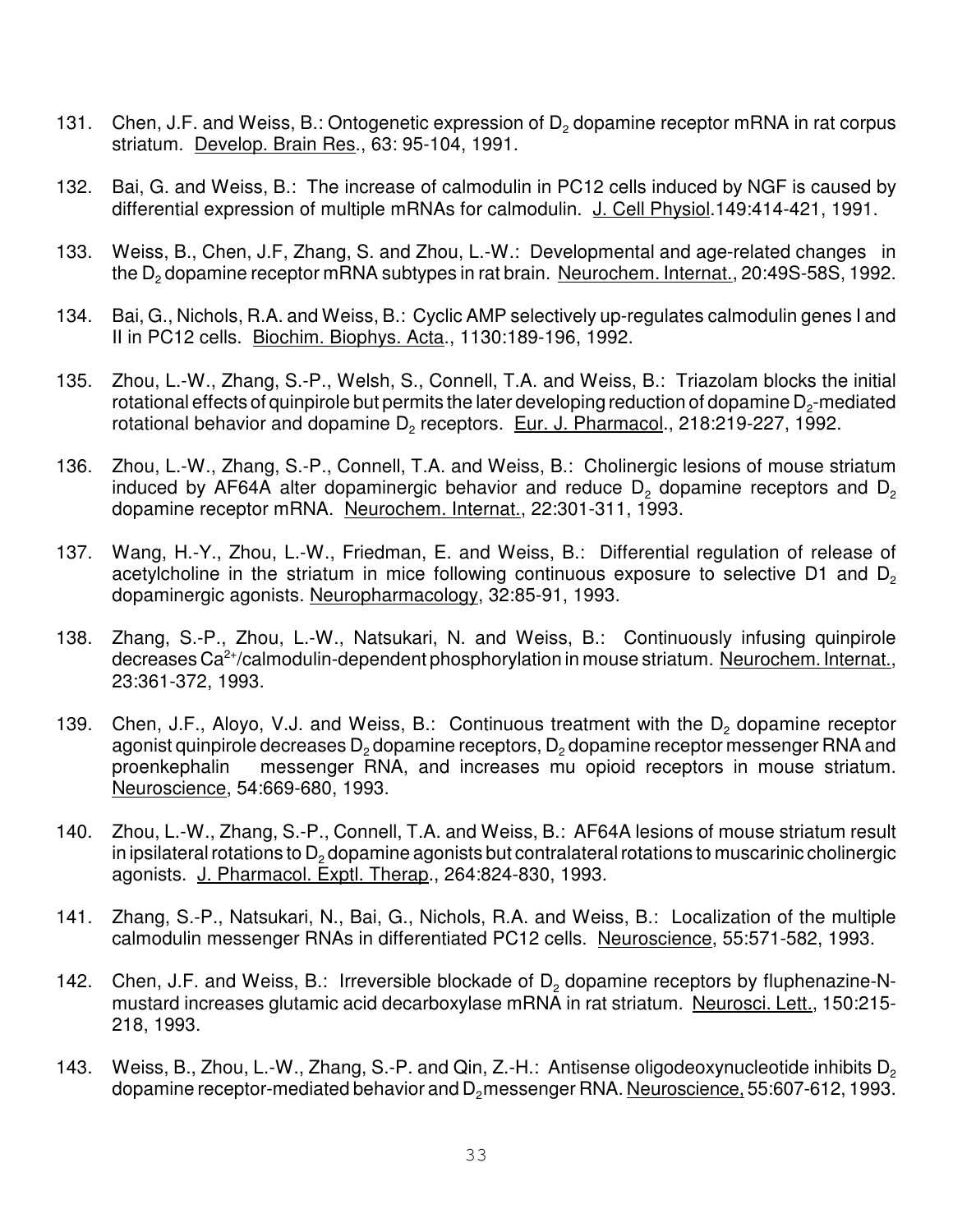- 144. Qin, Z.-H., Zhang, S.-P. and Weiss, B.: Dopaminergic and glutamatergic blocking drugs differentially regulate glutamic acid decarboxylase mRNA in mouse brain. Mol. Brain Res., 21:293-302, 1994.
- 145. Zhang, S.-P., Zhou, L.-W. and Weiss, B.: Oligodeoxynucleotide antisense to the  $D_1$  dopamine receptor mRNA inhibits  $D_1$  dopamine receptor-mediated behaviors in normal mice and in mice lesioned with 6-hydroxydopamine. J. Pharmacol. Exptl. Therap., 271:1462-1470, 1994.
- 146. Qin, Z.-H., Chen, J.F. and Weiss, B.: Lesions of mouse striatum induced by 6-hydroxydopamine differentially alter the density, rate of synthesis and level of gene expression of  $D_1$  and  $D_2$ dopamine receptors. J. Neurochem., 62:411-420, 1994.
- 147. Zhou, L.-W., Zhang, S.-P., Qin, Z.-H. and Weiss, B.: In vivo administration of an oligodeoxynucleotide antisense to the D<sub>2</sub> dopamine receptor mRNA inhibits D<sub>2</sub> dopamine receptor-mediated behavior and the expression of D<sub>2</sub> dopamine receptors in mouse striatum. J. Pharmacol. Exptl. Therap., 268:1015-1023, 1994.
- 148. Gin, Z.-H., Zhou, L.-W. and Weiss, B.: D<sub>2</sub> dopamine receptor messenger RNA is altered to a greater extent by blockade of glutamate receptors than by blockade of dopamine receptors. Neuroscience, 60:97-114, 1994.
- 149. Chen, J.-F., Aloyo, V.A., Qin, Z.-H. and Weiss, B.: Irreversible blockade of  $D_2$  dopamine receptors by fluphenazine-N-mustard increases  $\mathsf{D}_2$  dopamine receptor mRNA and proenkephalin mRNA and decreases D<sub>1</sub> dopamine receptor mRNA and mu and delta opioid receptors in rat striatum. Neurochem. Internat., 25:355-366, 1994.
- 150. Qin, Z.-H. and Weiss, B.: Dopamine receptor blockade increases dopamine  $D_2$  receptor and glutamic acid decarboxylase mRNAs in mouse substantia nigra. Eur. J. Pharmacol., 269:25-33, 1994.
- 151. Natsukari, N., Zhang, S.-P., Nichols, R. and Weiss, B.: Immunocytochemical localization of calmodulin in PC12 cells and its possible interaction with histones. Neurochem. Internat., 26:465- 476, 1995.
- 152. Zhang, S.-P., Connell, T.A., Price, T., Simpson, G.M., Zhou, L.-W., Weiss, B.: Continuous infusion of clozapine increases mu and delta opioid receptors and proenkephalin mRNA in mouse brain. Biol. Psychiat., 37:496-503, 1995.
- 153.  $Q$ in, Z.-H., Zhou, L.-W., Zhang, S.-P., Wang, Y. and Weiss, B.:  $D_2$  dopamine receptor antisense oligodeoxynucleotide inhibits the synthesis of a functional pool of D<sub>2</sub> dopamine receptors. Mol. Pharmacol., 48:730-737, 1995.
- 154. Weiss, B., Zhou, L-W. and Zhang, S.-P.: Dopamine antisense oligodeoxynucleotides as potential novel tools for studying drug abuse. In: Antisense Strategies for the Study of Receptor Mechanisms, eds. R.B. Raffa and F. Porreca, R.G. Landes Publ. Co., Georgetown, TX, pp. 71-91, 1996.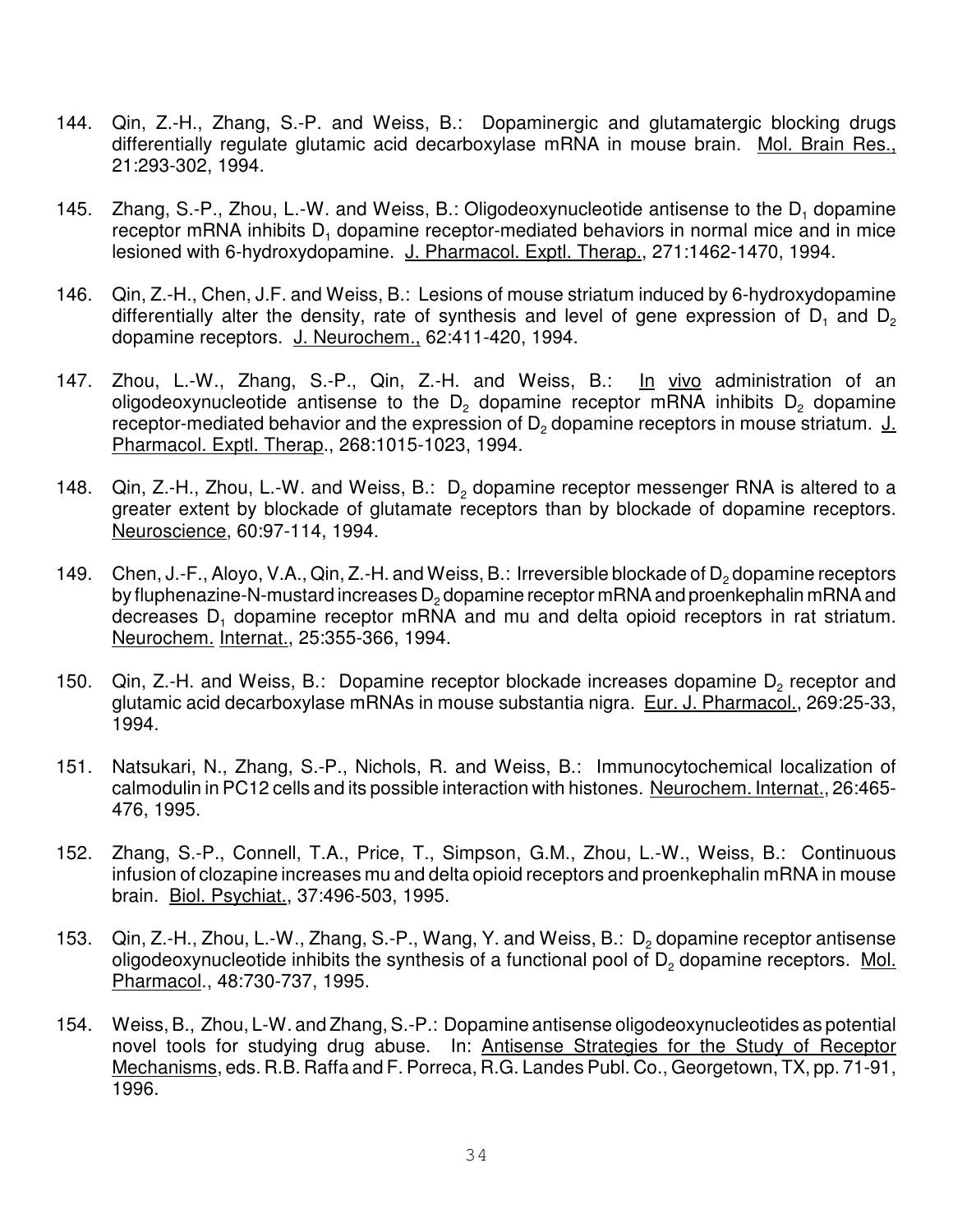- 155. Zhou, L.-W., Zhang, S.-P. and Weiss, B.: Intrastriatal administration of an oligodeoxynucleotide antisense to the  $\mathsf{D}_2$  dopamine receptor mRNA inhibits  $\mathsf{D}_2$  dopamine receptor-mediated behavior and  $D_2$  dopamine receptors in normal mice and in mice lesioned with 6-hydroxydopamine. Neurochem. Internat., 29:583-595, 1996.
- 156. Weiss, B., Zhou, L.-W. and Davidkova, G.: Pharmacological and molecular regulation of the expression of dopamine receptors. In: Pharmacological Regulation of Gene Expression in the Central Nervous System, ed. K.M. Merchant, CRC Press, Boca Raton, FL, pp. 175-196, 1996.
- 157. Davidkova, G., Zhang, S.-P., Nichols, R.A. and Weiss, B.: Reduced level of calmodulin in PC12 cells induced by stable expression of calmodulin antisense RNA inhibits cell growth and induces neurite outgrowth. Neuroscience, 75:1003-1019, 1996.
- 158. Zhang, S.-P., Zhou, L.-W., Morabito, M., Lin, R.C.S. and Weiss, B.: Uptake and distribution of fluorescein-labeled D<sub>2</sub> dopamine receptor antisense oligodeoxynucleotide in mouse brain. <u>J. Mol.</u> Neurosci., 7:13-28, 1996.
- 159. Weiss, B.: Antisense oligodeoxynucleotides and antisense RNA expression vectors reveal a functional pool of neurotransmitter receptors. In: Antisense Strategies in the Neurosciences, INSERM, Atelier 83, Le Vesinet, 1996.
- 160. Hadjiconstantinou, M., Neff, N.H., Zhou, L.-W., and Weiss, B.:  $D_2$  dopamine receptor antisense increases the activity and mRNA of tyrosine hydroxylase and aromatic L-amino acid decarboxylase in mouse brain. Neurosci. Lett., 217:105-108, 1996.
- 161. Weiss, B., Zhang, S.-P. and Zhou, L.-W.: Antisense strategies in dopamine receptor pharmacology. Life Sci., 60:433-455, 1997.
- 162. Weiss, B., Davidkova, G. and Zhang, S.-P.: Antisense strategies in neurobiology. Neurochem. Internat., 31:321-348, 1997.
- 163. Davidkova, G., Zhang, S.-P., Zhou, L.-W., Nichols, R.A. and Weiss, B.: Use of plasmid antisense RNA expression vectors in neurobiology. In: "Antisense Oligodeoxynucleotides and Antisense RNA: Novel Pharmacological and Therapeutic Agents", ed., B. Weiss, CRC Press, Boca Raton, FL, pp. 213-241, 1997.
- 164. Weiss, B. (ed.): Antisense Oligodeoxynucleotides and Antisense RNA : Novel Pharmacological and Therapeutic Agents, CRC Press, Boca Raton, FL, 1997.
- 165. Weiss, B., Davidkova, G., Zhou, L.-W., Zhang, S.-P. and Morabito, M.: Expression of a D<sub>2</sub> dopamine receptor antisense RNA in brain inhibits D<sub>2</sub>-mediated behaviors. <u>Neurochem. Internat.,</u> 31:571-580, 1997.
- 166. Hou, W.-F., Zhang, S.-.P., Davidkova, G., Nichols, R.A. and Weiss, B.: Effect of antisense oligodeoxynucleotides directed to individual calmodulin gene transcripts on the proliferation and differentiation of PC12 cells. Antisense Nucleic Acid Drug Develop., 8: 295-308,1998.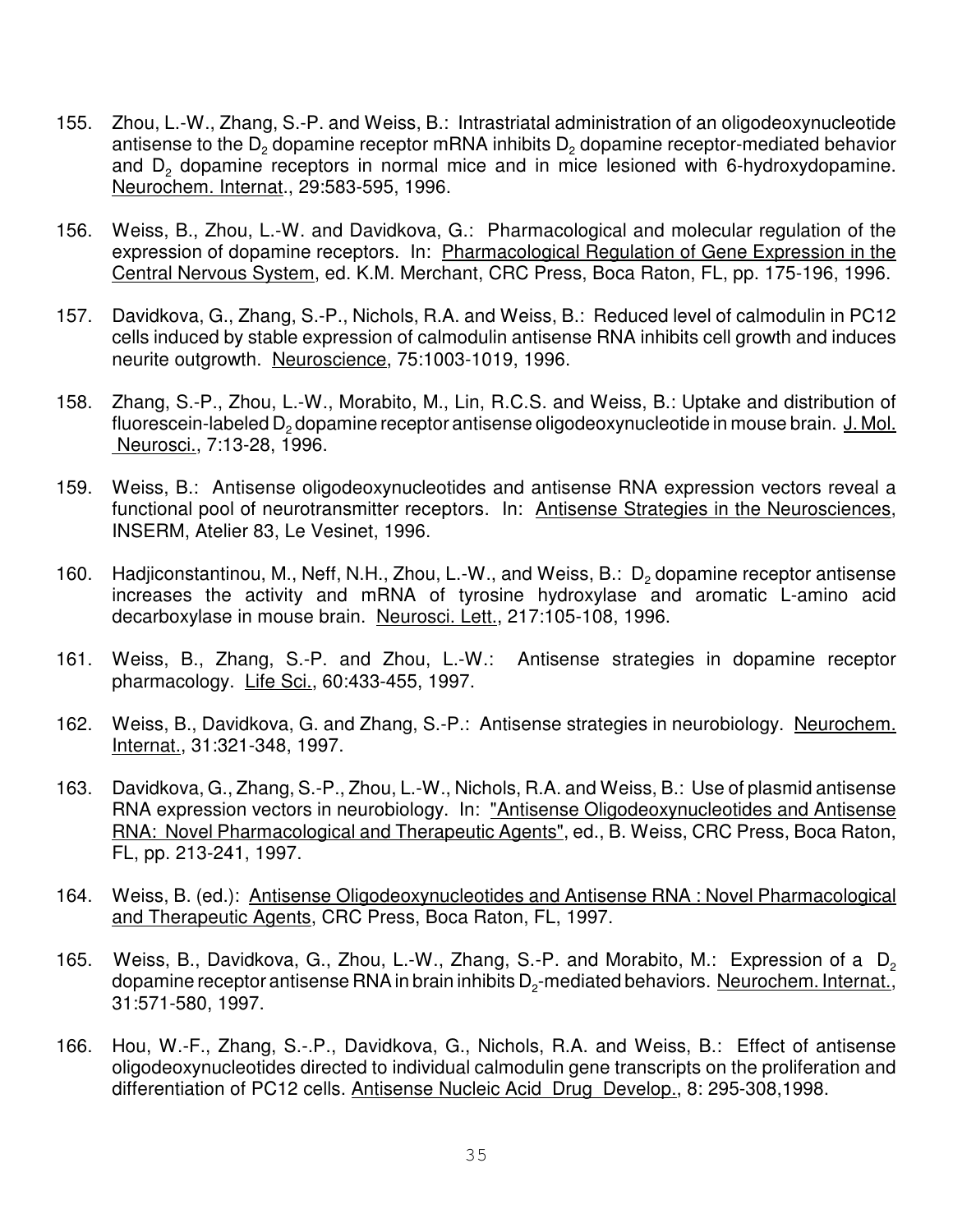- 167. Davidkova, G., Zhang, S.-P., Zhou, L.-W., and Weiss, B.: Effects of dopamine receptor antisense RNA expression vectors in the nervous system, In: Modulating Gene Expression by Antisense Oligonucleotides to Understand Neural Functioning. McCarthy, M. M. (Ed.) Kluwer Academic Publishers, Norwell, Mass., pp.61-82 , 1998.
- 168. Davidkova, G. and Weiss, B.: Pharmacological inhibition of dopaminergic and other neurotransmitter receptors using antisense oligodeoxynucleotides. In: Handbook of Experimental Pharmacology: Antisense Research and Application, ed., S. Crooke, Springer-Verlag, Berlin, Germany. 131:263-308, 1998.
- 169. Davidkova, G., Zhou, L.-W., Morabito, M., Zhang, S.-P., and Weiss, B.: D2 dopamine antisense RNA expression vector, unlike haloperidol, produces long-term inhibition of D2 dopaminemediated behaviors without causing upregulation of D2 dopamine receptors. J. Pharmacol. Exptl. Therap., 285:1187-1196, 1998.
- 170. Weiss, B. and Davidkova, G.: Cyclic Nucleotides. In: Encyclopedia of Neuroscience, eds. G. Adelman and B.H. Smith, Elsevier Science Publ., Amsterdam, pp. 503-506, 1999.
- 171. Weiss, B., Davidkova, G., and Zhou, L-W.: Antisense RNA gene therapy for studying and modulating biological processes. Cell. Mol. Life Sci. , 55:334-358, 1999.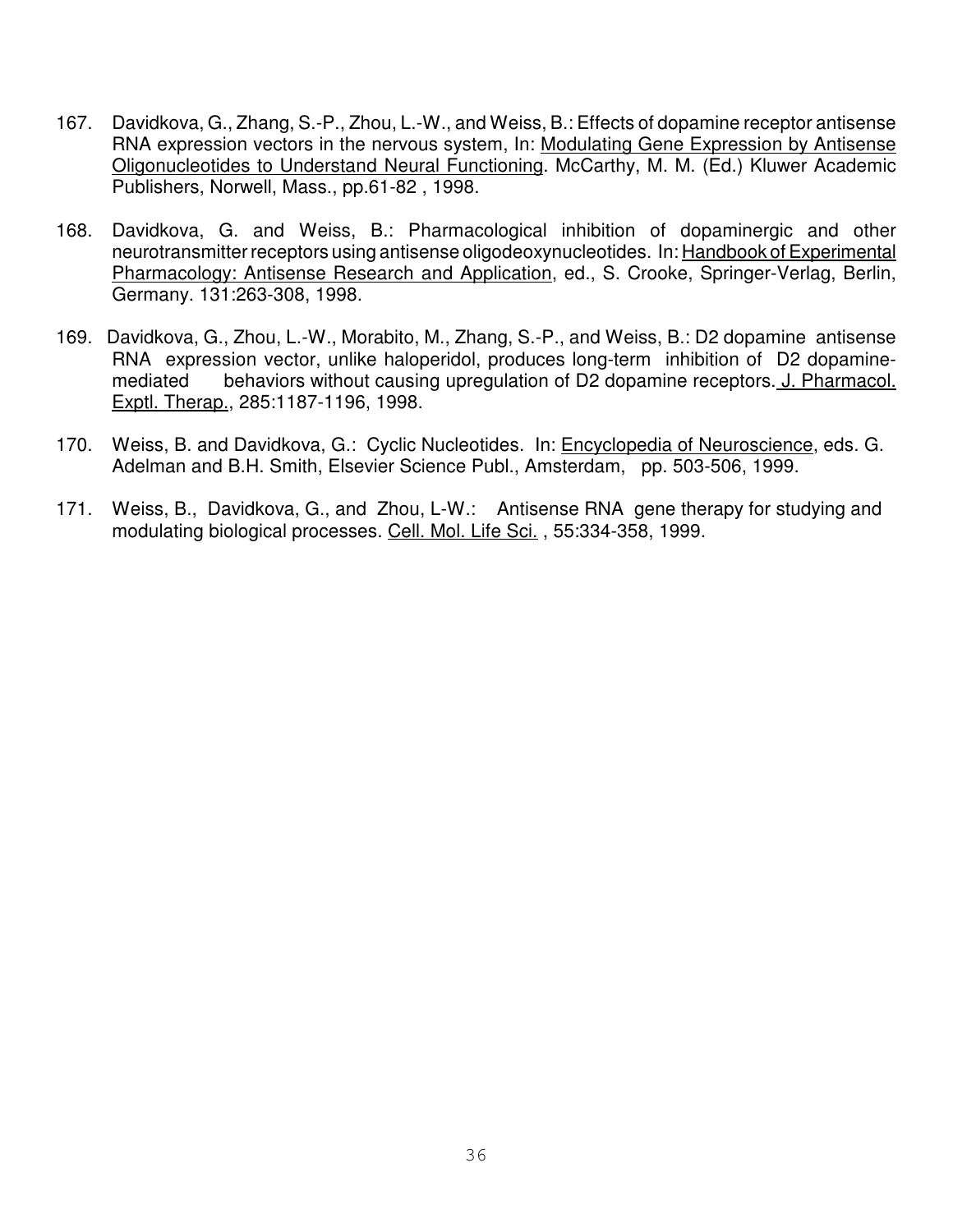## **ABSTRACTS**

- 1. Weiss, B.: Metabolism of dopa- $C^{14}$  in the normal and alpha-methyldopa treated mouse. Fed. Proc. 22:540, 1963.
- 2. Weiss, B. and Maickel, R.P.: Pharmacological demonstration of sympathetic innervation of adipose tissue. Pharmacologist 6:172, 1964.
- 3. Maickel, R.P., Davies, J.I. and Weiss, B.: Cyclic 3',5'-AMP: An intermediate in the activation of adipose tissue lipolytic activity. Fed. Proc. 24-299, 1965.
- 4. Krishna, G., Weiss, B., Davies, J.I. and Hynie, S.: Mechanism of nicotinic acid inhibition of hormone-induced lipolysis. Fed. Proc. 25:719, 1966.
- 5. Weiss, B. and Costa, E.: Effects of denervation and environmental lighting on norepinephrineinduced activation of adenyl cyclase of rat pineal gland. Fed. Proc. 26:765, 1967.
- 6. Weiss, B. and Costa, E.: Postjunctional localization of adenyl cyclase activity in rat brain. 7th Intl. Cong. Biochem., August, 1967, Tokyo, Japan, Abstr. #J373, p. 1040.
- 7. Weiss, B.: Differences in the stimulatory effects of norepinephrine (NE) and sodium fluoride on adenyl cyclase (AC) of pineal gland and cerebellum. Fed Proc. 27:752, 1968.
- 8. Weiss, B. and Crayton, J.: Ovarian regulation of the norepinephrine-sensitive adenyl cyclase system of rat pineal gland. Fed. Proc. 28:615, 1970.
- 9. Ebadi, M.S., Weiss, B. and Costa, E.: A sensitive and specific method for assaying cyclic 3',5'- AMP in rat pineal gland. Fed. Proc. 29:263, 1970.
- 10. Ebadi, M.S., Weiss, B. and Costa, E.: Diurnal periodicity of cyclic 3',5'-adenosine monophosphate in rat pineal gland. Pharmacologist 12:290, 1970.
- 11. Weiss, B.: A rapid microassay of phosphodiesterase activity. Trans. Am. Soc. Neurochem. 2:117, 1971.
- 12. Weiss, B., Uzunov, P. Strada, S. and Lehne, R.: Postnatal ontogenesis of adenyl cyclase, phosphodiesterase and cyclic 3',5'-adenosine monophosphate in rat brain and pineal gland. 25th Intl. Cong. Physiol. Sci., Munich, Germany, p. 600, 1971.
- 13. Uzunov, P. and Weiss, B.: Inhibition by phenothiazine tranquilizers of the cyclic 3',5'-AMP system of rat brain. Fed. Proc. 30:330, 1971.
- 14. Guidotti, A., Weiss, B. and Costa, E: Effect of isoproterenol (ISP) on the concentration of cyclic 3',5'-AMP (cAMP) in mouse parotid gland. Pharmacologist 13:256,. 1971.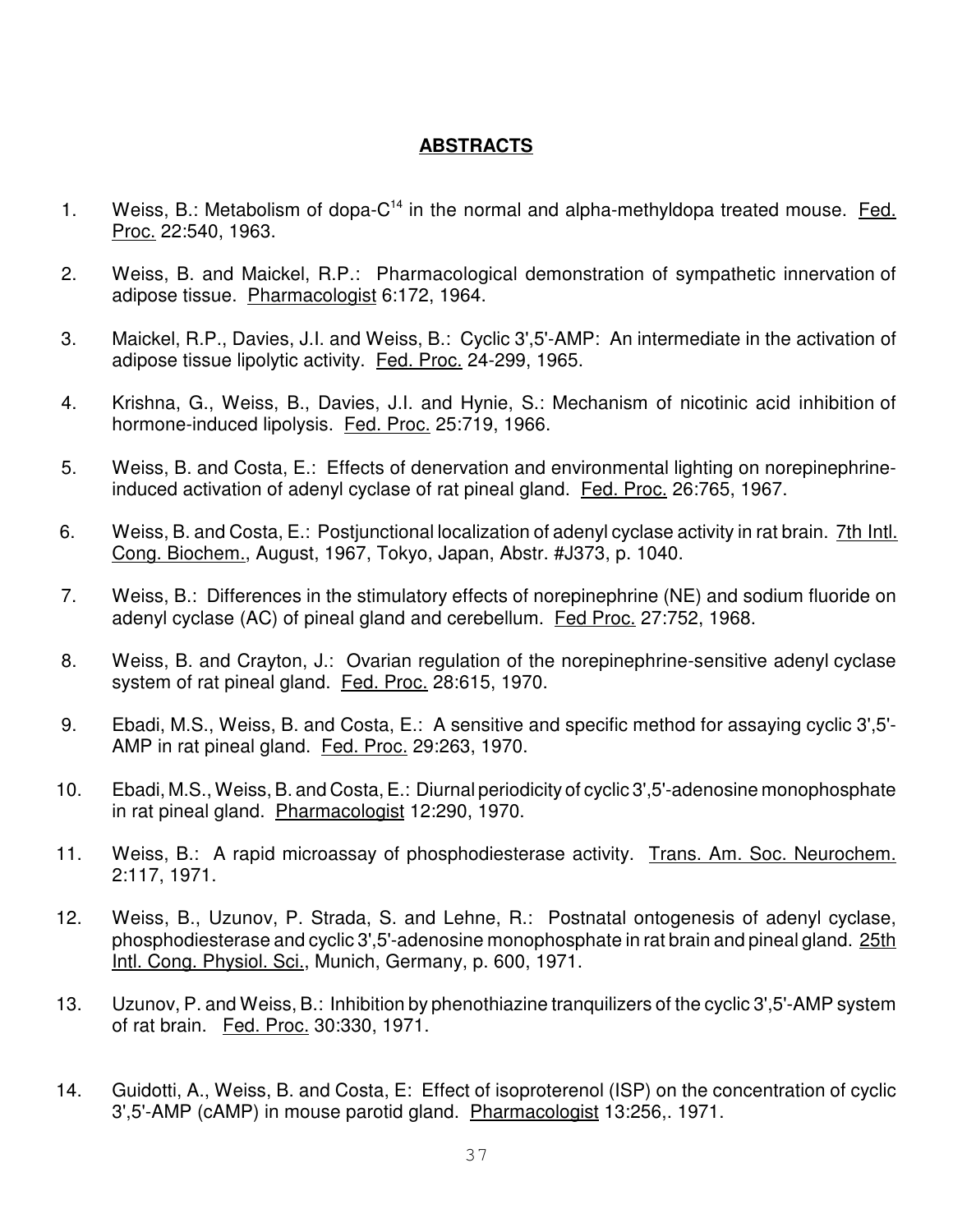- 15. Strada, S.J., Uzunov, P. and Weiss, B.: Increased sensitivity to norepinephrine (NE) of the cyclic 3',5'-AMP (cAMP) system of rat brain following 6-hydroxydopamine (6-HDM). Pharmacologist 13:257, 1971.
- 16. Uzunov, P. and Weiss, B.: Effect of psychotomimetic drugs on the cyclic 3',5'-AMP system of rat brain. Pharmacologist 13:257, 1971.
- 17. Uzunov, P. and Weiss, B.: Separation and characterization of multiple adenosine 3',5' monophosphate phosphodiesterase activities of rat brain. Fed. Proc. 31:514, 1972.
- 18. Uzunov, P., Shein, H.M. and Weiss, B.: Evidence for distinct forms of cyclic 3',5'-AMP phosphodiesterase in rat cerebellum and in cloned astrocytoma and neuroblastoma cells. 5th Intl. Cong. Pharmacol., San Francisco, Ca., p 239, 1972.
- 19. Strada, S.J. and Weiss, B.: Increased sensitivity of the cyclic 3',5'-AMP system of rat pineal gland induced by decreased sympathetic nerve activity. Soc. Neurosci., 1972.
- 20. Strada, S.J., Uzunov, P. and Weiss, B.: Distribution and ontogenetic development of multiple phosphodiesterase activities of rat brain. Fed. Proc., 30:514, 1972.
- 21. Weiss, B., Shein, H.M. and Uzunov, P.: Induction by norepinephrine of a specific form of cyclic 3',5'-AMP phosphodiesterase in cloned rat astrocytoma cells (C-2A). Fed. Proc., 32:679, 1973.
- 22. Fertel, R., Uzunov, P. and Weiss, B.: Selective activation and inhibition of the multiple forms of cyclic 3',5'-AMP phosphodiesterase of rat brain. Fed. Proc. 32:679, 1973.
- 23. Fertel, R. and Weiss, B: A selective microassay of guanosine 3',5'-monophosphate (cyclic GMP) phosphodiesterase activity. Pharmacologist 15:157, 1973.
- 24. Fertel, R. and Weiss, B.: Effects of drugs on the cyclic nucleotide phosphodiesterase of rat lung. Fed. Proc. 33:2033, 1974.
- 25. Greenberg, L.H., Conner, R.L. and Weiss, B.: Cyclic AMP phosphodiesterase activity of Tetrahymena pyriformis: Apparent induction by theophylline. Fed. Proc. 34, 1975.
- 26. Levin, R.M. and Weiss, B.: On the mechanism of the inhibition of brain cyclic AMP phosphodiesterase by psychotropic agents. Pharmacologist 17:233, 1975.
- 27. Hait, W.N. and Weiss, B.: Increased activity of cyclic AMP and cyclic GMP phosphodiesterase in lymphocytic leukemia. Clin. Res. 595A, 1975.
- 28. Hait, W.N. and Weiss, B.: Characteristics of cyclic nucleotide phosphodiesterase of normal and leukemic lymphocytes. Fed. Proc. 35:610,1976.
- 29. Greenberg, L.H. and Weiss, B.: Activatable phosphodiesterases in various areas of rat brain. Am. Soc. Neurochem. 7:115, 1976.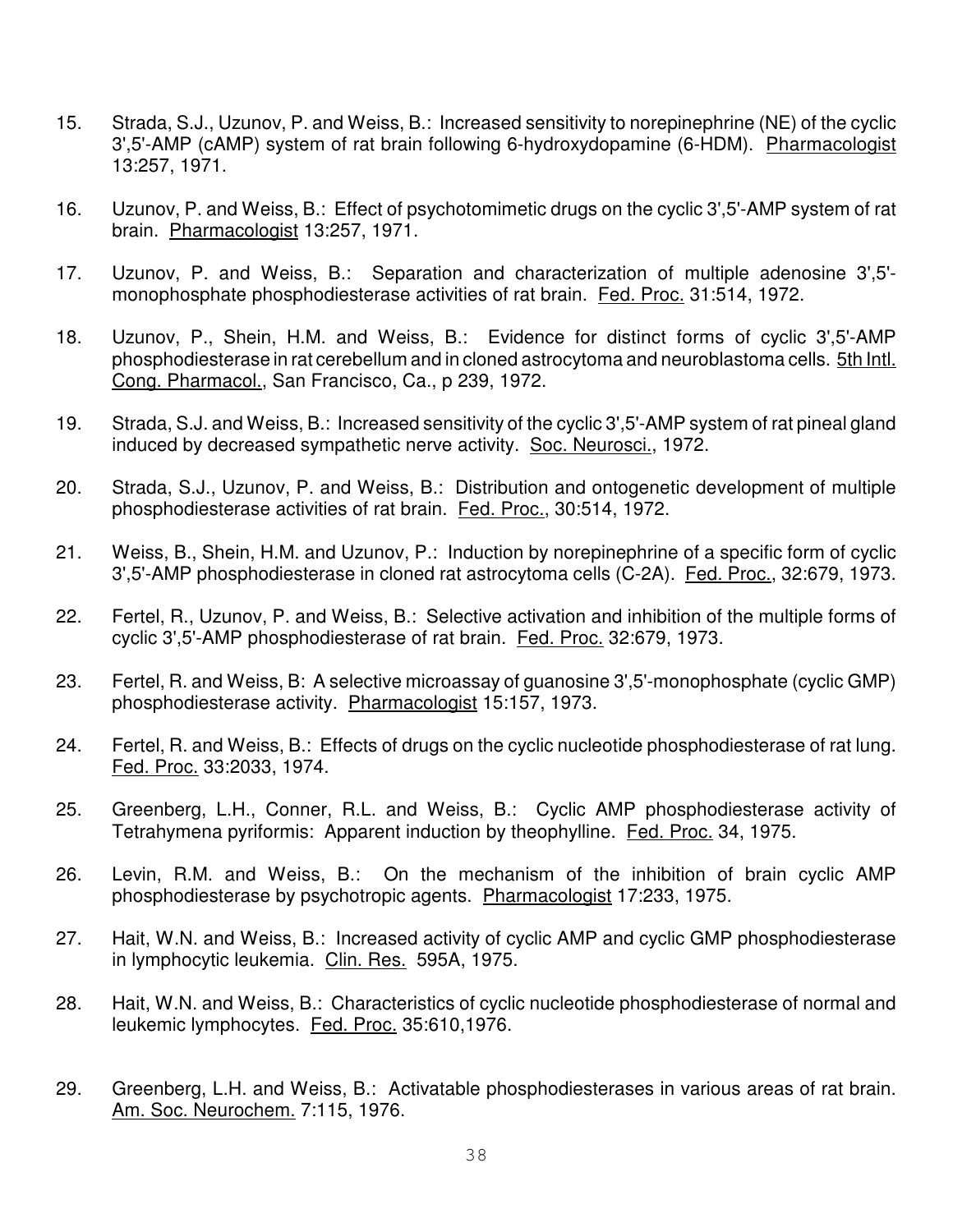- 30. Levin, R.M. and Weiss, B.: Binding of antipsychotic agents to the cyclic nucleotide activator. Fed. Proc. 36:619, 1977.
- 31. Levin, R.M. and Weiss, B.: Specificity of binding of antipsychotics to the activator of cyclic nucleotide phosphodiesterase. Pharmacologist 19:203, 1977.
- 32. Greenberg, L.H., Dix, R.K. and Weiss, B.: Age-related decrease in beta-adrenergic receptors in rat brain. Am. Ageing Assoc., New York, 1977.
- 33. Greenberg, L.H. and Weiss, B.: Effect of age on the ability of beta-adrenergic receptors of rat brain to develop sub- and supersensitivity. Fed. Proc. 37:878, 1978.
- 34. Cantor, E. and Weiss, B.: Post-natal development of the beta-adrenergic receptor and the calcium-dependent activator of adenylate cyclase and phosphodiesterase in rat pineal gland. Fed. Proc. 37:524, 1978.
- 35. Cantor, E. and Weiss, B.: Regional development of beta-adrenergic receptors in rat brain. Soc. Neurosci. 4, 1978.
- 36. Wallace, T.L., Levin, R.M. and Weiss, B.: Comparison of the properties of the multiple forms of cyclic AMP phosphodiesterase of rat brain and heart based on their sensitivity to chlorpromazine. Pharmacologist 20:232, 1978.
- 37. Levin, R.M. and Weiss, B.: Selective inhibition of an activable ATPase by trifluoperazine. Pharmacologist 20:195, 1978.
- 38. Greenberg, L.H. and Weiss, B.: Reserpine-induced increased in the density of beta-adrenergic receptors in aging rat brain. 7th Intl. Cong. Pharmacol. 2:863, 1978.
- 39. Winchurch, R.A., Hait, W. and Weiss, B.: Quantitative and qualitative differences in cyclic AMP phosphodiesterase of murine T and B lymphocytes. Am. Assoc. Immunol., 37:360, 1978.
- 40. Moyer, J.A., Frazer, A., Weiss, B., Greenberg, L.H. and Mendels, J.: Noradrenergic responsiveness in rat pineal gland after single or repeated administration of desmethylimipramine. Soc. Neurosci. 5:657, 1979.
- 41. Cantor, E.H., Greenberg, L.H. and Weiss, B.: Increased beta-adrenergic receptors in rat pineal gland after sympathectomy. Trans. Am. Soc. Neurochem. 10:22, 1979.
- 42. Cimino, M., Prozialeck, W. and Weiss, B.: Irreversible binding of trifluoperazine to calmodulin by photoaffinity labeling. Pharmacologist 21:240, 1979.
- 43. Weiss, B., Greenberg, L.H. and Cantor, E.: Denervation supersensitivity and beta-adrenergic receptors as a function of age. Proc. lst Intl. Colloquium on Receptors, Capri, Italy, 1979.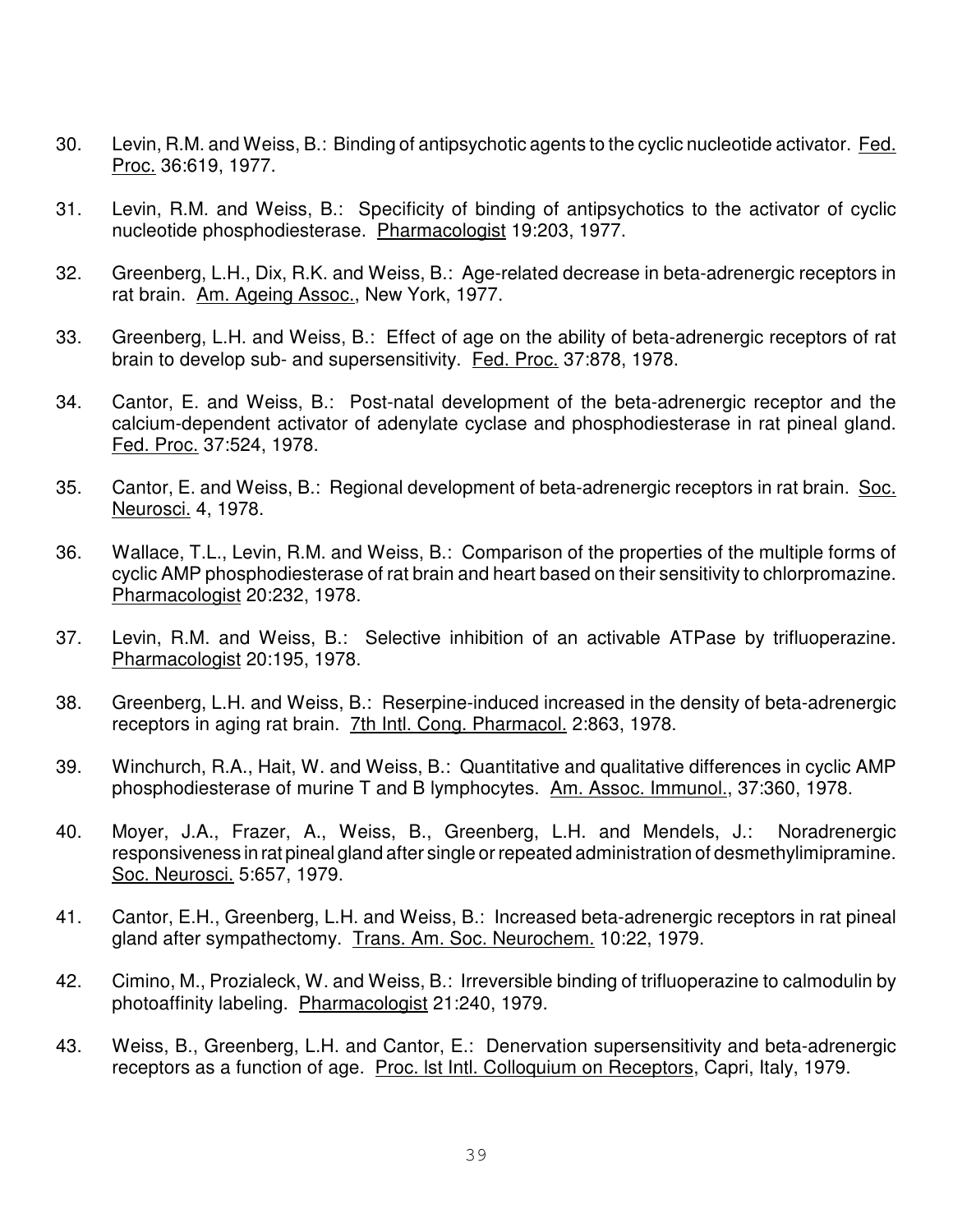- 44. Puglia, C., Powell, S. and Weiss, B.: Decreased ability of senescent rats to maintain body temperature during cold exposure. Fed. Proc. 39:509, 1980.
- 45. Heydorn, W.E., Weiss, B. and Frazer, A.: Electrical stimulation of the superior cervical ganglia increases the concentration of cyclic AMP of rat pineal gland. Soc. Neurosci. 6:845, 1980.
- 46. Clark, M.B. and Weiss, B.: Factors affecting the development of pineal beta-adrenergic receptors in culture. Soc. Neurosci. 6:597, 1980.
- 47. Barnette, M.S. and Weiss, B.: Effect of neuropeptides on calmodulin-induced activation of phosphodiesterase. Soc. Neurosci. 6:621, 1980.
- 48. Heydorn, W.E. and Weiss, B. and Frazer, A.: Effect of treatment with desmethylimipramine (DMI) on the rise of cyclic AMP in rat pineal gland following stimulation of its sympathetic input. Pharmacologist 22:298, 1980.
- 49. Weiss, B., Prozialeck, W., Cimino, M., Barnette, M.S. and Wallace, T.L.: Modification of calmodulin activity by antipsychotic drugs and polypeptides. N.Y. Acad. Sci., 1981.
- 50. Greenberg, L.H. and Weiss, B.: Changes in catecholamine receptors of rat brain during the estrus cycle. 8th Intl. Cong. Pharmacol., Tokyo, Japan, 1981.
- 51. Greenberg, L.H. and Weiss, B.: Estrogen reduces beta-adrenergic receptors of rat pineal gland and other brain areas. Fed. Proc. 40:260, 1981.
- 52. Weiss, B., Heydorn, W., Greenberg, L. and Frazer, A.: Modulation of the beta-adrenergic receptor-adenylate cyclase system following acute and repeated treatment with antidepressants. Intl. Symp. on Typical and Atypical Antidepressants, Taormina, Italy, 1981.
- 53. Greenberg, L.H. and Weiss, B.: Neuroendocrine control of catecholaminergic receptors. Proc. Intl. Symp. on Aging Brain and Ergot Alkaloids, Rome, Italy, pp. 18-19, 1981.
- 54. Wallace, T.L., Earl, C.Q., Habas, J.E. and Weiss, B.: Chlorpromazine binds to and inhibits calmodulin in rat brain. Soc. Neurosci. 7:104, 1981.
- 55. Prozialeck, W.C. and Weiss, B.: Inhibition of calmodulin by phenothiazines: structure-activity relationships. Fed. Proc. 41:1566, 1982.
- 56. Earl, C.Q., Prozialeck, W.C. and Weiss, B.: Inhibition of calmodulin activity by alpha-adrenergic antagonists. Fed. Proc. 41:1565, 1982.
- 57. Greenberg, L.H., Brunswick, D. and Weiss, B.: Impaired recovery of brain beta-adrenergic receptors in aged rats following desmethylimipramine-induced subsensitivity. Soc. Neurosci. 8:659, 1982.
- 58. Barnette, M.S. and Weiss, B.: Interaction of neuropeptides with calmodulin. ACNP Meeting, December, 1982.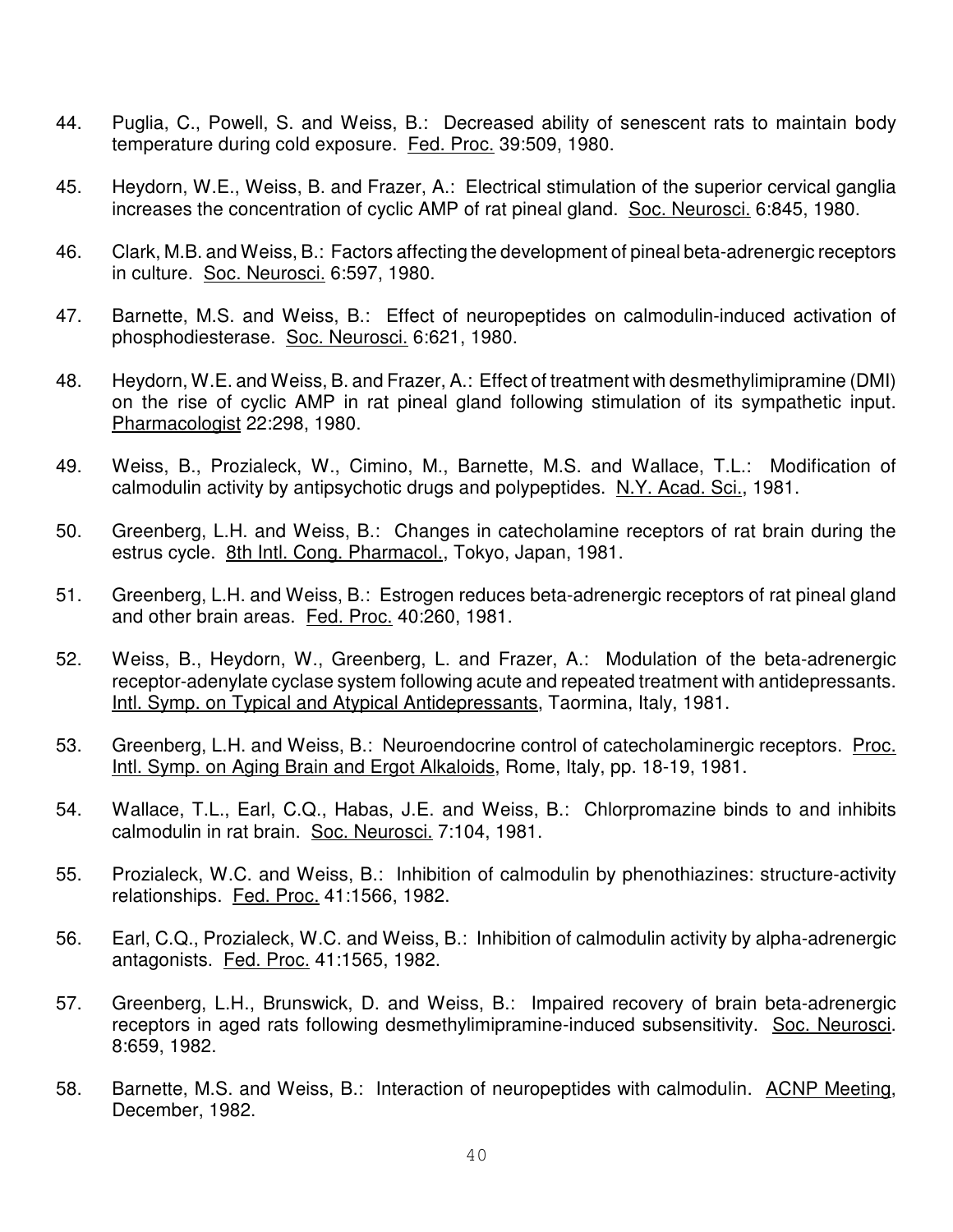- 59. Weiss, B., Earl, C.Q. and Prozialeck, W.C.: Pharmacological regulation of calmodulin activity. ACNP Meeting, December, 1982.
- 60. Weiss, B.: Calmodulin: Function and pharmacological regulation. Amer. Chem. Soc., 17th Middle Atlantic Regional Meeting, p. 141, April, 1983.
- 61. Zhou, L-W., Greenberg, L.H. and Weiss, B.: Impaired recovery of alpha<sub>1</sub>-adrenergic receptors in brain of aged rats. Fed. Proc., 42:381, 1983.
- 62. Prozialeck, W.C., Wallace, T.L. and Weiss, B.: Chlorpromazine-linked calmodulin: A novel calmodulin antagonist. Fed. Proc., 42:1087, 1983.
- 63. Hait, W.N., Cadman, E., Benz, C., Cole, J. and Weiss, B.: Inhibition of growth of L1210 leukemic cells by inhibitors of cyclic nucleotide phosphodiesterase (PDE) and calmodulin (CAL). Proc. Am. Assoc. Cancer Res. 25:50, 1983.
- 64. Barnette, M.S. and Weiss, B.: Inhibition of calmodulin activity by neuropeptides. Pharmacologist 25:183, 1983.
- 65. Zhou, L-W., Freilich, J.S., Weiss, B. and Greenberg, L.H.: Impaired recovery of alpha 1 and alpha 2-adrenergic receptors in brain of aged rats following their irreversible inhibition. Altered Endocrine Status During Aging, pp 201-202, 1984.
- 66. Weiss, B., Barnette, M.S. Paikowsky, S. and Kaiser, C.: Irreversible inhibition of calmodulin (CM) activity by fluphenazine-N-mustard (FNM). Fed. Proc., 43:765, 1984.
- 67. Weiss, B.: Calmodulin: function and pharmacological regulation. In: Calcium Metabolism and Nervous System, ed Canonico, P.L., April 28-29, 1984.
- 68. Thermos, K. and Weiss, B.: Irreversible interaction of fluphenazine (F) and Fluphenazine-Nmustard (FNM) with <sup>3</sup>H]spiroperidol binding sites in vivo and in vitro. Fed. Proc. 44:1828, 1985.
- 69. Weiss, B., Goodale, D., Thermos, K. and Winkler, J.: Modulation of dopaminergic receptors. Fourth Capo Boi Conference on Neuroscience, pp 121-122, 1985.
- 70. Goodale, D.B., Jacobi, A.G. McN., Winkler, J.D. and Weiss, B.: Rapid stereotaxic injections into mouse striatum using a plastic mold. Soc. Neurosci. 11:772, 1985.
- 71. Thermos, K., Winkler, J.D., Goodale, D.B. and Weiss, B.: Effects of an irreversible dopaminergic ligand, fluphenazine-N-mustard (FNM), on dopaminergic behavior in supersensitive mice. Soc. Neurosci. 11:923, 1985.
- 72. Winkler, J.D. and Weiss, B.: Reversal of supersensitive apomorphine-induced turning behavior in mice by continuous exposure to apomorphine. Abst. IV World Cong. Biol. Psychiatry, p 109, 1985.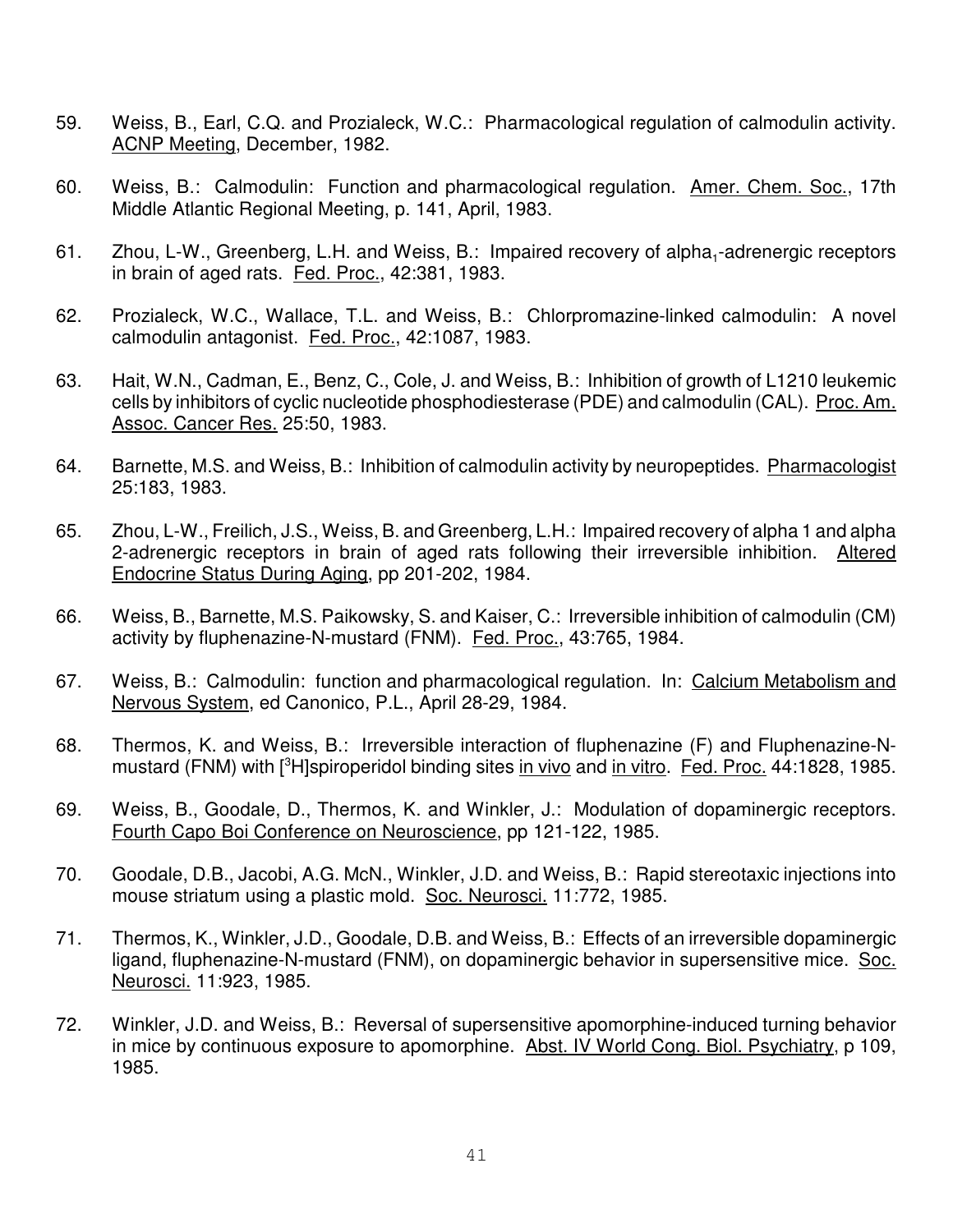- 73. Allen, D., Goldman, W. and Weiss, B.: Elevated phosphodiesterase activity in human CSF following acute aneurysmal subarachnoid hemorrhage: clinical significance and prognostic value. Congress Neurological Surgery, Honolulu, Hawaii, Sept., 1985.
- 74. Winkler, J.D. and Weiss, B.: Continuous exposure of mice to apomorphine reverses the supersensitive rotational behavior induced by dopaminergic agonists. Fed. Proc., 45:322, 1986.
- 75. Winkler, J.D. and Weiss, B.: Effect of continuous exposure to apomorphine in dopaminergically supersensitive mice on the binding of [<sup>3</sup>H]spiroperidol and the rotational behavior induced by dopaminergic agonists. Soc. Neurosci., 12:25, 1986.
- 76. Thermos, K., Prozialeck, W. and Weiss, B.: Isolation of sites in mouse striatum irreversibly labeled with fluphenazine-N-mustard (FNM) and apomorphine. Soc. Neurosci., 12:989, 1986.
- 77. Goodale, D.B., Jacobi, A.G.M., and Weiss, B.: Selective D-1 induced supersensitivity following multiple unilateral MPTP intrastriatal injections in mice. Soc. Neurosci., 12:193, 1986.
- 78. Roberts-Lewis, J.M., Baldino, F., Jr., Krause, R., Chesselet, M.-F., Weiss, B. and Lewis, M.E.: In situ hybridization histochemistry of calmodulin mRNA in rat brain. Soc. Neurosci., 12:1397, 1986.
- 79. Winkler, J.D., Thermos, K. and Weiss, B: Differential effects of the ireversible dopaminergic antagonist, fluphenazine-N-mustard, on  $\mathsf{D}_1$  and  $\mathsf{D}_2$  dopaminergic behavior and radioligand binding in supersensitive mice. 15th Congress Collegium Intl. Neuro-Psychopharmacol., San Juan, Puerto, Rico, 1986.
- 80. Roberts-Lewis, J.M., Krause, R., Weiss, B. and Lewis, M.E. Distribution of calmodulin mRNA in rat brain using in situ hybridization. Fed. Proc., 46:397, 1987.
- 81. Lewis, M.E., Tyrrell, D.F., Jr., Roberts-Lewis, J. M., Weiss, B., Manning, R.W. and Davis, L. G.: Isolation of cDNA clones encoding rat brain calmodulin. Soc. Neurosci., 13:560, 1987.
- 82. Winkler, J.D., Callison, K., Cass, S. Weiss, B.: Selective down regulation of  $D_1$  dopaminergic mediated rotational behavior in supersensitive mice. Soc. Neurosci., 13:199, 1987.
- 83. Cimino, M., Callison, K. and Weiss, B.: Distribution of calmodulin mRNA in developing rat brain. Internat. J. Develop. Neurosci., Abs. p. 58, 1988.
- 84. Weiss, B., Cimino, M., Winkler, J., Callison, K. and Cass, S.: Behavioral, biochemical and molecular biological correlates of modulating dopaminergic responses. Neurochem. Pharmacol., pp. 43-45, 1988.
- 85. Cimino, M., Cattabeni, F. and Weiss, B.: Regulation of calmodulin, enkephalin and somatostatin mRNAs in developing rat brain using in situ hybridization hystochemistry. Soc. Ital. Neurosci., 1988.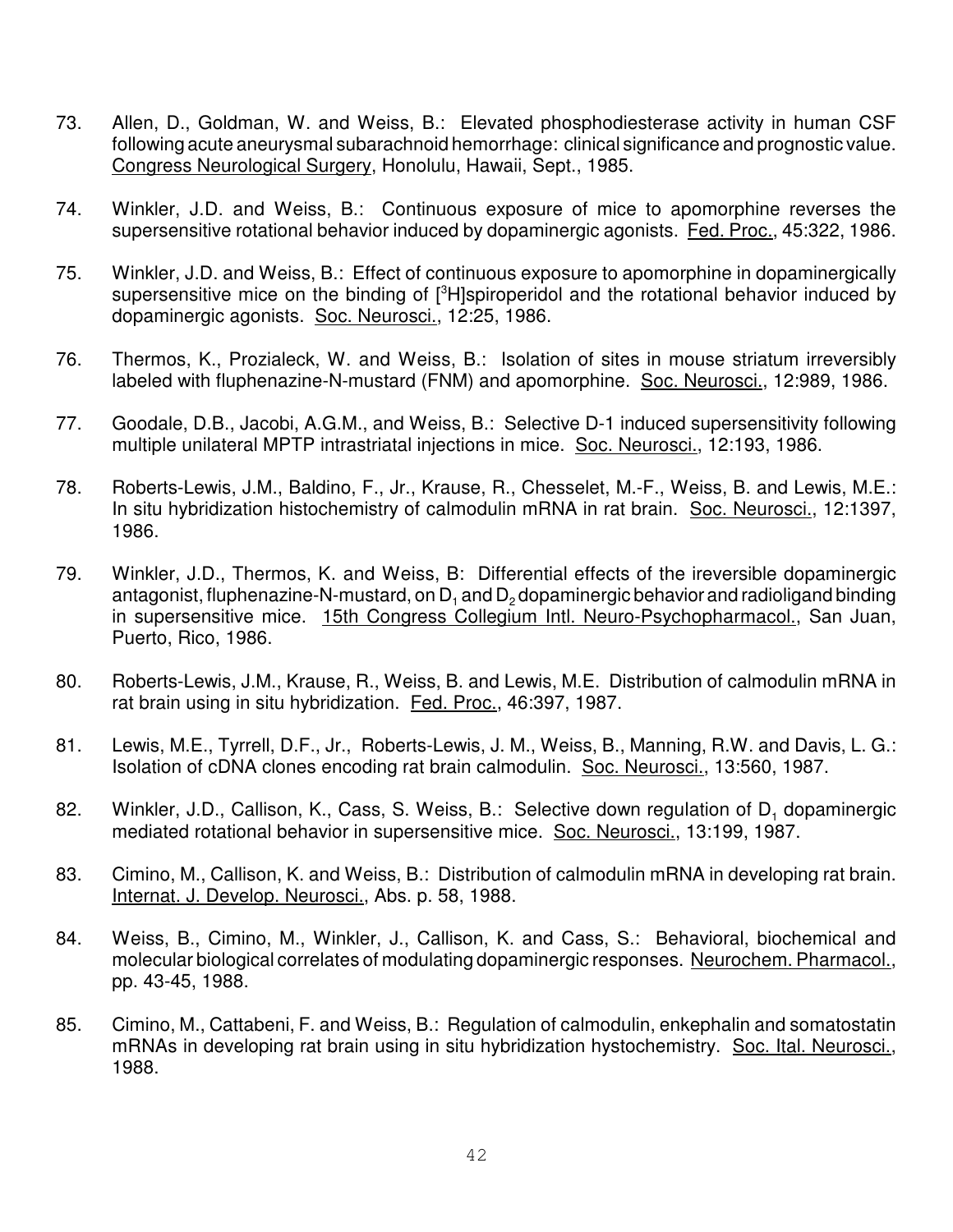- 86. Zhang, S.-P., Prozialeck, W. and Weiss, B.: Selective inhibition of calmodulin (CM) dependent enzymes by phenothiazine-CM adducts. Pharmacologist, A-89, 1988.
- 87. Cimino, M., Chen, F., and Weiss, B.: Comparative ontogenetic development of the mRNA's for calmodulin (CM), proenkephalin (ENK) and prosomatostatin (SS). Pharmacologist, A-23, 1988.
- 88. Weiss, B., Cimino., M., Roberts-Lewis, J. and Lewis, M.E.: Development and regulation of calmodulin mRNA in rat brain using in situ hybridization histochemistry. Molecular Neurobiology: Proc. First NIMH Conf., eds. S. Zalcman and R. Scheller, Santa Barbara, CA.,NIMH, p.347, 1989.
- 89. Chen, J.F., Cimino, M. and Weiss, B.: Comparative regional distribution in rat brain of the mRNAs for two calcium-binding proteins: Calmodulin and S-100 protein. **FASEB J., 3:A602, 1989.**
- 90. Zhou, L.-W., Milligan, C. and Weiss, B.: Down regulation of stereotypy and development of locomotor behavior following the continuous administration of the dopamine  $\mathsf{D}_2$  agonist quinpirole in mice. FASEB J., 3:A1045, 1989.
- 91. Bai, G., Chen, J.F. and Weiss, B.: Nerve growth factor (NGF) increases calmodulin (CaM) mRNA and CaM activity in PC12 cells. Soc. Neurosci., 15:501, 1989.
- 92. Szele, F., Chen, J.F., Bai, G. and Weiss, B.: Distribution of the D<sub>2</sub> dopamine receptor mRNA in mouse brain: In situ hybridization studies using a novel oligonucleotide probe. Soc. Neurosci., 15:500, 1989.
- 93. Weiss, B., Zhou, L.-W., Chen, J.F., Szele, F. and Bai, G.: Distribution and modulation of the D<sub>2</sub> dopamine receptor mRNA in mouse brain: Molecular and behavioral correlates. Sixth Capo Boi Conference on Neuroscience, 1989.
- 94. Zhou, L.-W., Zhang, S.-P., Welsh, S. and Weiss, B.: Triazolam blocks the behavior but not the down regulation of dopamine receptors induced by continuous exposure to quinpirole in 6 hydroxydopamine lesioned mice. FASEB J., 4:A458, 1990.
- 95. Bai, G. and Weiss, B.: Nerve growth factor (NGF) induces a differential increase in the multiple mRNA's for calmodulin in PC12 cells. Soc. Neurosci.,16:343, l990.
- 96. Weiss, B., Chen, J.-F., Zhang, S.-P. and Zhou, L.-W.: Alterations in the mRNA's for the different subtypes of the D<sub>2</sub> dopamine receptor in rat brain during development and aging. In Dopamine Systems and their Regulation, Como, Italy, l990.
- 97. Zhou, L.-W., Zhang, S.-P., Welsh, S. and Weiss, B.: A novel model for reversing behavioral dopaminergic supersensitivity without producing an initial exacerbation of dopaminergic behavior. Am. Col. Neuropsychopharmacol. p.224, 1990.
- 98. Zhou, L.-W., Zhang, S.-P., Connell, T.A. and Weiss, B.: AF64A lesions of mouse striatum cause rotational behavior and a reduction in  $\mathsf{D}_2$  dopamine receptors and  $\mathsf{D}_2$  dopamine receptor mRNA. FASEB J., 5:A879,1991.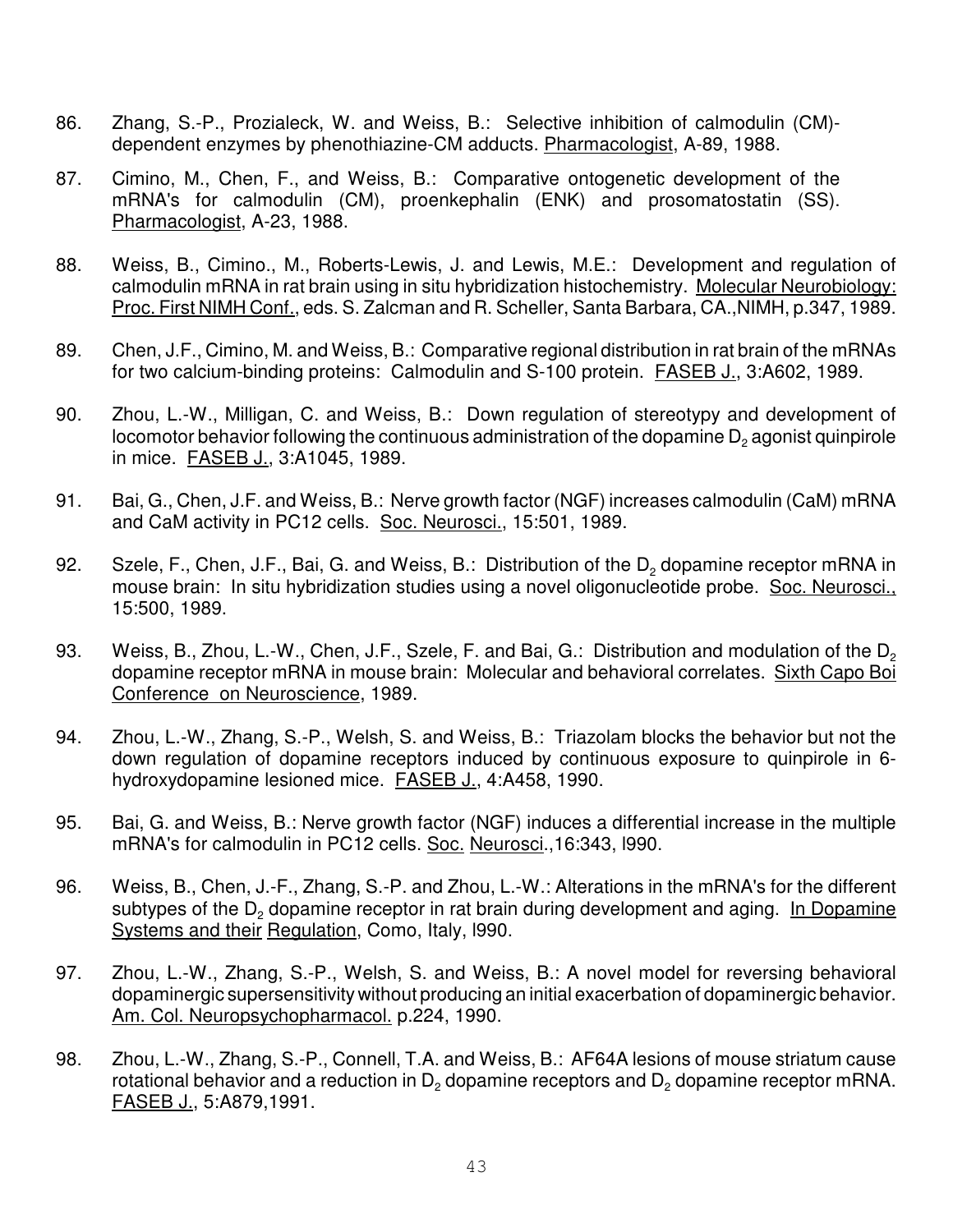- 99. Bai, G., Nichols, R.A. and Weiss, B.: Cyclic AMP increases the expression of selective calmodulin genes in PC12 cells. FASEB J., 5:A450, 1991.
- 100. Chen, J.-F., Zhou, L.-W. and Weiss, B.: Selective down-regulation of  $D_2$  dopamine receptor mRNA in mouse striatum following continuous infusion with the  $\mathsf{D}_2$  dopamine agonist quinpirole. Soc. Neurosci., 17:917, 1991.
- 101. Zhou, L.-W., Zhang, S.-P., Connell, T.A. and Weiss, B.: Cholinergic dopaminergic interactions in mouse striatum: Molecular and behavioral correlates. Am. Col. Neuropsychopharmacol. p.199, 1991.
- 102. Zhang, S.-P., Natsukari, N., Nichols, R.A. and Weiss, B.: Localization of calmodulin (CaM) and the multiple CaM mRNAs in differentiated PC12 cells. Soc. Neurosci. 18:236, 1992.
- 103. Natsukari, N., Zhang, S.-P., Nichols, R.A. and Weiss, B.: Alteration in the levels of calmodulinbinding proteins during differentiation of PC12 cells. Soc. Neurosci., 18:236, 1992.
- 104. Chen, J.-F., Qin, Z.-H. and Weiss, B.: Irreversible blockade of dopamine receptors by fluphenazine-N-mustard increases  $\mathsf{D}_2$  dopamine receptor mRNA and proenkephalin mRNA in rat striatum. Soc. Neurosci., 18:398, 1992.
- 105.  $\,$  Qin, Z.-H., Chen, J.-F. and Weiss, B.: Denervation of mouse striatum decreases D<sub>1</sub> receptor mRNA and the rate of synthesis of D<sub>1</sub> receptors and increases D<sub>2</sub> receptor mRNA and the rate of synthesis of D<sub>2</sub> receptors. Soc. Neurosci., 18:1536, 1992.
- 106. Weiss, B., Zhang, S.-P., Natsukari, N. and Nichols, R.A.: Distribution and role of the multiple calmodulin mRNAs in differentiated PC12 cells using antisense oligodeoxynucleotides. INSERM/NIH Conference on "Antisense Oligonucleotides and Ribonucleases H," Abst. 38, Arcachon, France, 1992.
- 107. Zhou, L.-W., Zhang, S.-P. and Weiss, B.: Administration of an oligodeoxynucleotide antisense to the D $_{\text{2}}$  dopamine receptor mRNA inhibits the rotational behavior induced by the D $_{\text{2}}$  dopamine receptor agonist quinpirole in 6-hydroxydopamine-lesioned mice. Am. Col. Neuropsychopharmacol., 1992.
- 108. Qin, Z.-H., Zhou, L.-W. and Weiss, B:  $D_2$  dopamine receptor mRNA is altered to a greater extent by blockade of glutamate receptors than by blockade of dopamine receptors in mouse brain. Soc. Neurosci., 19:498, 1993.
- 109. Zhang, S.-P., Qin, Z.-H. and Weiss, B.: Dopaminergic and glutamatergic blocking drugs differentially regulate glutamate acid decarboxylase (GAD) mRNA in mouse brain. Soc. Neurosci., 19:498, 1993.
- 110. Chen, J.-F., Zhang, S.-P., Connell, T.A., Zhou, L.-W. and Weiss, B.: Clozapine produces different effects from those of fluphenazine-N-mustard (FNM) on receptors and mRNAs associated with dopaminergic and opioid peptidergic systems of mouse brain. Soc. Neurosci., 19:1383, 1993.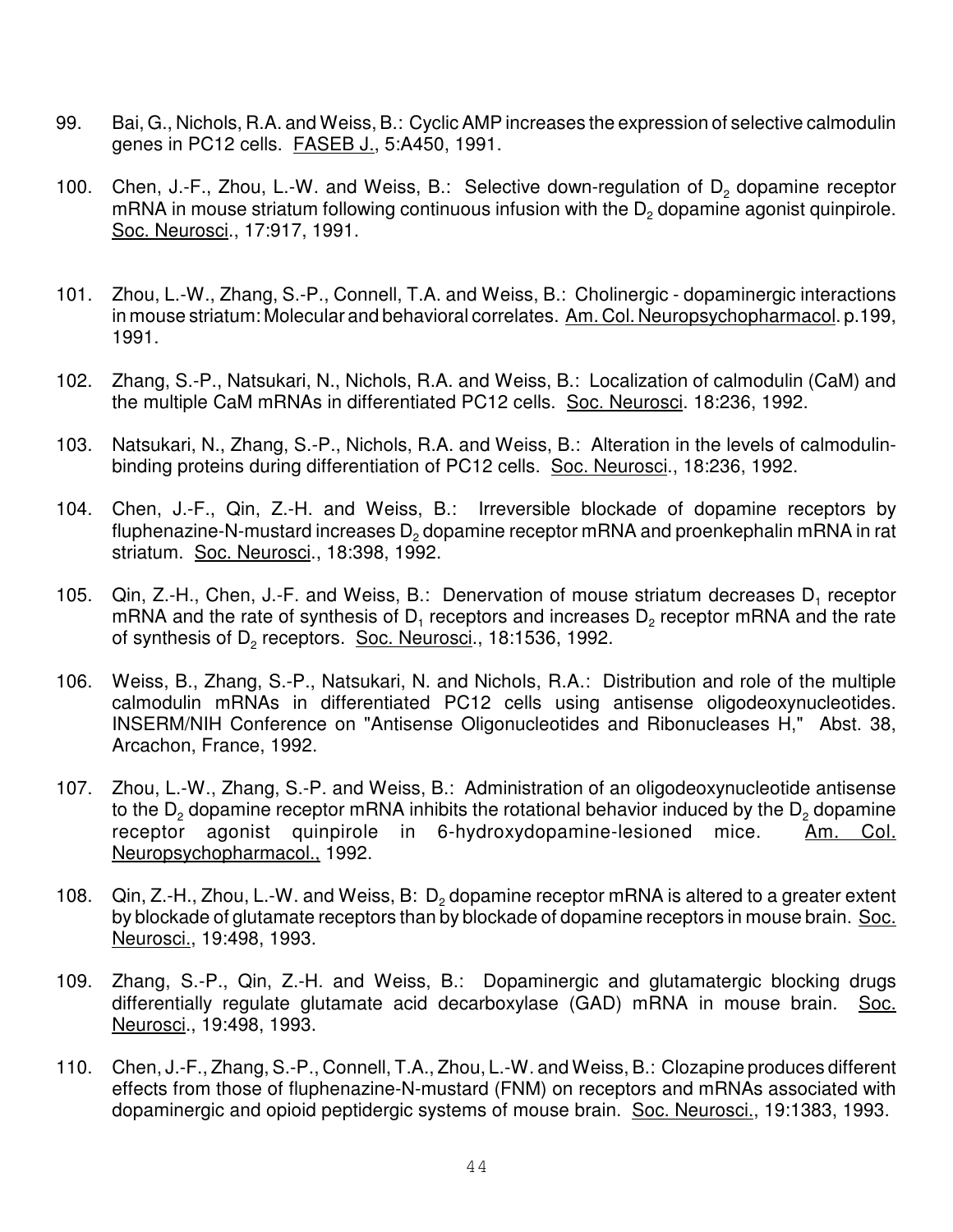- 111. Zhou, L.-W., Zhang, S.-P., Qin, Z.-H. and Weiss, B.: Antisense oligodeoxynucleotide administered <u>in vivo</u> inhibits D<sub>2</sub> dopamine receptor-mediated behavior, D<sub>2</sub> dopamine receptors and D<sub>2</sub> dopamine receptor mRNA in mouse striatum. Soc. Neurosci., 19:428, 1993.
- 112. Weiss, B., Zhou, L.-W. and Zhang, S.-P.: Antisense strategies for modulating dopaminergic behavior. Am. Psychol. Assn., 1994.
- 113. Weiss, B., Zhou, L.-W. and Zhang, S.-P.: Behavioral and molecular effects of dopamine receptor antisense oligodeoxynucleotides administered in vivo. Neuropsychopharmacology, 10:801S, 1994.
- 114. Weiss, B., Zhou, L.-W. and Zhang, S.-P.:  $D_1$  and  $D_2$  dopamine receptor antisense oligodeoxynucleotides alter dopaminergic behavior. Dopamine 94, Int'l Congress of Pharmacology, 1994.
- 115. Nichols, R.A., Zhang, S.-P. and Weiss, B.: Assessing the role of calmodulin in nerve cell differentiation using antisense oligodeoxynucleotides specific for calmodulin mRNA. Neuropsychopharmacology, 10:799S, 1994.
- 116. Zhou, L.-W., Zhang, S.-P. and Weiss, B.: Oligodeoxynucleotide antisense to  $D_1$  dopamine receptor mRNA inhibits D<sub>1</sub> receptor-mediated behaviors. Soc. Neurosci., 20:908, 1994.
- 117.  $Q$ in, Z.-H., Zhang, S.-P., Zhou, L.-W., Wang, Y. and Weiss, B.:  $D_2$  dopamine receptor antisense oligodeoxynucleotide inhibits the rate of synthesis of  $\mathsf{D}_2$  receptors and delays the restoration of  $D_2$  receptor-mediated behaviors in mice after irreversible inactivation of  $D_2$  receptors. Soc. Neurosci., 20:908, 1994.
- 118. Zhang, S.-P., Nichols, R.A. and Weiss, B.: Oligodeoxynucleotides antisense to calmodulin mRNAs inhibit proliferation and NGF-induced differentiation of PC12 cells. Soc. Neurosci., 20:1316, 1994.
- 119. Davidkova, G., Zhang, S.-P., Nichols, R. and Weiss, B.: Transfection of PC12 cells with calmodulin antisense and sense RNA alters their growth and differentiation. FASEB J., 9:A382, 1995.
- 120. Weiss, B., Zhou, L.-W. and Zhang, S.-P.: Antisense strategies in neurobiology: In Practical Approaches to the Regulation of Gene Expression. Univ. Oxford, 1995.
- 121. Davidkova, G., Zhang, S.-P., Nichols, R. and Weiss, B.: Altering calmodulin gene expression influences the proliferation and differentiation of PC12 cells. Internat. Conf. on "Therapeutic Oligonucleotides: From Cell to Man". Seillac, France, 1995.
- 122. Zhang, S.-P., Zhou, L.-W., Lin, R.C.S. and Weiss, B.: Uptake and distribution of fluoresceinlabeled D<sub>2</sub> dopamine receptor mRNA antisense oligodeoxynucleotide in mouse brain. Soc. Neurosci., 21:364, 1995.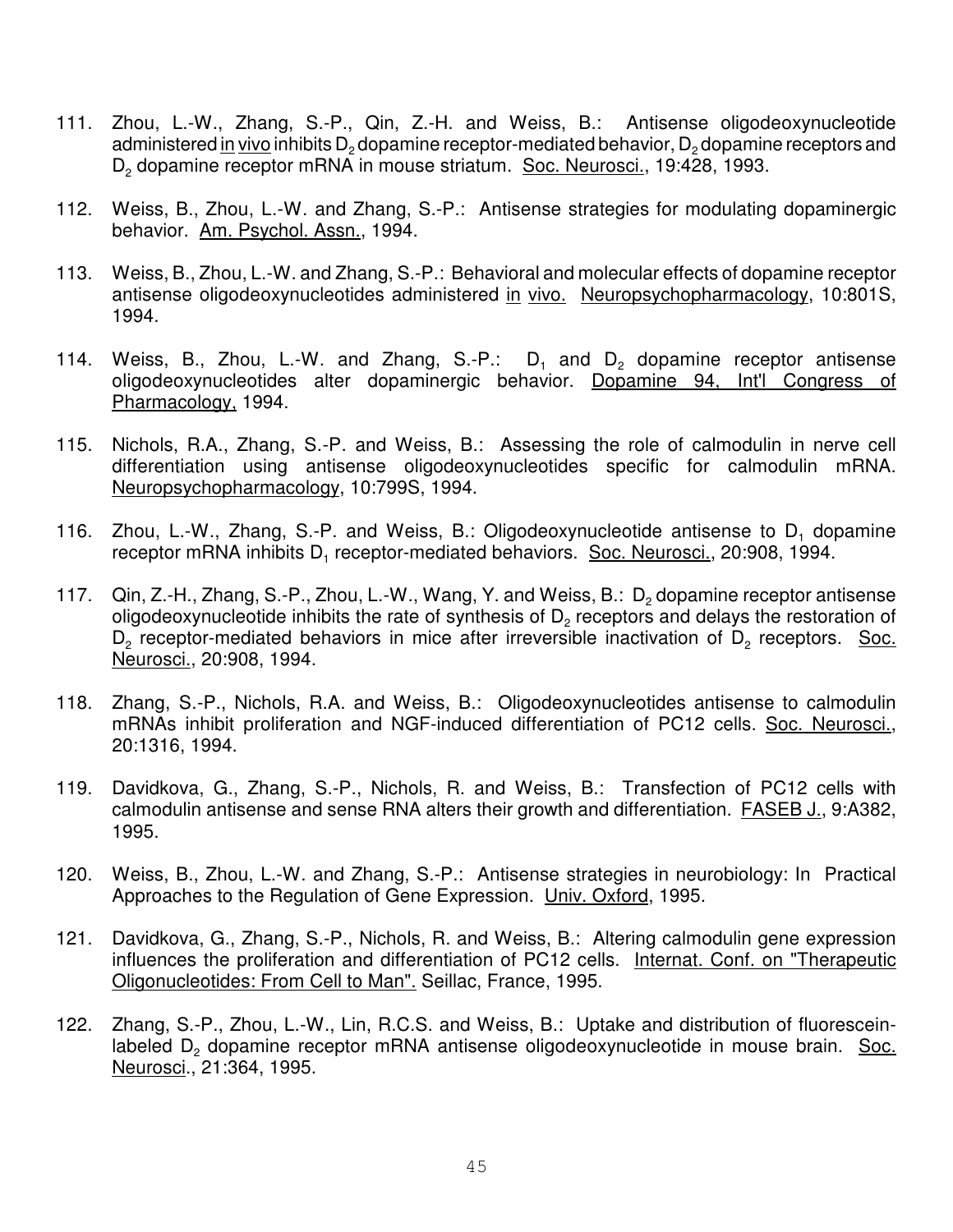- 123. Weiss, B., Davidkova, G., Zhou, L.-W., Zhang, S.P. and Morabito, M.: Expression vector encoding a  $\mathsf{D}_2$  dopamine receptor antisense RNA produces long-term inhibition of  $\mathsf{D}_2$  dopamine receptor-mediated behaviors in mice. College on Problems of Drug Dependence, p. 147, 1996.
- 124. Davidkova, G., Zhou, L.-W., Zhang, S.-P., Morabito, M. and Weiss, B.: Transfection of D<sub>2</sub> dopamine receptor antisense RNA plasmid vector in vitro and in vivo. Soc. Neurosci., 22:1319, 1996.
- 125. Zhou, L.-W., Davidkova, G., Zhang, S.-P., Morabito, M. and Weiss, B.: Biochemical and behavioral effects of a  $\mathsf{D}_2$  dopamine receptor antisense RNA vector transfected in mouse brain. Soc. Neurosci., 22:1318, 1996.
- 126. Hou, W.-F., Zhang, S.-P., Davidkova, G., Nichols, R.A. and Weiss, B.: Antisense oligodeoxynucleotides directed to individual calmodulin gene transcripts inhibit the proliferation of PC12 cells. Soc. Neurosci., 22:1736, 1996.
- 127. Neff, N.H., Cho, S., Weiss, B. and Hadjiconstantinou, M.: Dopamine receptors and the regulation of tyrosine hydroxylase and aromatic L-amino acid decarboxylase. Soc. Neurosci., 22:1316, 1996.
- 128. Davidkova, G., Zhou, L.-W., Zhang, S.-P. and Weiss, B.: A plasmid vector producing  $D_2$ dopamine receptor antisense RNA inhibits  $\mathsf{D}_2$  receptor-mediated behaviors in mice.  $\varrho_\text{Am. }$  Coll. Clin. Pharmacol., 1996.
- 129. Weiss, B., Zhou, L.-W., Davidkova, G., Zhang, S.-P., and Morabito, M.: D2 dopamine antisense RNA vector induces long-term inhibition of D2 dopamine receptor-mediated behaviors. Allegheny-Singer Conference. 1996.
- 130. Weiss, B., Davidkova, G., Zhang, S.-P. and Zhou, L.-W.: Gene antisense therapy of  $D_2$  dopamine receptor-mediated neuropsychiatric disorders. In: Antisense Oligonucleotide Gene Knockout in the Nervous System--Practical Approaches to the Regulation of Gene Expression: Progress in Neuroscience. University of Oxford, Oxford,England. pp 7-8, 1997.
- 131. Davidkova, G., Zhou, L.-W., Morabito, M., Zhang, S.-P. and Weiss, B.: Duration, localization and antisense mechanism of a D<sub>2</sub> dopamine antisense RNA expression vector in mouse brain. Soc. Neurosci., 23: 1775, 1997.
- 132. Zhou, L.-W., Davidkova, G., Morabito, M., Zhang, S.-P. and Weiss, B.:  $D_2$  dopamine antisense  ${\sf RNA}$  expression vector, unlike haloperidol, produces long-term inhibition of  ${\sf D_2}$ -mediated behaviors without causing upregulation of D<sub>2</sub> receptors in mice. Soc. Neurosci., 22: 1775, 1997.
- 133. Weiss, B., Zhou, L.-W., and Davidkova, G.: Antisense RNA generation vectors as novel tools to study and treat diseases. Fourth National Congress of Pharmacology: The Challenges in the Face of Pharmacology on the Verge of the 21st Century. Sofia, Bulgaria. p.19, 1997.
- 134. Weiss, B., Zhou, L.-W. and Davidkova, G.: Antisense RNA generating vector produces long-term inhibition of D<sub>2</sub> dopamine receptors. Am. Col. Neuropsychopharmacol. 36: 1997.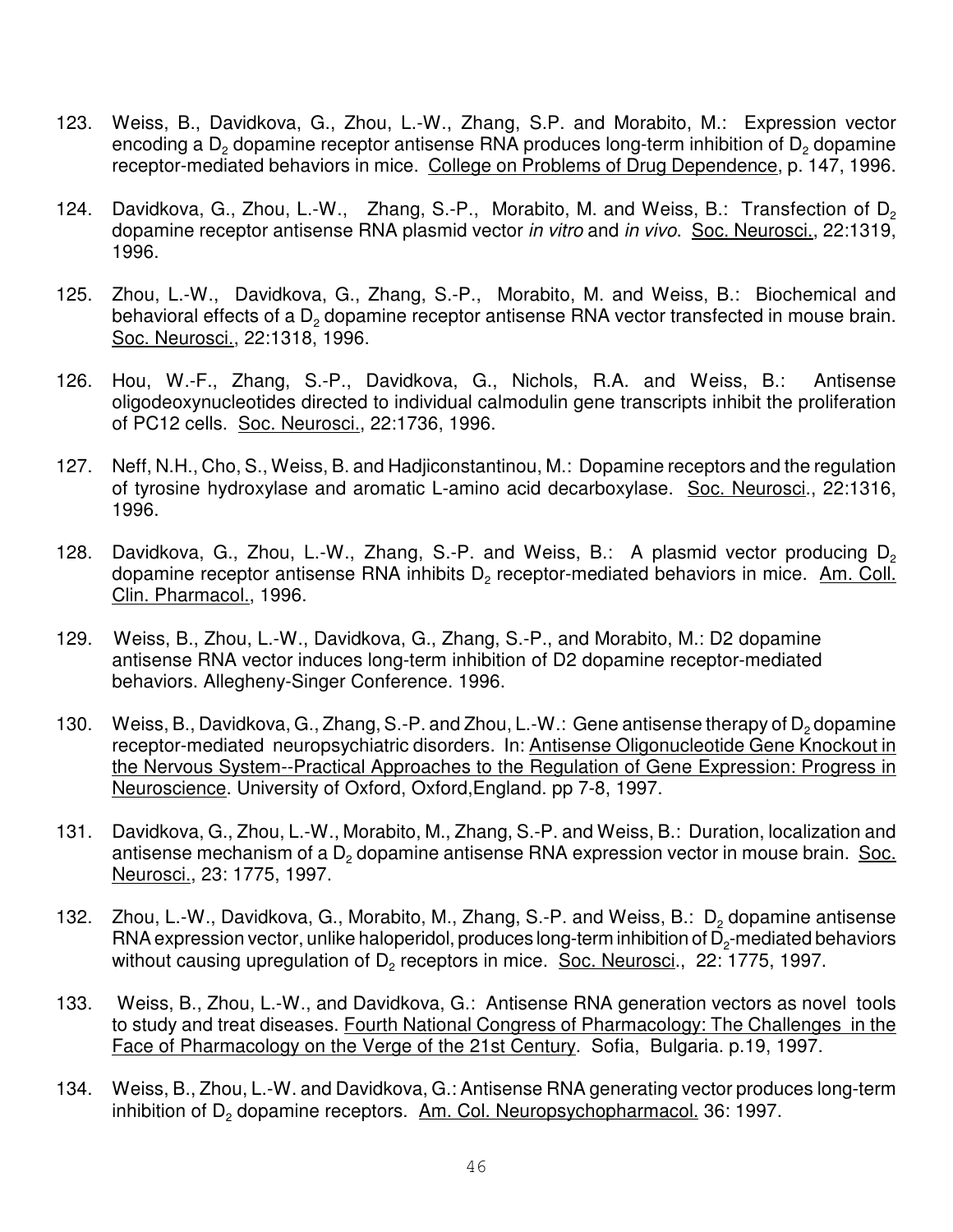## **OTHER PUBLISHED WORKS** (Related to Historical Medals)

Web site: HISTORICAL AND COMMEMORATIVE MEDALS: Collection of Benjamin Weiss Copyright © 2003 Benjamin Weiss http://www.historicalartmedals.com/

Weiss, B.: Medallic History of Religious and Racial Intolerance: Medals As Instruments For **Promoting Bigotry Artwis.com, Kunstpedia Foundation 2008.** 

Weiss, B.: *Badge of Intolerance*, The Numismatist, vol. 124, no. 5: 48-51, 2011.

Weiss, B.: Medallic History of the War of 1812: Consequences to the American Indian Nations, Journal of the Medal Collectors of America (MCA Advisory), Vol.15, No. 5, Sept-Oct , pp. 1-32, 2012.

Weiss, B.: Medallic History of the War of 1812: Catalyst for Destruction of the American Indian Nations, (e-book), Artwis.com, Kuntstpedia Foundation, The Netherlands, 2013.

Weiss, B.: Medals of the Glorious Revolution: The Influence of Catholic-Protestant Antagonism, ANS Magazine, American Numismatic Society, Vol. 13, Issue 1, pp 6-23, 2014.

Weiss, B.: Anti-Semitic Bigotry: A Retrospective As Chronicled by Commemorative Medals, (e-book) Artwis.com, Kunstpedia Foundation, The Netherlands, 2015.

Weiss, B.: Anti-Semitic Medals Through History: Anti-Semitic Bigotry as Chronicled by Historical Medals, Part I. The Shekel: Journal of Israel and Jewish History and Numismatics, Vol. 48, No. 1, pp. 12-48, 2015.

Weiss, B.: Anti-Semitic Medals Through History: Anti-Semitic Bigotry as Chronicled by Historical Medals, Part II. The Shekel: Journal of Israel and Jewish History and Numismatics, Vol. 48, No. 2, pp. 6-25, 2015.

Weiss, B.: Anti-Semitic Medals Through History: Anti-Semitic Bigotry as Chronicled by Historical Medals, Part III, Conclusion. The Shekel: Journal of Israel and Jewish History and Numismatics, Vol. 48, No. 48, pp. 6-35, 2015.

Weiss, B.: Anti-Semitic Medals Through History: Anti-Semitic Bigotry as Chronicled by Historical Medals, Jewish-American Hall of Fame, Jewish Museum in Cyberspace, 2015.

Weiss, B.: Medals as Instruments for Promoting Anti-Semitic Bigotry, Artwis.com, Kunstpedia Foundation, The Netherlands, 2015.